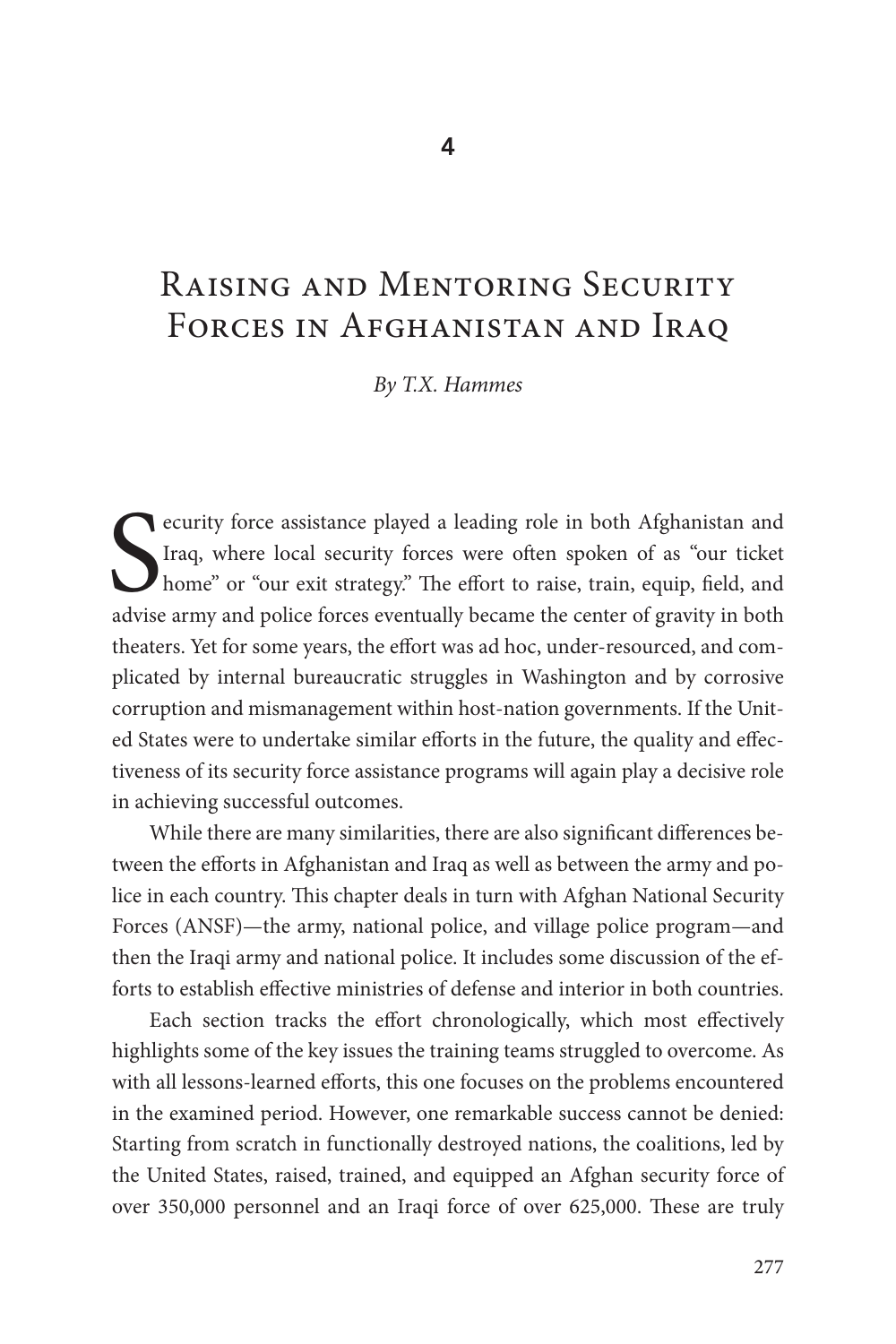remarkable accomplishments and speak highly of the dedication and talent of the military and civilian personnel who made this happen. It is even more remarkable given the enormous obstacles they had to overcome—from the absence of institutions in both countries to the complex nature of U.S. bureaucratic processes. Subsequent events in both countries indicate that host-nation politics will remain the dominant factor in the effectiveness of future advisory efforts.

# **Afghan National Security Forces**

The difficulties in raising these forces started at the beginning of U.S. involvement in Afghanistan. The rapid U.S. response to the 9/11 attacks meant the planners focused on defeating the Taliban and al Qaeda and understandably had little time to consider postconflict governance. This oversight was exacerbated by the fact that senior leaders in the Department of Defense (DOD) did not give much thought to who would govern Afghanistan and how after the Taliban were removed.

Not until mid-October 2001 was Richard Haass, then with the Department of State Policy Planning Staff, named the U.S. Government's coordinator for the future of Afghanistan. He notes that there was a "clear reluctance" to think about providing security or extending the reach of the central government, which may have been based on the George W. Bush administration's skepticism about nation-building.<sup>1</sup> In fact, well before the initial campaign had concluded, Secretary of Defense Donald Rumsfeld had shifted the DOD focus. On November 27, Rumsfeld called General Tommy Franks, USA, U.S. Central Command (USCENTCOM) commander, to discuss the status of military planning—for Iraq.<sup>2</sup> The shift of resources further degraded planning for the governance of Afghanistan.

Rather than attempt to govern as an occupying power, the United States turned to the United Nations (UN). Under UN auspices, the International Conference on Afghanistan (the Bonn Conference) was convened in December 2001. It established an Afghan Interim Authority, and on December 20, 2001, the UN adopted Security Council Resolution 1368, which established the International Security Assistance Force (ISAF).<sup>3</sup> The original ISAF mandate was to provide security for Kabul and train Afghan security forces. No provision was made for an ISAF security presence outside of Kabul. For their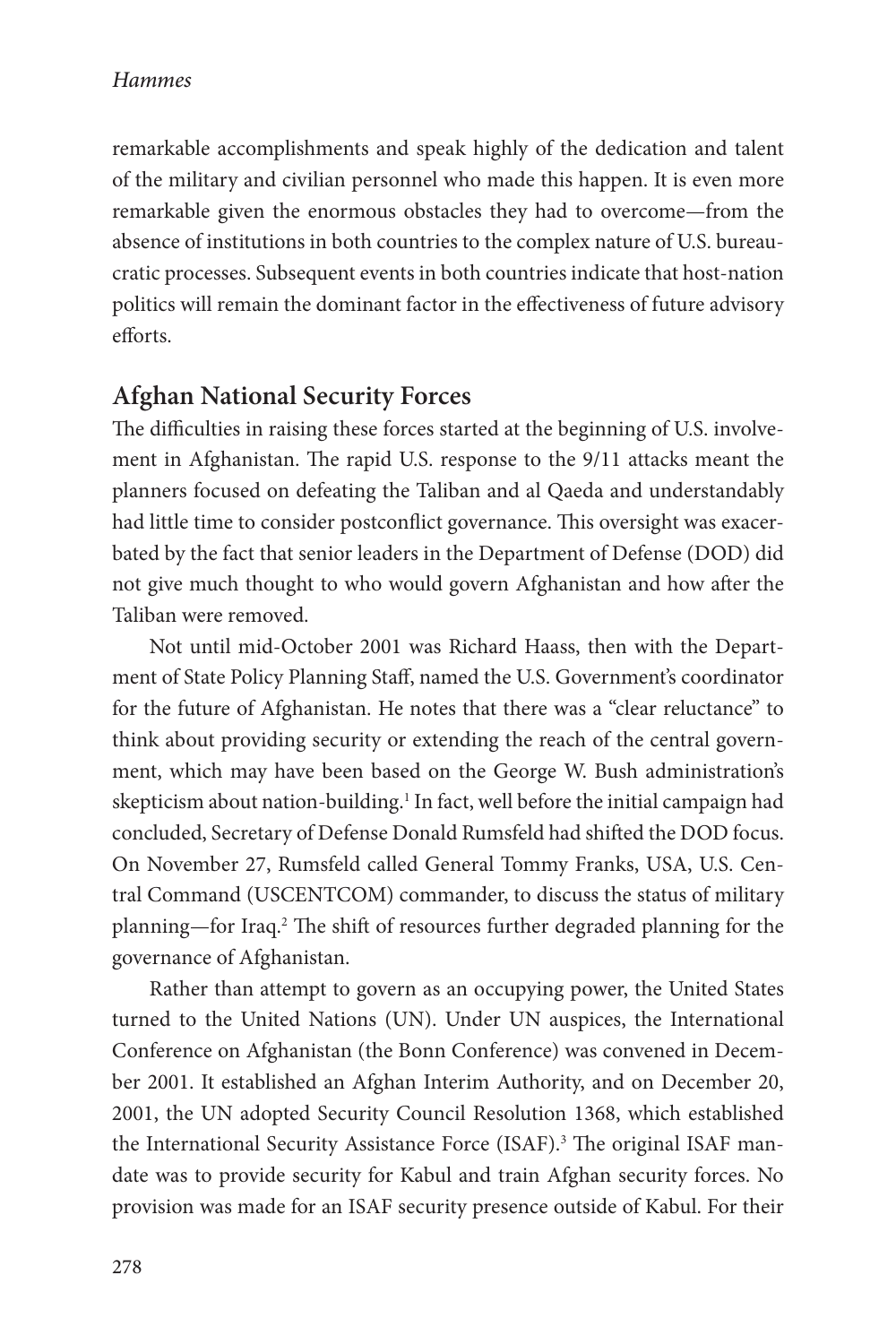part, U.S. forces remaining in country were focused on the counterterrorism mission of killing or capturing surviving members of al Qaeda and the Taliban. In short, no one was responsible for the security of the Afghan people except the Afghan Interim Authority, which had no national security forces and had to contend with the numerous armed militias present in Afghanistan. While the Bonn Agreement established a goal of a 50,000-person Afghan National Army (ANA) and a 62,000-person Afghan National Police (ANP),<sup>4</sup> it provided no resources to meet those goals.

The next month, January 2002, at the Tokyo Donor's Conference, the mission to develop Afghan security forces and disarm the militias was established on a lead nation basis. Italy was responsible for establishing the legal system drafting the laws and establishing the courts. Germany was responsible for the police. The United Kingdom led the anti-narcotics efforts. Japan assumed the mission of disarmament, demobilization, and reintegration (DDR) of the militias. The United States took on the job of raising the army.<sup>5</sup>

# *Afghan Army*

Under the ISAF mandate to raise security forces, the United Kingdom (as the first nation commanding) and then Turkey (as the second nation) did not wait for the United States to start training Afghans. During each nation's turn as ISAF commander, it trained a single battalion (*kandak*). The U.S. effort started in February 2002, when a team led by Major General Charles Campbell, USA, USCENTCOM Chief of Staff, did an initial evaluation of Afghan plans for the army. U.S. Special Forces, however, did not arrive to fulfill the U.S. mission as lead nation for training the Afghan army until May 2002. Special Forces detachments began to work with small units in various parts of the country. The program was not centrally directed, nor did it attempt to build the national institutions necessary to develop an effective army. It was not until October 2002 that Major General Karl Eikenberry, USA, arrived as Chief of the Office of Military Cooperation–Afghanistan (OMC-A) with the mission of building the Afghan army. He realized the mission would require more resources than Special Forces could provide; they had done well in forming platoons, companies, and battalions, but the Afghan army needed to progress beyond battalions to brigade-, corps-, and national-level functions. Eikenberry noted that the Afghan army lacked a recruiting force, trainers, living facilities, equipment, and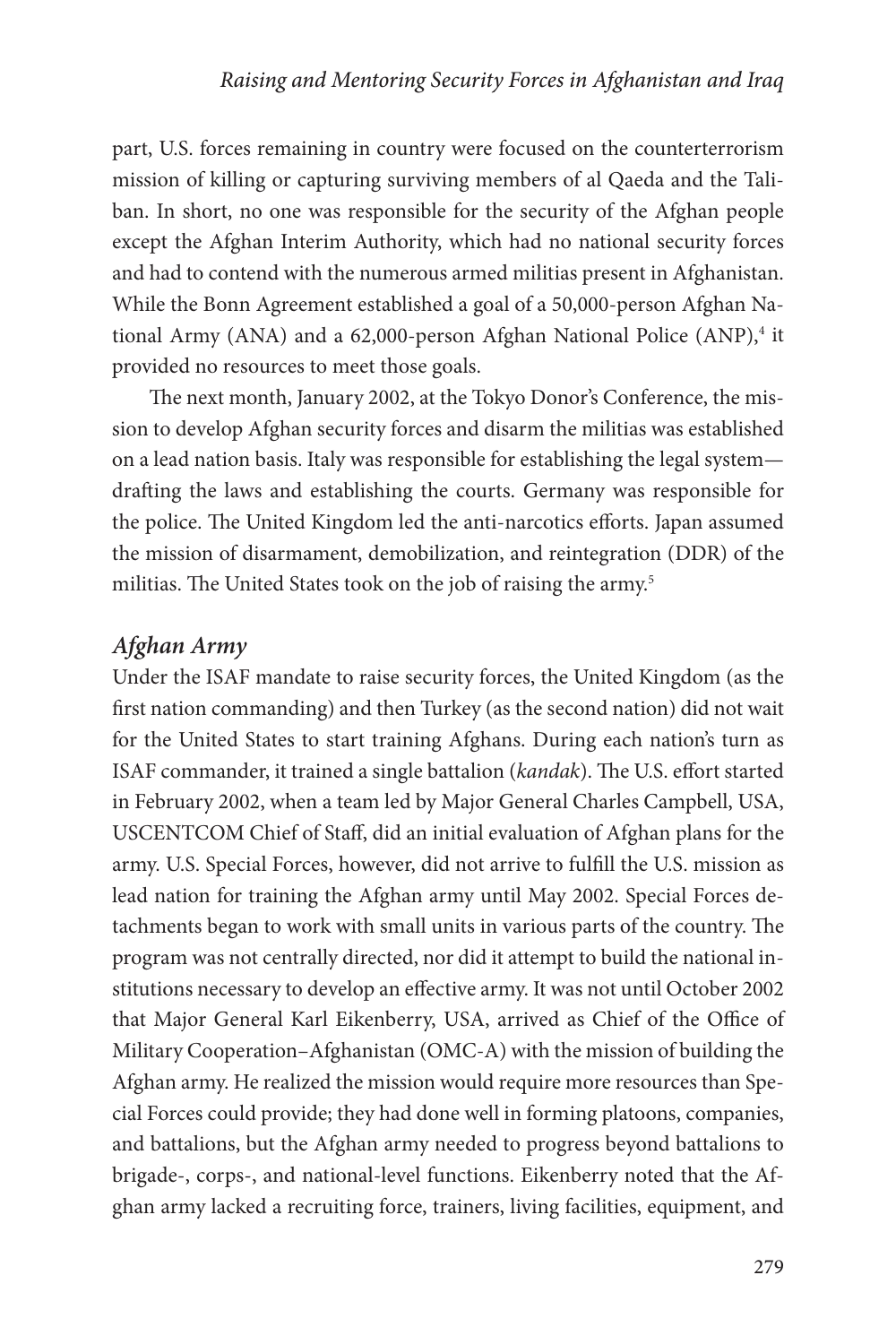any form of logistics or personnel support, all of which are fundamental to forming an army. OMC-A was literally building the Afghan army's supporting base even as it was training and deploying the combat units of the army.

Eikenberry established Task Force (TF) Phoenix, which would use a U.S. Army infantry brigade to train the Afghan army.<sup>6</sup> Indicative of the expedient nature of the effort, OMC-A received the 2<sup>nd</sup> Brigade of the 10<sup>th</sup> Mountain Division to execute its mission. The brigade consisted of the brigade headquarters, one infantry battalion, and a logistics battalion. Upon arrival in country, it was augmented by individuals and training teams from the Marine Corps, National Guard, and nine different countries to form TF Phoenix. An essentially ad hoc organization executing a mission it had not trained for, 2<sup>nd</sup> Brigade also had a change of command only 2 weeks before it deployed in May 2003.

The brigade took over directly from the Special Forces units. It started by establishing a centralized training location in Kabul. Up to this point, Special Forces Soldiers had been training small units of Afghans in the field. TF Phoenix focused on training at the company and battalion levels while starting to build brigade and corps staffs. However, an infantry brigade is not manned with personnel appropriate to establish national-level institutions, so that mission was contracted out to Military Professional Resources, Incorporated (MPRI). By the time the brigade left in December 2003, it was sending platoons, companies, and *kandak*s out to conduct operations with the 1<sup>st</sup> Brigade of the 10<sup>th</sup> Mountain Division. Working with MPRI, it was also forming the brigade and corps staffs.

During this 6-month period, the task force also handed the 4-week basic training course over to the Afghans, supported by American advisors. During the same period, the French ran the officers' course, and the British ran the noncommissioned officer (NCO) course, each of which ran separately. When NCO and basic training courses graduated, the NCOs joined the troops and formed companies. They worked together on small-unit tactics until the longer officers' course graduated, at which point the officers and the U.S.-embedded training teams joined the companies. Three companies formed a kandak, which began a unit-training program to prepare for combat. Given the significant differences between the military cultures of Britain, France, and the United States, there were inevitable issues when the officers, NCOs, and troops began to work together. This problem was further exacerbated by the signifi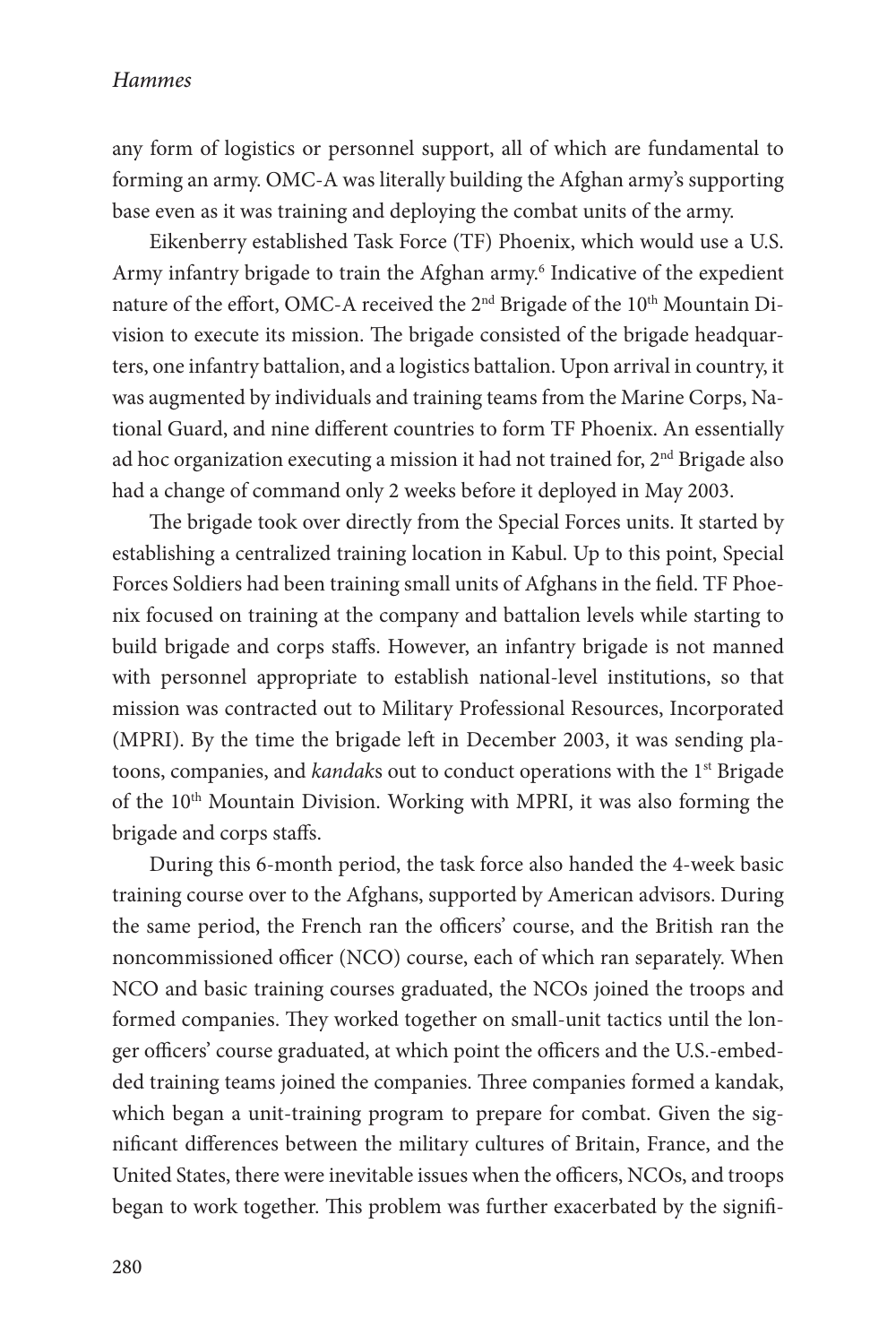cant number of officers who had been trained by the Soviets. Once certified, the unit was paired with a U.S. battalion and deployed to the field. Some units were also assigned to Kabul and thus did joint patrolling with ISAF.

A critical challenge for OMC-A was the integration of former mujahideen fighters and commanders into the national army. Naturally, militia commanders and the political leaders they supported were reluctant to relinquish control to the national army. For the United States and donor nations, there was serious concern about moving potential war criminals into the new Afghan army. For the Afghans, the concern was the ethnic balance of the force and the potential for its dominance by a single group. Thus, Eikenberry and his Afghan counterpart had to carefully screen applicants prior to assigning them to key billets. They then spent 3 weeks briefing every political leader in Kabul, from the president and four vice presidents to cabinet members to faction leaders.7 Those who were not integrated were "theoretically" processed by the DDR program run by the Japanese.

The ongoing war and resultant lack of overall security, however, ensured the Afghan DDR was not fully effective. Lorenzo Striuli and Fernando Termentini succinctly highlighted the requirements for a successful DDR program. They noted:

 $\blacksquare$  fighting in the theater of interest must be completely or at least nearly ended, and a significant peacekeeping force must be deployed to ensure no renewal of conflict

n all former fighting factions must be included in the process because, without disarming all combatants, the potential for conflict renewal remains high

■ sufficient resources must be assured for the duration of the process because an incomplete reintegration of former belligerents leaves a dangerous situation in postconflict societies.<sup>8</sup>

None of these requirements was achieved by 2002 in Afghanistan or even by the end of 2014. As a result, despite a series of well-funded programs, ISAF, the UN Development Programme, and the Afghan government have failed to disarm the numerous militias that have plagued Afghanistan. The DDR effort succeeded in quarantining warlord tanks and artillery. However, it was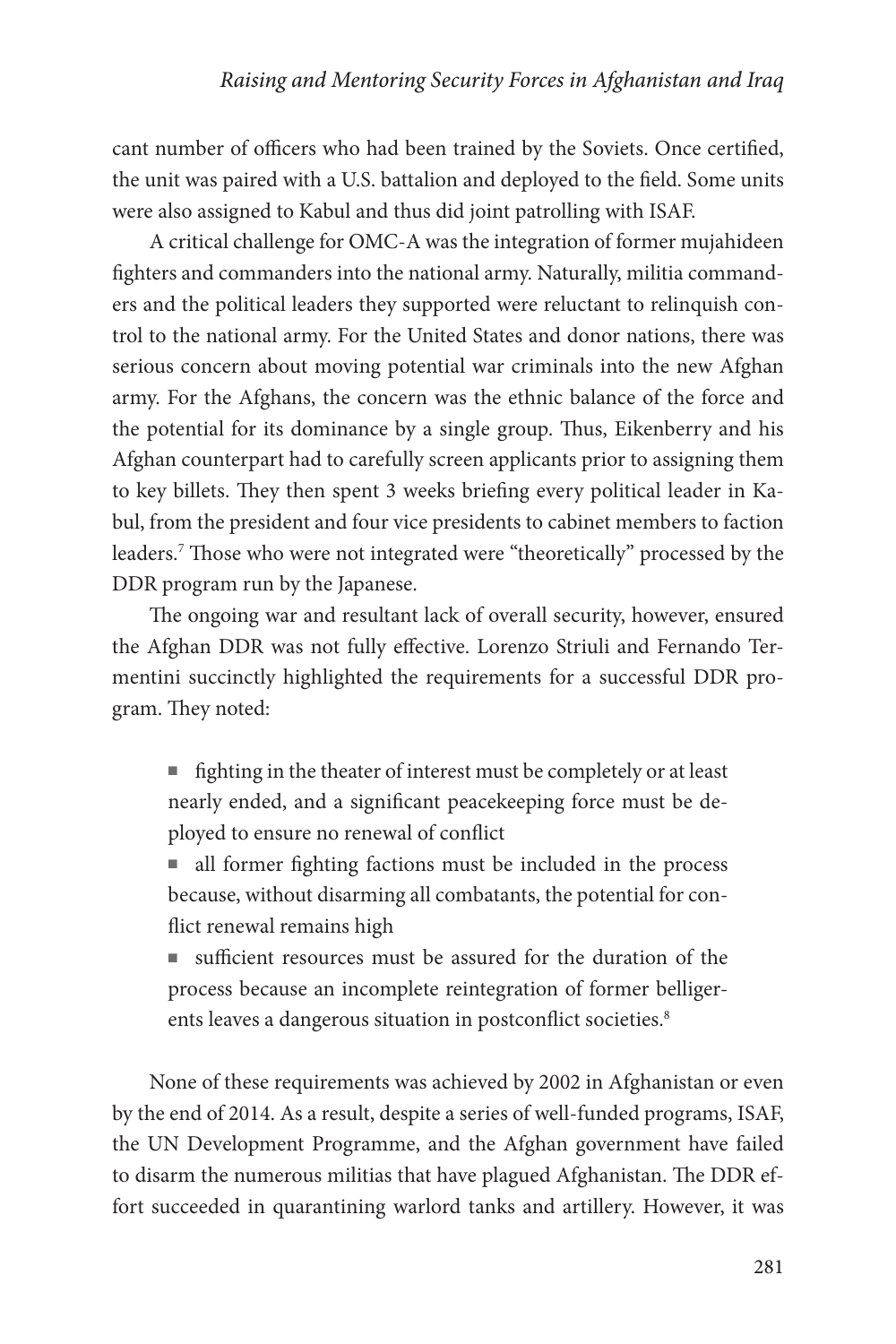functionally impossible to collect all the small arms, to include machine guns, mortars, and rocket-propelled grenades. Thus, militia activities were curtailed, but the militias could not be eliminated. In fact, some were incorporated into the ANSF, and their loyalties remain split between the national government and their militia leaders.

Despite the continued presence of the militias, TF Phoenix was tasked with raising the Afghan army. As the task force expanded to meet the train, equip, and advise mission, Brigadier General F. Joseph Prasek, USA, assumed command. Even as TF Phoenix worked to field the new Afghan army, insurgents began their first attacks against the coalition and new Afghan government in April 2002.

At the Bonn II Conference in December 2002, the Afghan government and donor nations agreed the army would expand to include "(1) 43,000 ground combat troops based in Kabul and four other cities, (2) 21,000 support staff organized in four sustaining commands . . . (3) Ministry of Defense [MOD] and general staff personnel, and (4) 3,000 air staff to provide security transportation for the President of Afghanistan."9 In contrast to the small army envisioned by the Bonn II Conference, Afghan defense minister Marshal Fahim called for a force of 200,000 to 250,000 troops to provide security for the entire nation.<sup>10</sup> Donor nations refused to consider this much higher number. Ironically, by 2011, ISAF was building the ANSF to a total of over 350,000 personnel.

Upon 2nd Brigade's departure in December 2002, the expanded mission was passed to a National Guard brigade. Throughout this period, MPRI conducted the training for corps headquarters and the MOD.<sup>11</sup> During the same timeframe, the Taliban as well as local guerrilla groups continued a low-level insurgency from bases inside Pakistan. By fall 2003, the U.S. strategy was clearly failing. Taliban elements were moving freely through most of the south and east, unchallenged by any Afghan government presence. Security had deteriorated to the point that the United Nations and aid organizations were pulling their people out of the south and southeast.12 The Taliban had recovered from its initial setbacks and was taking the offensive. As 2004 started, the situation in Afghanistan was deteriorating as insurgent attacks increased steadily.

In response, from late 2003 to 2005 OMC-A focused on building the Afghan National Army. Basic training was formalized and established at 8 weeks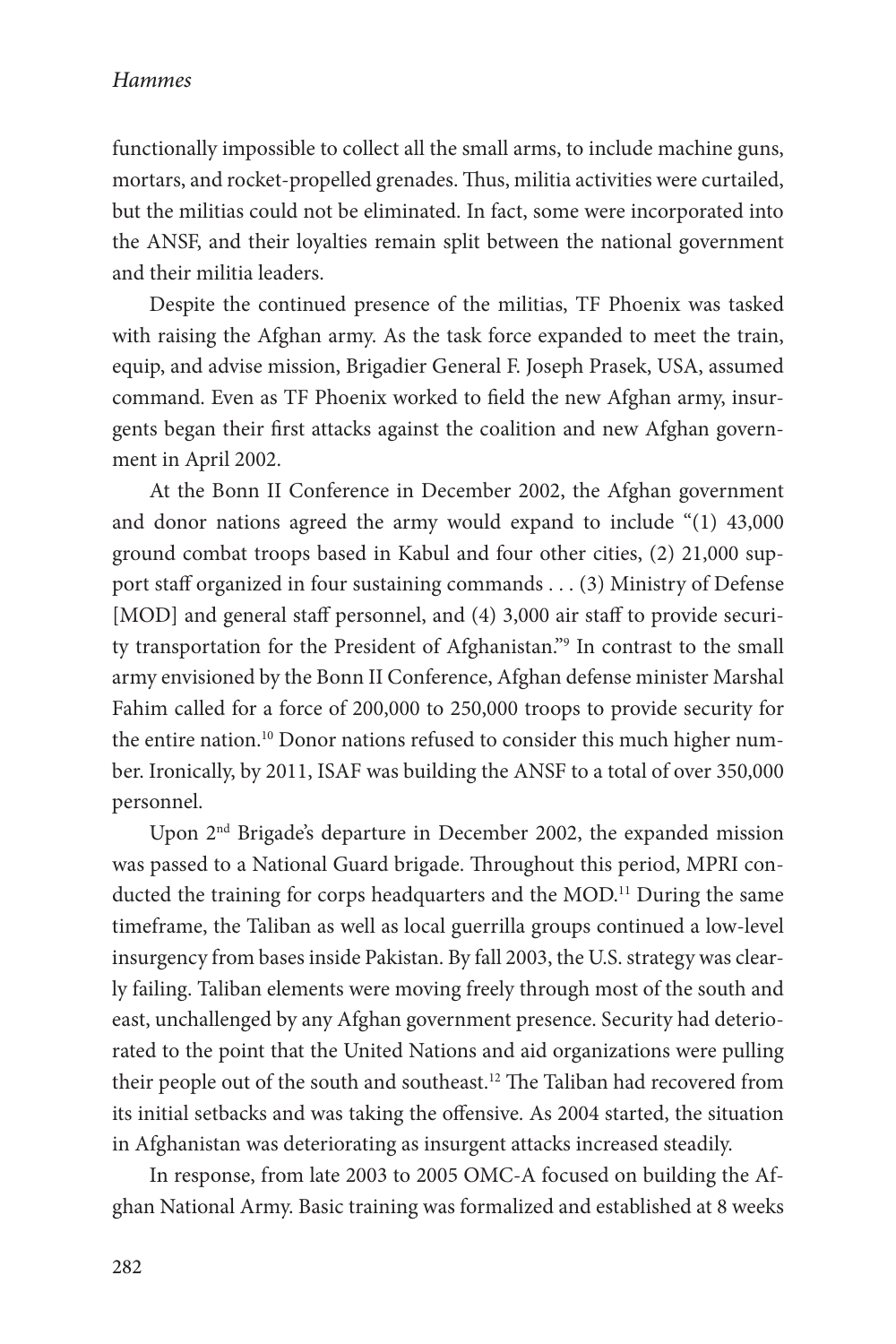with training base throughput capacity increasing steadily. Efforts continued to build effective headquarters above brigade level—that is, corps headquarters and national institutions. By July 2005, however, the ANA had reached a strength of only 24,300 trained and equipped, with 6,000 more in training less than half the force authorized in the December 2002 Bonn Conference. Over this period, training for the newly raised infantry battalions was standardized at 14 weeks (6 weeks individual training, 6 weeks advanced training, and 2 weeks of collective training). Despite being undermanned and lacking resources, OMC-A planned to complete training the then-authorized 46,000 soldiers by the fall of 2007.

In its June 2005 report on Afghan security, the Government Accountability Office (GAO) noted that U.S. funding for the ANA started at only \$179.2 million in 2002 but rapidly increased to over \$2 billion by 2005. Despite the major increase in funding, the GAO stated, "efforts to establish sustaining institutions, such as a logistics command, needed to support these troops have not kept pace. Plans for completing these institutions are not clear." It went on to note the estimated total bill for police and army to be \$7.2 billion, with \$600 million needed annually for sustainment.13 The GAO report also noted that OMC-A struggled with the numerous changes in the plan for the ANA as well as consistent shortages of training personnel. OMC-A had never been staffed at more than 71 percent of its approved personnel level.<sup>14</sup>

One of the key challenges was the steadily increasing level of violence in Afghanistan. As attacks on Afghan and coalition forces increased, leaders made the logical choice to increase the size of the Afghan army and police. With each increase, more trainers were needed, but before each new requirement was filled, the increased threat led to plans for further increasing ANSF strength.

On July 12, 2005, OMC-A was renamed the Office of Security Cooperation–Afghanistan (OSC-A). Despite the identified problems with manning and planning, its responsibility was expanded to include the entire Afghan security sector. In addition to training the ANA, OSC-A would assume responsibility for reforming the Afghan National Police.15 Inevitably, the expanded mission required more resources. GAO noted that OSC-A requested \$7.6 billion for 2007, more than the estimated total bill in June 2005.16 This amount was to cover the cost of 70,000 ANA soldiers and 82,000 police, as well as the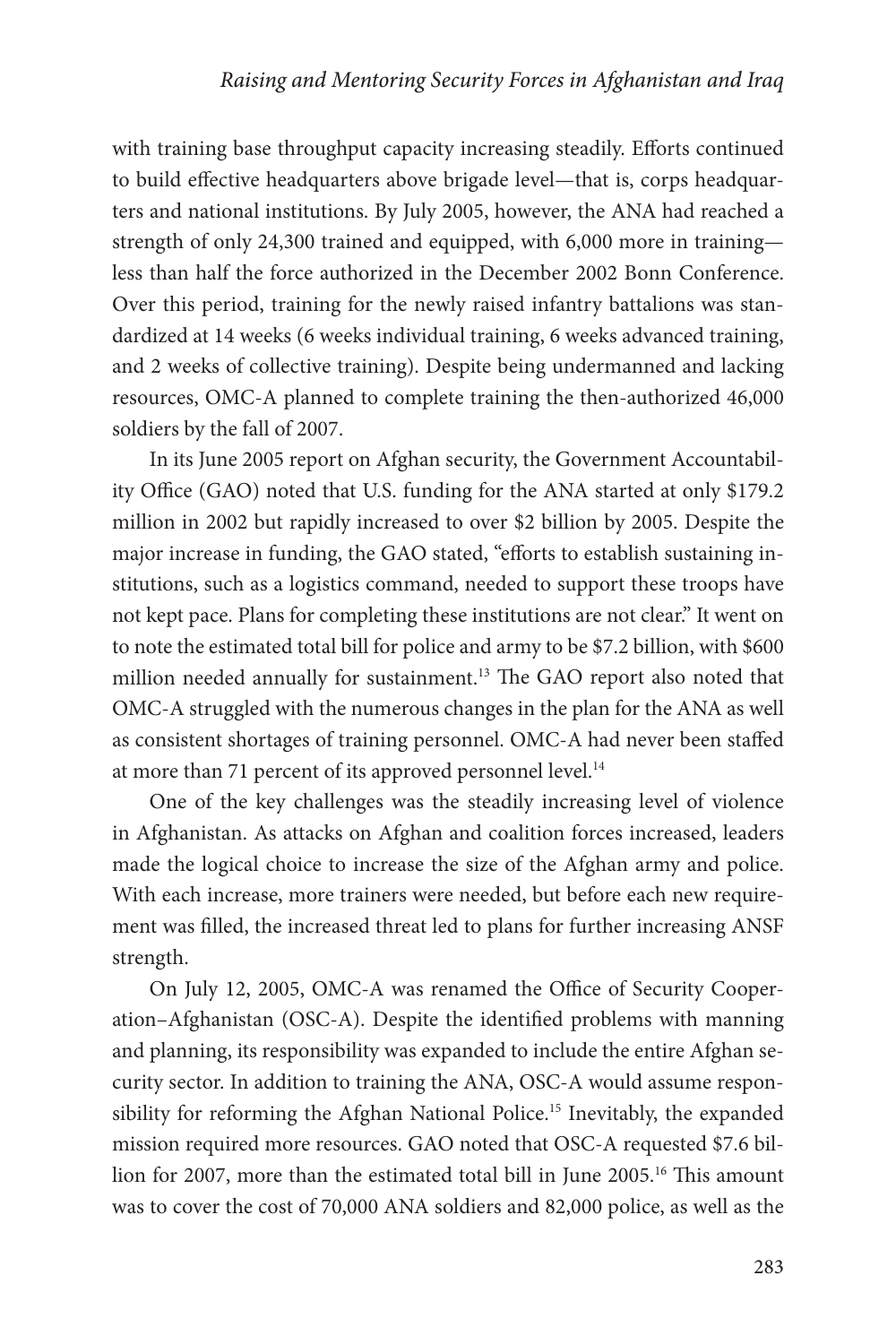expansion and professionalization of the MOD and sustaining institutions. Even as OSC-A raced to build the ANA, the Taliban were increasing their attacks, requiring OSC-A to upgrade the equipment it was providing to ANSF.

In April 2006, OSC-A was redesignated as Combined Security Transition Command–Afghanistan (CSTC-A). It retained responsibility for training the army and police as well as mentoring the ministries of defense and interior. Unfortunately, the security situation continued to deteriorate, particularly in relation to attacks focused on ANSF and coalition forces. Improvised explosive device incidents increased from 844 in 2005 to 2,215 by 2007.17

While North Atlantic Treaty Organization (NATO) reports indicated major progress in training the Afghan army during 2007–2008, GAO was much less optimistic. In its June 2008 report, it noted:

*The United States has provided over \$10 billion to develop the ANA since 2002; however, less than 2 percent (2 of 105 units) of ANA units are assessed as fully capable of conducting their primary mission. Thirty-six percent (38 of 105) are assessed as capable of conducting their mission, but require routine international assistance, while the remaining ANA units (65 of 105 units) are either planned, in basic training, or assessed as partially able or unable to conduct their primary mission. Building an Afghan army that can lead security operations requires manning, training, and equipping of personnel; however, U.S. efforts to build the ANA have faced challenges in all of these areas. First, while the ANA has grown to approximately 58,000 of an authorized force structure of 80,000—nearly three times the 19,600 Defense reported in 2005—the ANA has experienced difficulties finding qualified candidates for leadership positions and retaining its personnel. Second, while trainers or mentors are present in every ANA combat unit, less than half the required number are deployed in the field. Defense officials cited an insufficient number of U.S. trainers and coalition mentors in the field as the major impediment to providing the ANA with the training to establish capabilities, such as advanced combat skills and logistics, necessary to sustain the ANA force in the long term. Finally, ANA combat units report significant shortages in approximately 40 percent of critical equipment items, including vehicles, weapons, and radios. Some of these*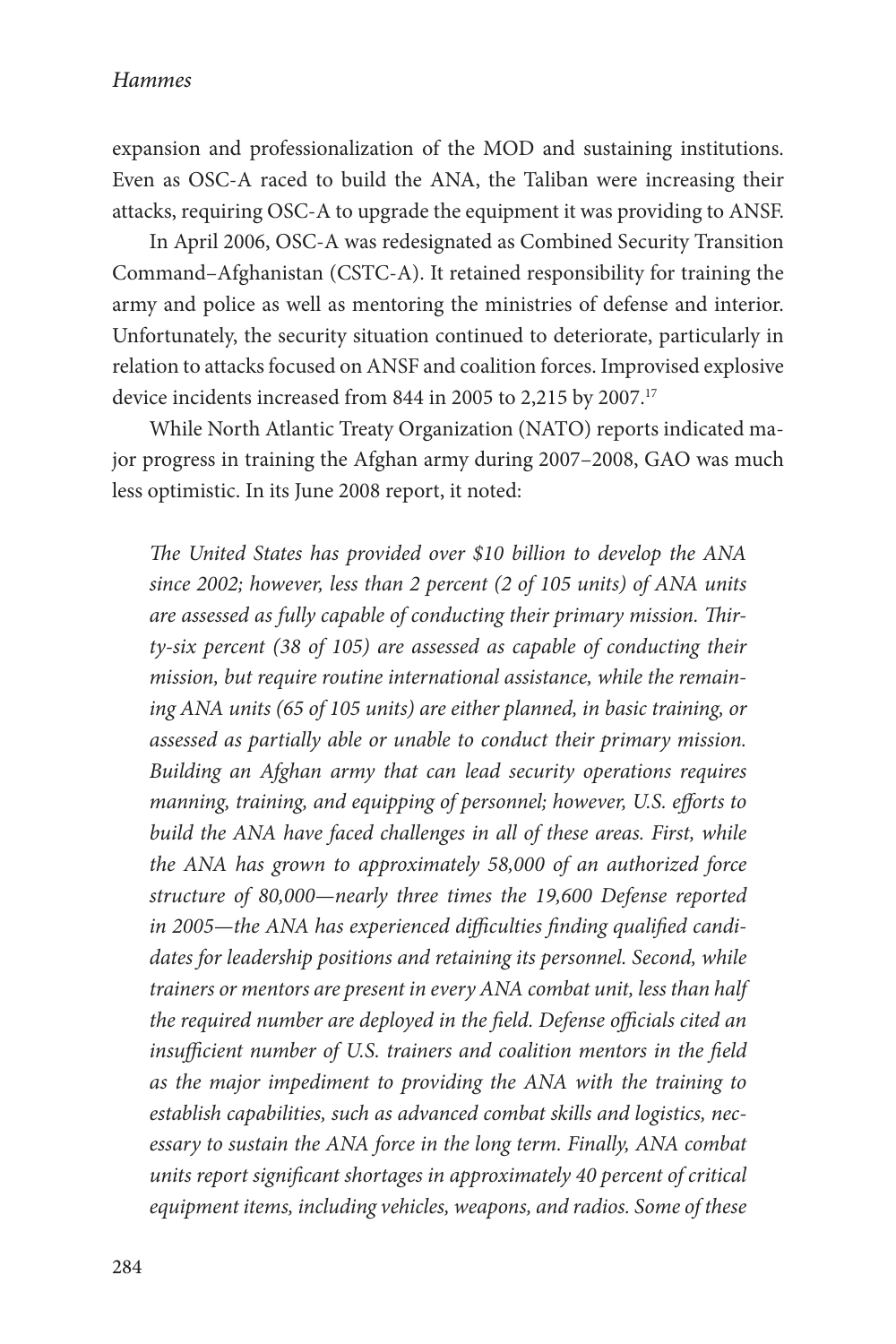*challenges, such as shortages of U.S. trainers and equipment, are due in part to competing global priorities, according to senior Defense officials. Without resolving these challenges, the ability of the ANA to reach full capability may be delayed.*<sup>18</sup>

In its 2008 report to Congress, CSTC-A stated it was working closely with the Afghan government on three lines of operation to develop the ANSF: "(1) build and develop ministerial institutional capability; (2) generate the fielded forces [*sic*]; and (3) develop the fielded forces."19 CSTC-A noted the target endstrength for the ANA had been increased to 80,000 and the ANP to 82,000.<sup>20</sup> This was yet another in a continuing series of rapid increases in target endstrength for the ANA. It would also require fielding different kinds of units: "13 light brigades, a mechanized brigade, a commando brigade, a headquarters and support brigade, enabling units and the initial operation of an air corps."21

To assist in filling the shortage of trainers, the North Atlantic Council announced the formation of NATO Training Mission–Afghanistan (NTM-A) as an integral part of ISAF on June 12, 2009. NTM-A stood up formally on November 21 of that year. The command was a NATO organization that included personnel from 37 nations and was led by a U.S. lieutenant general who was dual-hatted as the commander of CSTC-A, which remained a U.S. command and was the administrative conduit for U.S. funds.<sup>22</sup> While providing a significant reinforcement in personnel, NTM-A also had an expanded mission to:

*provide higher-level training for the ANA, including defence colleges and academies, and* […] *be responsible for doctrine development, as well as training and mentoring for the ANP. This will reflect the Afghan Government's policing priorities and will complement existing training and capacity development programmes, including the European Union Police Mission and the work of the International Police Coordination Board.*<sup>23</sup>

However, NTM-A would not provide advice or training for the Afghan ministries. That mission remained the responsibility of CSTC-A. Keeping track of the collective NATO and individual national caveats concerning training and funding added to the complexity of the mission.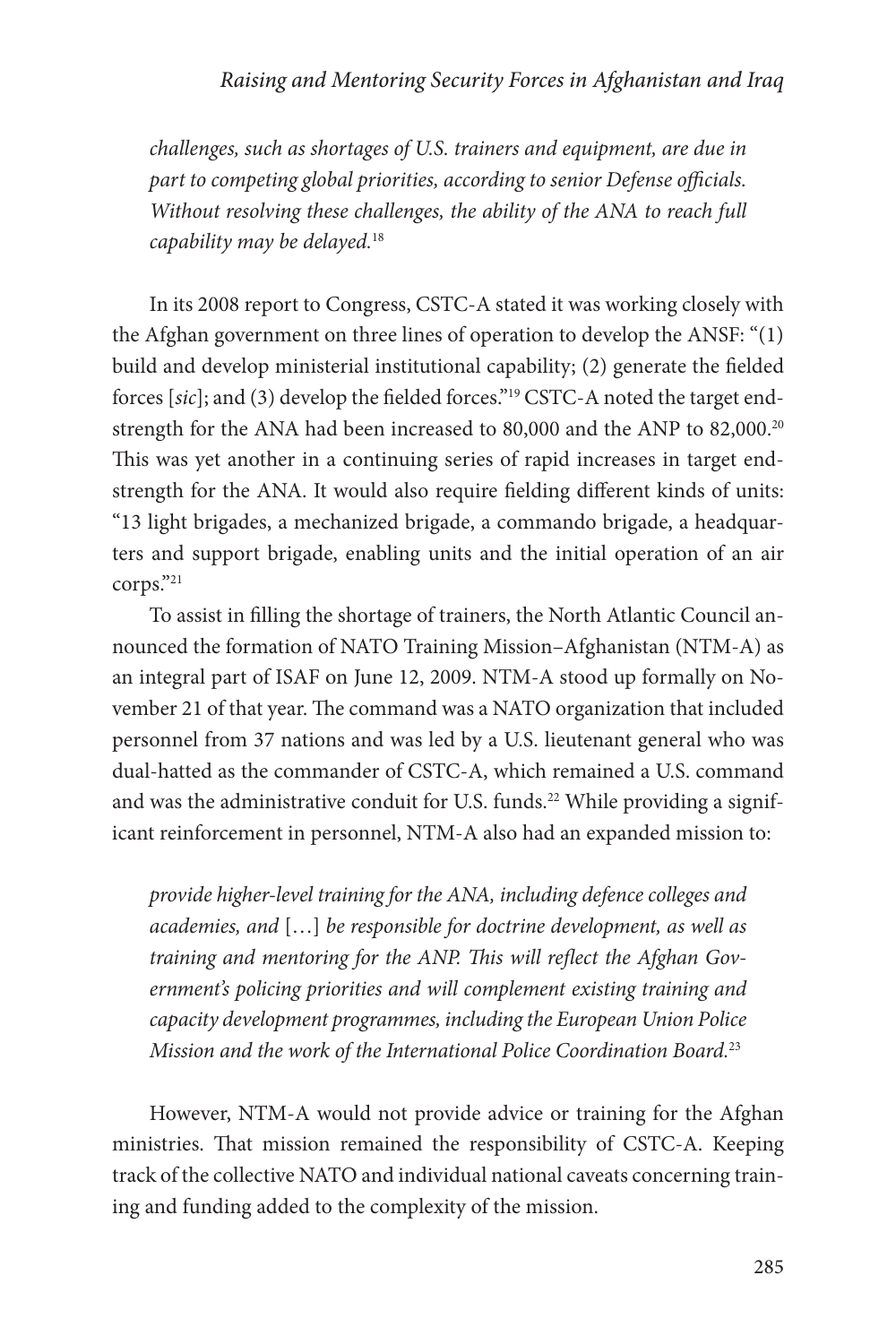In August 2009, General Stanley A. McChrystal, USA, the new ISAF commander, concluded his own initial commander's assessment. In particular, the pessimistic report noted the failure to focus on the population, which General McChrystal believed to be the center of gravity for the conflict:

[The Afghan government] *and ISAF have both failed to focus on this objective. The weakness of state institutions, malign actions of power-brokers, widespread corruption and abuse of power by various officials, and ISAF's own errors, have given Afghans little reason to support their government. These problems have alienated large segments of the Afghan population. They do not trust the* [Afghan government] *to provide their essential needs, such as security, justice, and basic services.*<sup>24</sup>

In short, the NATO/ISAF effort in Afghanistan had lost ground since 2003. McChrystal stated that the size of the army needed to be 240,000, triple the size noted in the 2008 CSTC-A report to Congress. In addition, the ANP strength needed to almost double to 160,000.<sup>25</sup> However, by 2010, the international community and the Afghan government had agreed to strengths of only 171,600 for the ANA and 134,000 for the ANP. Furthermore, NTM-A was manned at only 52 percent of its authorized strength.<sup>26</sup>

Even as the international community refused to expand the army to the level McChrystal requested, the International Crisis Group's analysis of the progress of the training program to date indicated continuing major problems:

*Despite billions of dollars of international investment, army combat readiness has been undermined by weak recruitment and retention policies, inadequate logistics, insufficient training and equipment and inconsistent leadership. International support for the ANA must therefore be targeted not just toward increasing the quantity of troops but enhancing the quality of the fighting force. Given the slow pace of economic development and the likelihood of an eventual drawdown of Western resources, any assessment of the future shape of the army must also make fiscal as well as political sense. Although recent efforts to consolidate the training command structure under the NATO Training Mission-Afghanistan (NTM-A) are encouraging, the U.S. emphasis*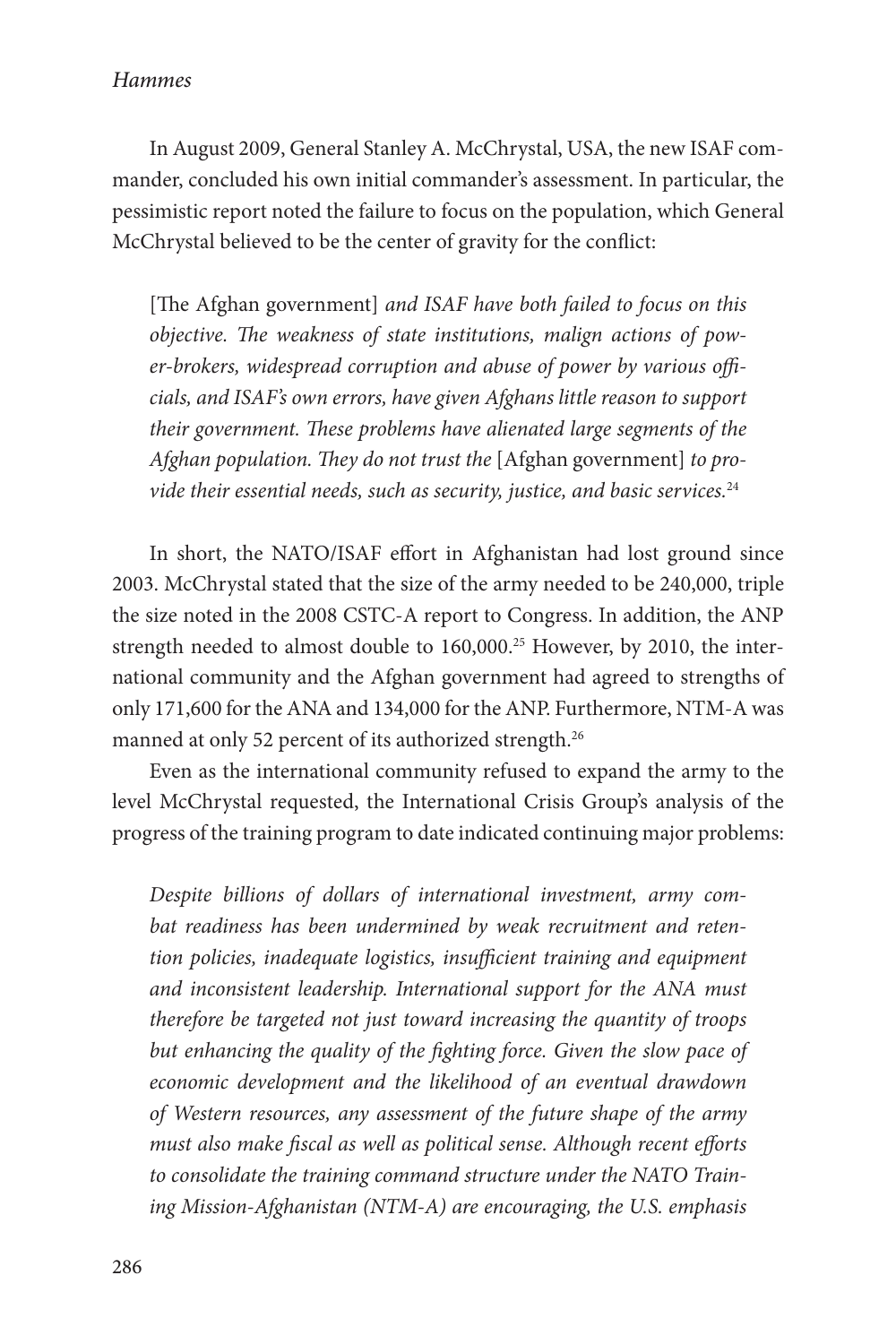*on rapid expansion of the army, in response to the growing insurgent threat, could strain NTM-A resources and outpace the capacity of Afghan leaders to manage an inherently unwieldy system.*<sup>27</sup>

In its 2009 report to Congress, GAO noted significant progress for the ANA in that 18 of its 72 units were now rated fully capable and 26 were capable with support. (It did not say why the total number of units had decreased from the 105 reported the previous year.) It noted that DOD identified the primary limitation on progress as the shortage of training personnel. It had only half of the 2,225 personnel needed to train the ANA at the approved level of 79,000 soldiers. This shortage was likely to get more severe with the newly approved strength increase for the ANA.28

In 2010, the International Crisis Group noted that from 2008 to 2010, the target date for 134,000 trained troops had been brought forward at least twice, first from 2013 to 2011, and then to October 2010. While recruiting had kept pace, shortfalls in NCOs and officers with specialized skills in medicine, transportation, and logistics were hindering growth.29

Lieutenant General William Caldwell, USA, who commanded NTM-A/ CSTC-A from November 2009 to November 2011, noted that the following elements complicated NTM-A efforts to raise and train the ANA:

- eighty-six percent illiteracy rate: required teaching recruits and officer basic reading skills
- eighteen years of conflict: led to hoarding and survival mentality
- focus on quantity over quality in recruiting and training: resulted in need for retraining
- <sup>n</sup> ANA negative growth: resulted in creating a recruiting command
- n leadership shortfalls and challenges: led to creation of multiple schools and courses (officer/NCO schools)
- <sup>n</sup> minimal oversight and accountability: required top-to-bottom review of inventory processes and the inculcation of an ethos of stewardship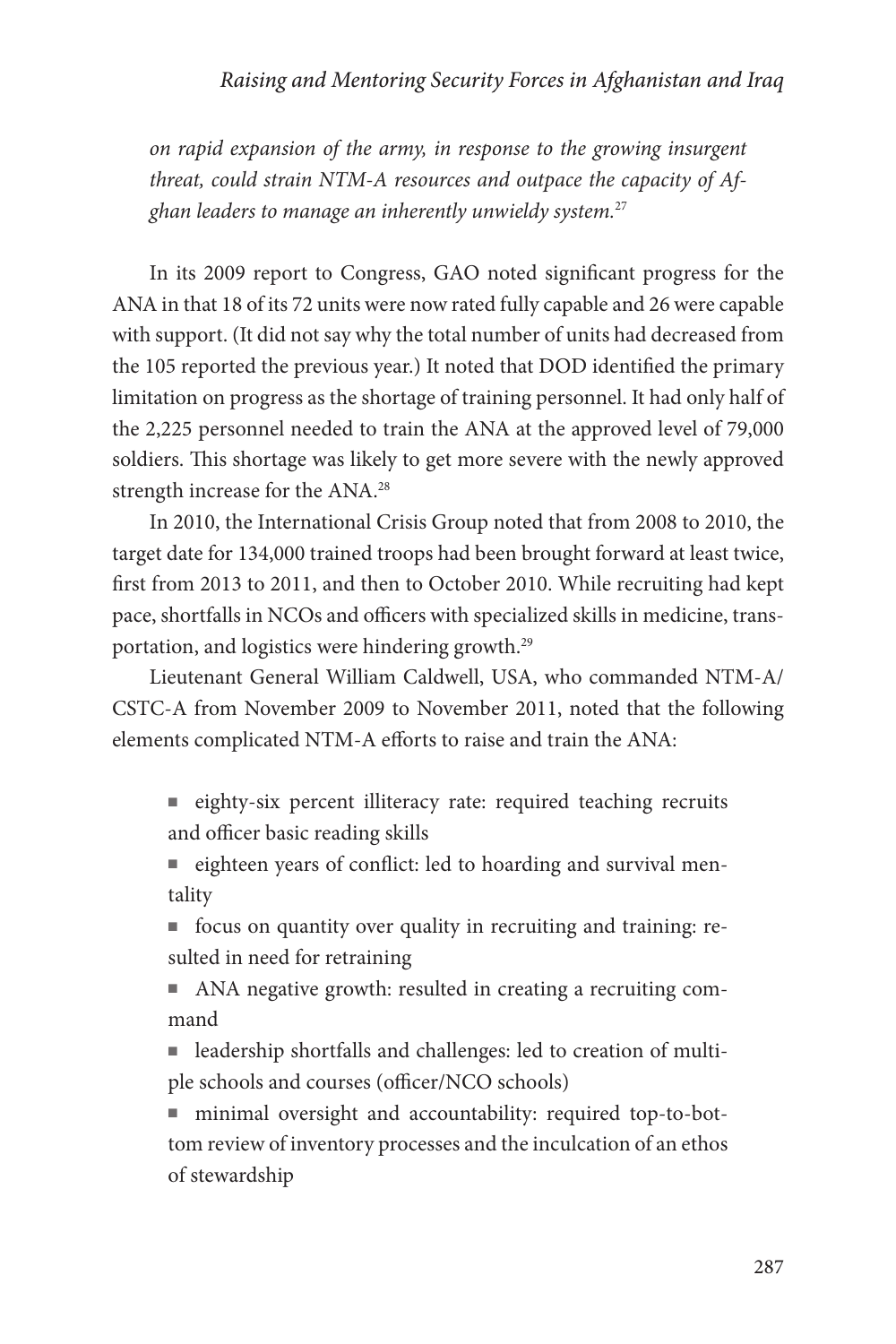■ struggling sustainment: required creation of a logistics system from the national level to the local unit-level distribution

 $\blacksquare$  high attrition: required extensive improvements to all soldier support systems, including the recruiting system

n lack of a manufacturing base: required creation and development of local suppliers; creation of the Afghan First program to build indigenous manufacturing for ANSF uniforms, boots, and other military materiel

<sup>n</sup> substandard pay: required constant dialogue with Afghan leadership to increase pay in all ranks to a living wage to reduce opportunities for corrupt behavior

n endemic corruption: mandated leadership changes, review of ethical standards

- tribal tensions: presented unique assignment challenges
- <sup>n</sup> substandard equipment: required immediate procurement, acquisition, and maintenance efforts, including a mindset change from replacement to repair

 $\blacksquare$  inadequate standards to evaluate training and operations (35 percent weapons qualification rate): required creation and enforcement of standards

numerous language barriers among themselves and NATO: complicated training.30

Despite these challenges, Dr. Jack Kem, Deputy to the Commander of NTM-A, reported that by August, the ANA had reached the October 2010 goal of 134,000 and the ANP was at 115,000, exceeding the goal of 109,000. NTM-A had either corrected or managed the long list of problems while dramatically increasing the strength and competence of the ANA. New goals had been established for October 2011 of an ANA of 171,600 and ANP of 134,000.<sup>31</sup> A key part of the effort was a literacy program designed to bring 50 percent of the ANSF to third-grade reading and comprehension levels. One reason for the emphasis on literacy was the ANA and ANP needed to be able to read and write to operate in the way they were being trained. This emphasis on literacy training continued through 2010. GAO noted that ANA "staff members' low literacy levels hinder their ability to use computers, effectively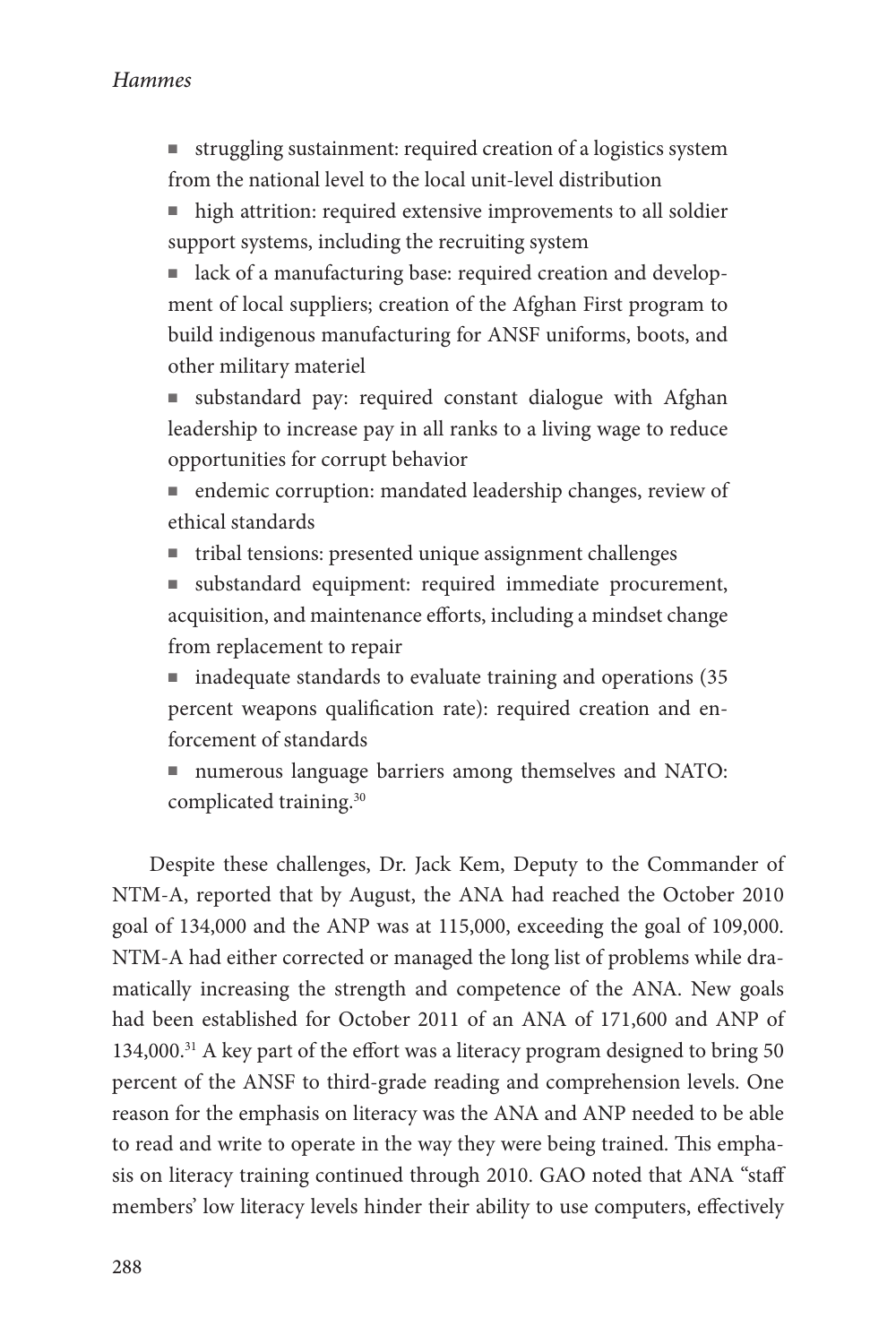manage staff functions, and exercise command and control. Partnering is essential to provide necessary supervision and oversight of planning for supplies (i.e., fuel and ammunition)."32

ISAF still reported significant progress in establishing an accountability system for vehicles and equipment. One major issue remained the ethnic balance of the forces. In a nation that is roughly 40 percent Pashtun,<sup>33</sup> NTM-A had only succeeded in raising the number of southern Pashtuns to 4 percent of the force.34 Given the historic animosity between the southern Pashtun and the Northern Alliance (Uzbek, Tajik, Hazara, and so forth), this was not a surprising result. Most southern Pashtun perceived the ANA as an occupying force and thus were resistant to joining. Insufficient numbers of southern Pashtuns has remained a problem for ANA to this day.

Even as NTM-A met recruiting and training goals for 2011 early, the security situation continued to deteriorate in some parts of the country. With the withdrawal of ISAF looming and operational demands for troops in the field increasing, the target strengths for both ANA and ANP were increased:

*In August 2011, a larger target size of 352,000 (195,000 ANA and 157,000 ANP) was set, to be reached by November 2012. The gross size of the force reached approximately that level by the end of September 2012, and remains at levels just below those targets. That figure does not include the approximately 30,000 local security forces.*<sup>35</sup>

Furthermore, there was some increase in reported capabilities with 7 percent of the units reported as "independent with advisors," as were 9 percent of the ANP units. Also, the number of units had increased dramatically—to 219 ANA and 435 ANP units.<sup>36</sup> But the change of metric from "fully capable" in 2008 reports to "independent with advisors" in 2012 makes it difficult to compare the actual capabilities of the forces at the two different times. Also during 2012, the Army and Marine Corps began deploying Security Force Assistance Advisory Teams to facilitate the transition of all operations to Afghan forces. The relative priority the Services placed on transition teams versus U.S. operational units remained an issue. As was the pattern throughout our time in Afghanistan, advisory teams were formed late—sometimes actually in-country—and often without the appropriate mix of rank and skills.<sup>37</sup>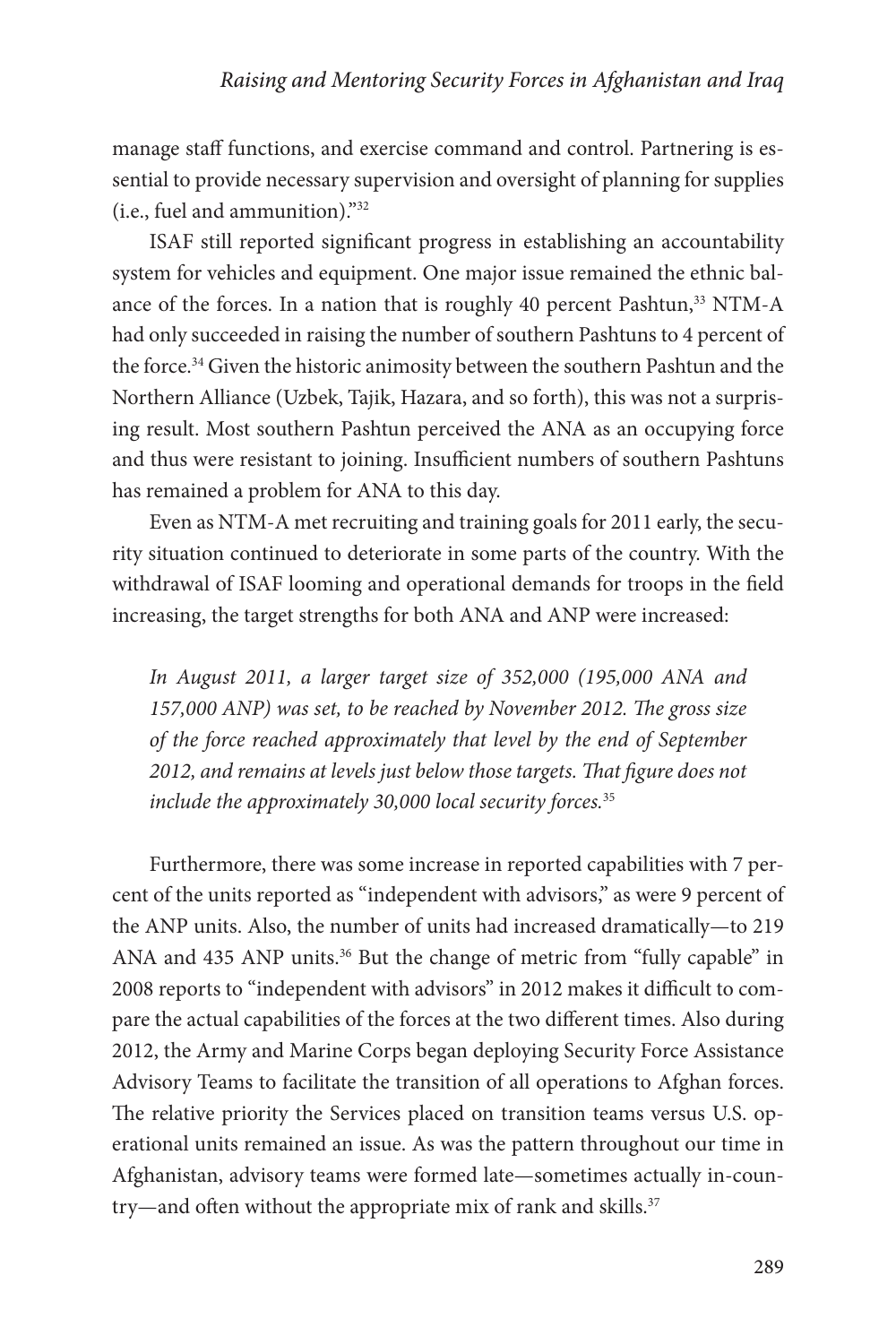GAO went on to state that there was little or no progress in developing the critical ministries of Defense and Interior:

*We have previously reported that limited capacity in the Afghan Ministries of Defense (MOD) and Interior (MOI)—which oversee the ANA and ANP, respectively—present challenges to the development and sustainment of capable ANSF. For instance, MOI faced challenges, such as a lack of consolidated personnel databases and formal training in properly executing budget and salary functions. In April 2012, DOD reported that the MOD was assessed as requiring some coalition assistance to accomplish its mission, an assessment unchanged since October 2010, while the MOI was assessed as needing significant coalition assistance an assessment unchanged since 2009. Additionally, DOD reported that the ministries face a variety of challenges, including, among others, MOD's lack of human capital in areas requiring technical expertise and MOI's continuing problems with corruption.*<sup>38</sup>

By early 2013, GAO was reporting shortfalls in promised funding for future Afghan security forces and inadequate staffing by the Services of the Security Force Assistance and Advisory Teams.<sup>39</sup> Each of these failings had been identified for years, but NATO had been unable to address them. At the end of 2014, NTM-A completed its mission and was replaced by a NATO-led mission titled Resolute Support:

*This mission will not involve combat. Its support will be directed primarily*  to Afghan ministries and institutions, as well as the higher command level *of the Afghan security forces. . . . Approximately 12,000 personnel from both NATO and partner nations will be deployed in support of the mission. The mission is planned to operate with one central hub (in Kabul/Bagram) and four spokes in Mazar-e Sharif, Herat, Kandahar and Jalalabad.*

*Key functions will include:*

- *• Supporting planning, programming and budgeting;*
- *• Assuring transparency, accountability and oversight;*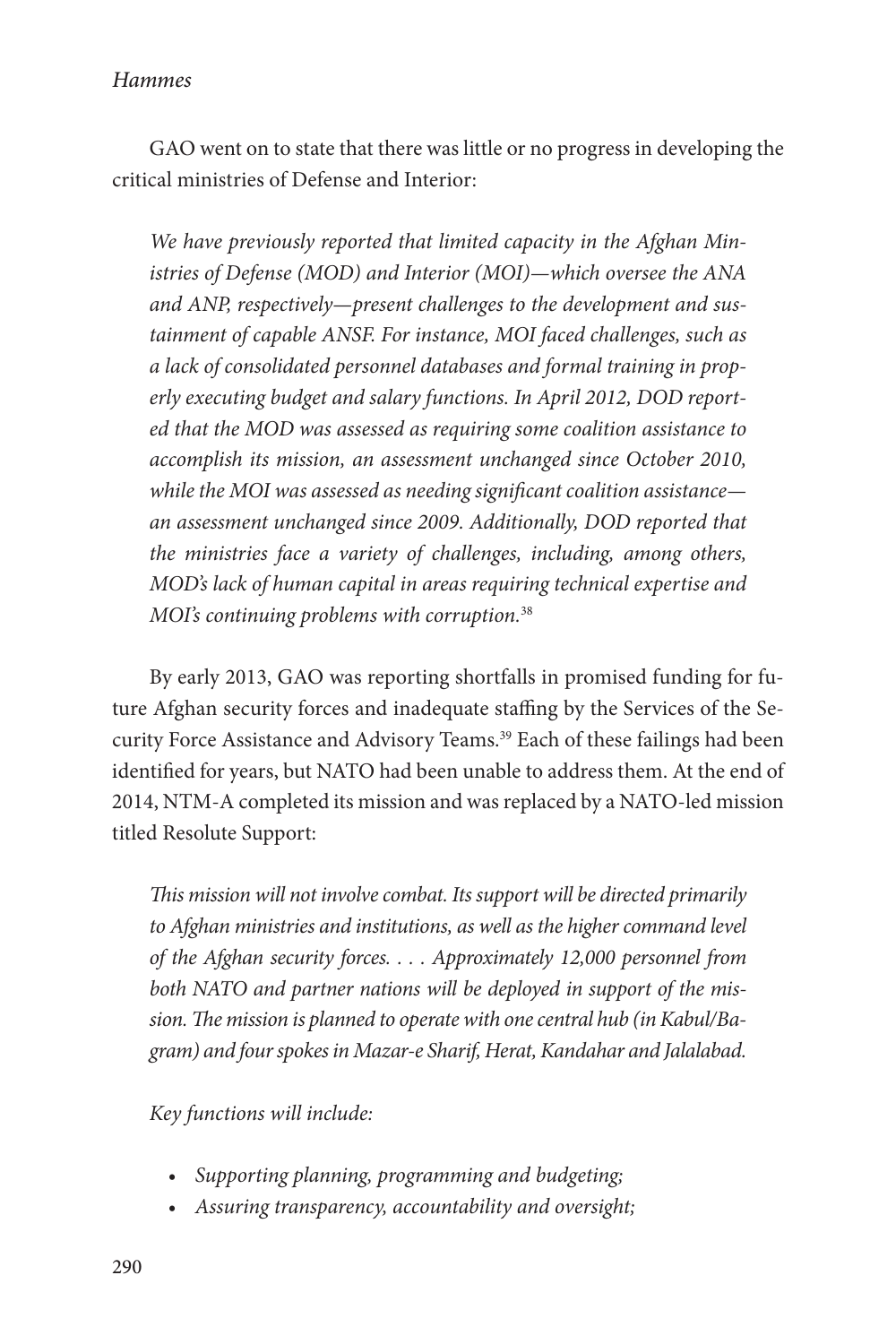*• Supporting the adherence to the principles of rule of law and good governance.*<sup>40</sup>

Although NTM-A has become Resolute Support, the United States has maintained CSTC-A. However, its focus is on advising and assisting Afghans at the ministerial level. CSTC-A no longer has a direct role in the training, equipping, or employing ANSF.

A lively debate continues as to whether the ANSF can hold its own against a resurgent Taliban. Few question the ability of the ANA to fight. In fact, the fighting spirit and capabilities of the ANA have been demonstrated over the last two fighting seasons. Despite increased attacks and high casualties, ANA remains an aggressive, effective fighting force. This represents one of the most positive aspects of the current situation. Unfortunately, many observers question the ability of its institutions to sustain the combat forces. Thus, both the U.S. and NATO missions will focus on assisting the ministries with these critical sustaining functions. While Afghan forces have clearly continued to fight hard (as indicated by their casualties), the military outcome remains in question. As NATO forces have withdrawn from the country, the security situation has worsened. On July 9, 2014, for instance, the United Nations announced that Afghan civilian casualties in the first half of 2014 surged to the highest level since 2009.41 By the end of November 2014, the *Washington Post* reported there were more attacks in Kabul during 2014 than in any year since the U.S.-backed Northern Alliance seized the capital city in 2001.<sup>42</sup> But the rate of attacks fell off sharply in January and February of 2015. A key indicator will be the results of the 2015 fighting season.

# *Afghan Police*

Afghanistan has never had a strong or effective civilian police force. Whatever progress was made in developing a civilian police force during the 1970s was lost during the more than two decades of conflict that followed. Following the defeat of the Taliban in the fall of 2001, anti-Taliban Northern Alliance commanders were quick to exploit the power vacuum and filled many of the district and provincial police forces with private militias that had little or no police training or experience. The daunting challenge confronting police reformers in the spring of 2002 was to create an effective civilian police force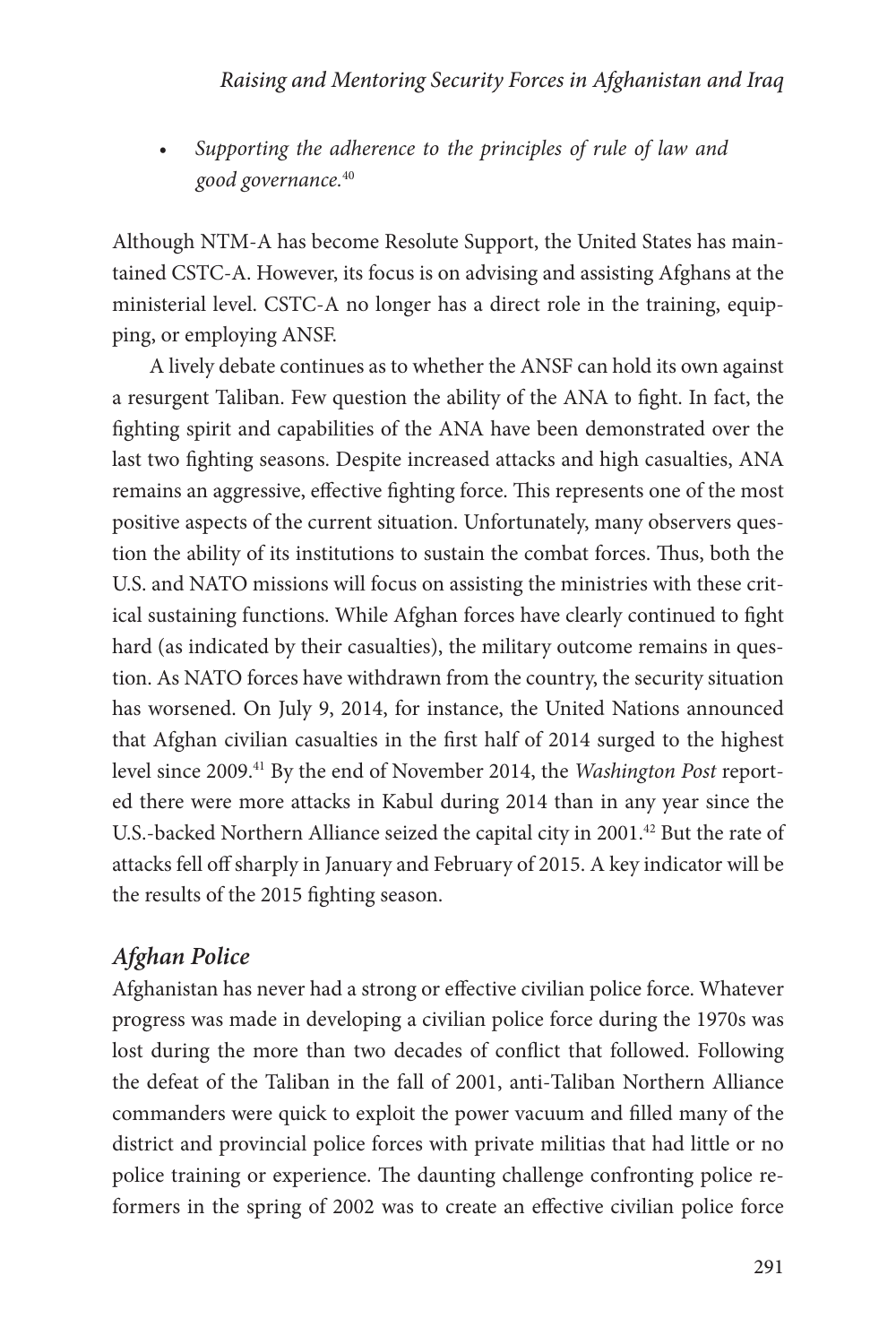from an untrained entity manned primarily by factional commanders and their militias who had little or no equipment or infrastructure, who were unpaid or underpaid, and who operated within the corrupt and factionalized institutional structure of the Ministry of Interior (MOI).<sup>43</sup>

With this as a background, representatives of the Afghan people and donor nations signed the Bonn Agreement on December 5, 2001. Annex I included authority to raise a police force that all agreed should be "a multiethnic, sustainable, and countrywide 62,000-member professional police service."44 As noted earlier, Germany assumed the lead nation role for forming the Afghan police at the January 2002 conference in Tokyo. It acted quickly by organizing a donor nations' conference in Berlin by February. Germany's plan focused on training senior police officers in a 3-year course and police NCOs in a 1-year course at the Kabul Police Academy. It did not plan to provide any training or mentoring for the vast majority of police officers who were ordinary patrolmen.

U.S. leaders believed that police would be critical to maintaining order in Afghanistan and that the German program was moving too slowly. So, despite Germany's role as lead nation, the United States established a police training program. For bureaucratic and legal reasons, the Department of State's Bureau of International Narcotics and Law Enforcement was designated as the program manager for the Afghan police. Since the bureau lacked the personnel to actually conduct the training, it contracted with DynCorp Aerospace Technology to train and equip the police, advise the MOI, and provide infrastructure assistance to include constructing several police training centers.45 DynCorp had won previous contracts to train police forces in Bosnia and Haiti. The initial U.S. program was a "train the trainers" program. Experienced Afghan police officers completed a 3-week instructor development course taught by DynCorp advisors. They then conducted the 8-week basic training course for new police officers as well as the 2-week refresher program for veteran officers. For comparison, in 2008, police in Bosnia-Herzegovina, a much more literate and less violent society than 2002 Afghanistan, received 25 weeks of initial training.46 Highway and border police each received an additional 2 weeks of training. While this provided some basic skills training, the contract did not provide for the essential post-training mentoring that had been critical in other programs. For comparison, both the New York and Los Angeles police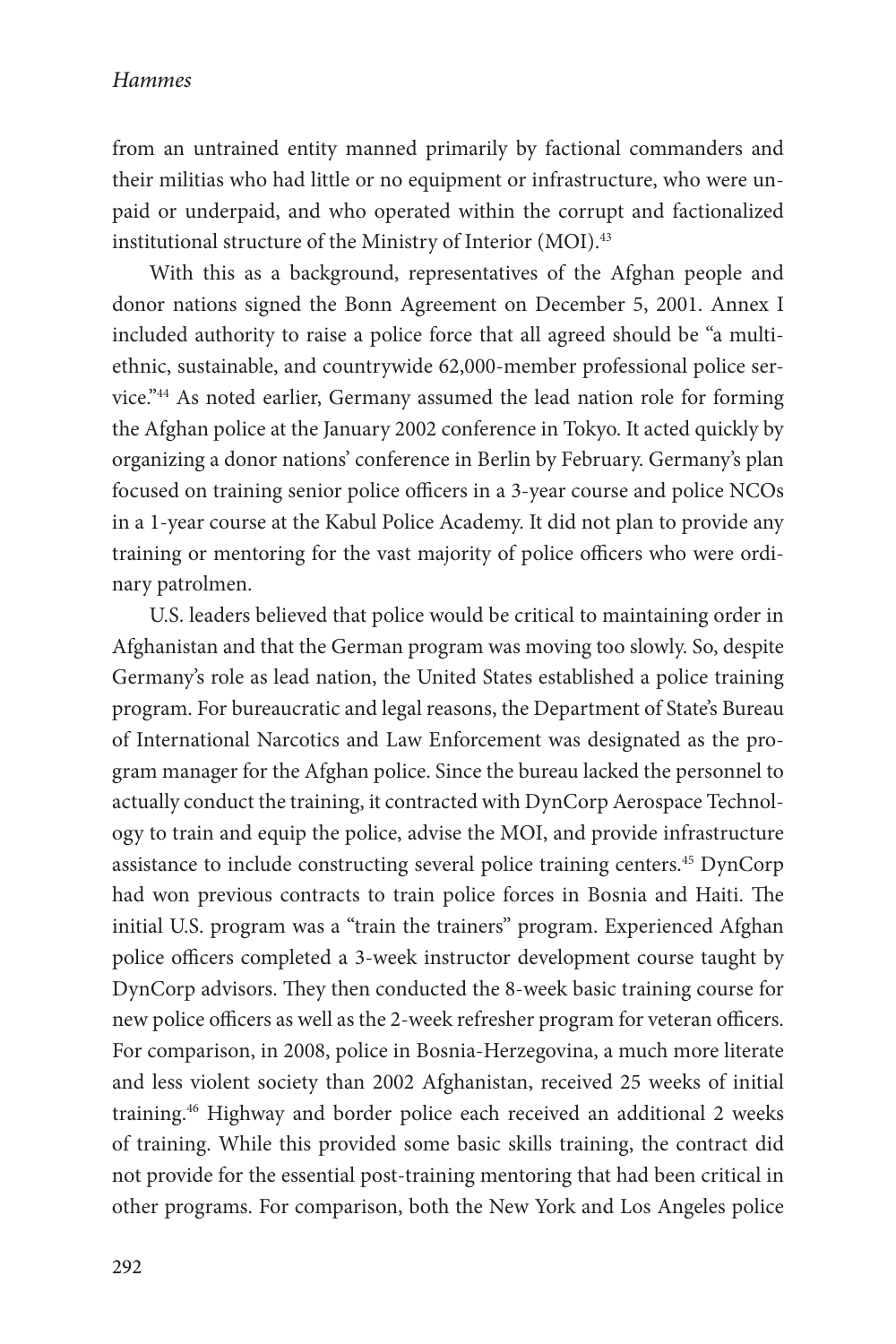departments require a 6-month basic training course and a significant period of on-the-job, one-on-one mentoring before an officer is considered ready for duty. Brazil reformed its police training in 2007 to require 380 to 500 hours while Ukraine requires 6 months.<sup>47</sup> Further exacerbating the problem in Afghanistan, the requirement for interpreters cut the actual instruction time by at least half, leading to an inevitable decrease in quality.

Even more damaging to the effort was the fact that U.S. trainers could not vet the men who were assigned as police officers. Most were not trained police but attained the jobs either because they were "police" after the collapse of the Mohammad Najibullah government or because specific powerbrokers in Afghanistan insisted they get the job. Many were illiterate and had never been in a classroom.

By January 2005, Germany and the United States had trained more than 35,000 national, highway, and border police using the dual programs. They expected to meet the goal of training 62,000 by December 2005.<sup>48</sup> Despite the optimistic projections, by July 2005 senior leaders believed the police training was not progressing well. As part of the reorganization of the U.S. effort in Afghanistan, responsibility for police training was transferred from the Department of State to DOD so that OSC-A became responsible for training all Afghan National Security Forces. At the time of the turnover, the ANP were organized in multiple branches. The largest, the Afghan Uniformed Police, were responsible for day-to-day law enforcement countrywide and scheduled to increase from 31,000 to 45,000 personnel. The Afghan Border Police, with 18,000 personnel, were tasked with manning 13 border posts and patrolling the border. Theoretically, the Afghan National Civil Order Police (ANCOP) were to be responsible for maintaining civil order in Afghan's largest cities and acting as a reserve for crisis. In fact, because its officers received more training, better equipment, and better vetting than other police agencies, ANCOP were often used as an auxiliary to the Afghan military in combat operations. The last two branches were the Afghanistan Highway Police and Counter Narcotics Police of Afghanistan.<sup>49</sup> Due to exceptional corruption, the Afghan Highway Police were subsequently dis-established.

In a further reorganization of the advisory effort, Germany's role of training and advising senior police officers was assumed by the European Union Police Mission (EUPOL) Afghanistan in the summer of 2007.<sup>50</sup> The EUPOL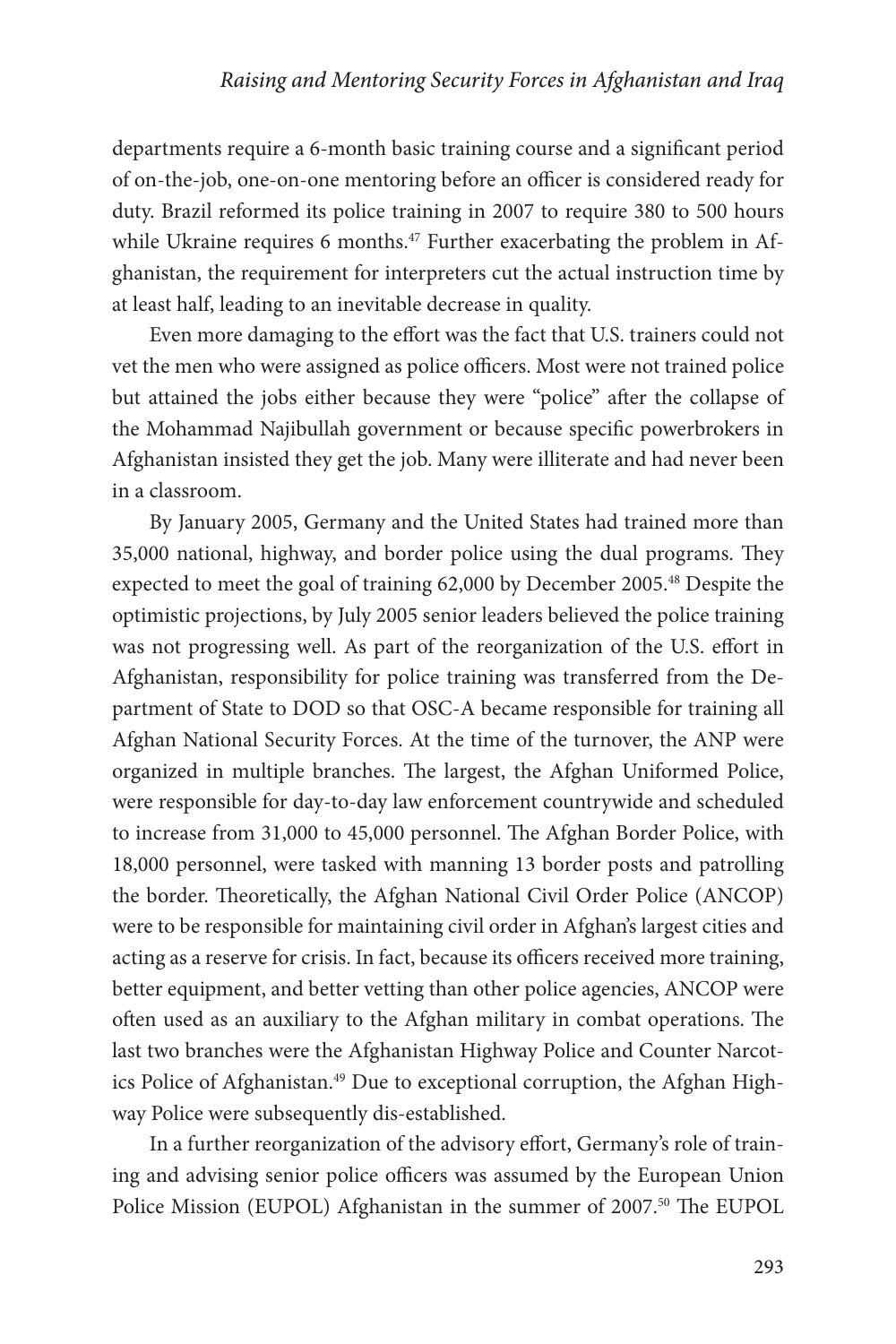mission is to "contribute to the establishment of a sustainable and effective civilian police, which works together with the Afghan justice system to improve the local population's safety. The mission monitors, mentors, advises and trains at the level of senior management of the Afghan MOI, Afghan Ministry of Justice, Afghan Attorney General's Office, in Kabul and in several regions."51 Recently, the European Union decided to extend EUPOL Afghanistan to the end of 2016.

EUPOL Afghanistan focused on training senior officials of the MOI and senior police officers with an emphasis on coordination and cooperation among various elements of the Afghan judicial system. Unfortunately, it was unable to fill about half of the allotted training slots and actually assigned many of their personnel to Provincial Reconstruction Teams rather than the ANP training program.

The fact that CSTC-A also provided training and mentoring for senior police officials created both coordination and execution problems since it and EUPOL Afghanistan had fundamentally different understandings of the role of police in counterinsurgency. Because it provided the bulk of both financial and personnel resources for the ANP, CSTC-A was the primary driver of the police training program. In late 2007, it initiated the Focused District Development (FDD) plan. Under this plan, all police officers were withdrawn from a district, replaced with Afghan National Civil Order Police, and then put through a 2-month training program before returning to their districts.<sup>52</sup> CSTC-A was enthusiastic about the progress of those police units that had participated in the program. A news release stated, "Initial reviews suggest that FDD is working, albeit slowly. Districts that have completed FDD have experienced a 60 percent decrease in civilian casualties."53 This optimism may have been premature. The January 2008 Afghanistan Study Group Report, led by General James L. Jones, USMC (Ret.), and Ambassador Thomas R. Pickering, noted:

*The ANP are severely underfunded, poorly trained, and poorly equipped. Many months go without pay because of corruption and problems with the payroll system. In parts of the country the police are seen as a greater cause of insecurity than the Taliban. . . . U.S. assistance needs to*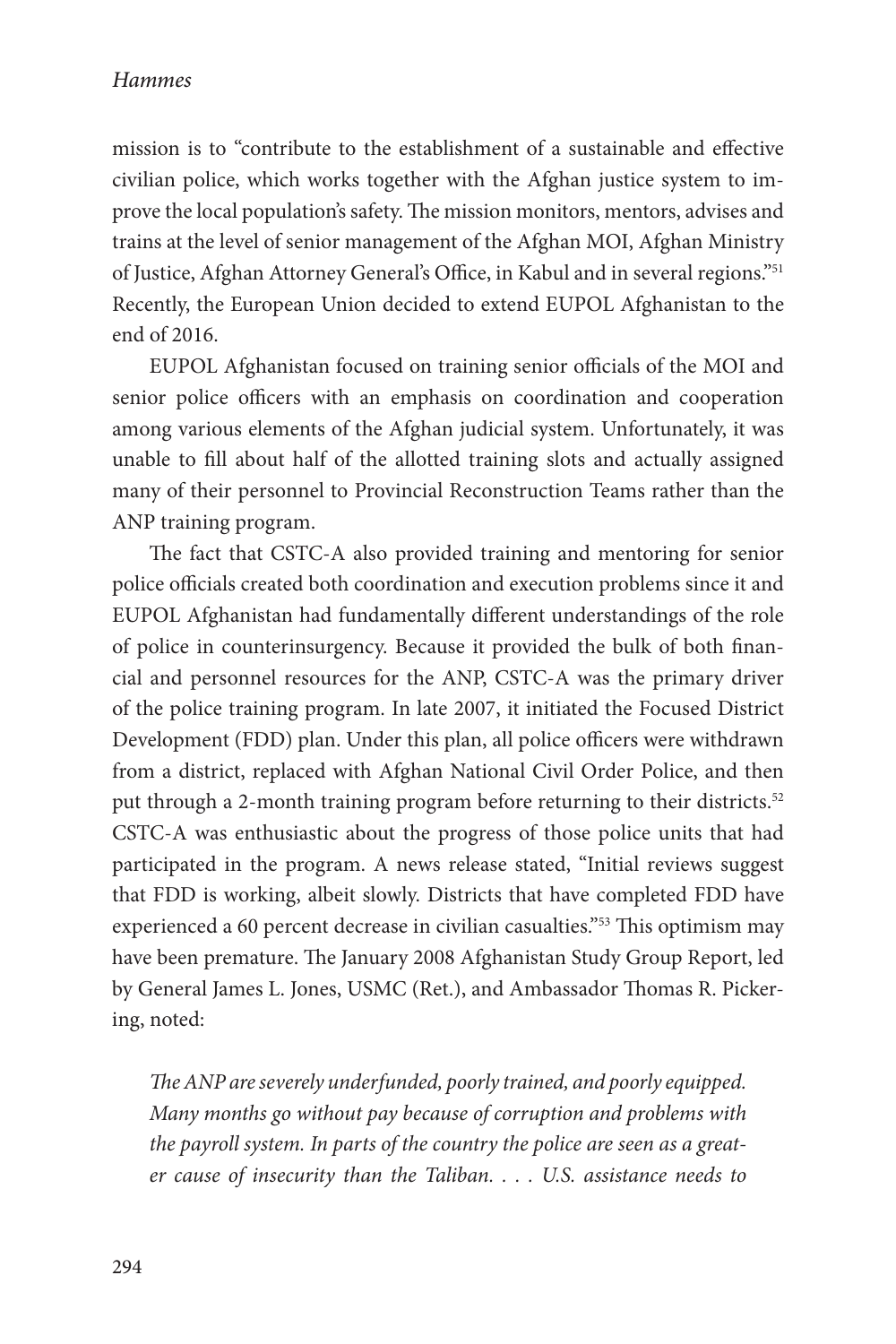*go beyond equipping and training, and be directed towards embedding foreign police officers into Afghan units.*<sup>54</sup>

In June 2008, a DOD assessment showed that not one Afghan police unit out of 433 was fully capable of performing its mission; over three-fourths of them were assessed at the lowest capability rating.<sup>55</sup> In 2010, the Special Inspector General for Afghanistan Reconstruction (SIGAR) called into question the validity of the mission-capable rating system in its entirety. It noted that the Baghlan-e Jadid police district had been rated capable of independent operations (CM1 in the rating system) upon completion of the FDD plan in June 2009. However, when the SIGAR team asked to visit the district, still rated CM1, in March 2010, they were told it was "not secure" and "overrun with insurgents" to the point the Baghlan-e Jadid police force "had withered away."<sup>56</sup>

The problems were not limited to the police. It is a well-established fact that police reform must be accompanied by reform across the judicial system. Unfortunately, it is also clearly more difficult to educate the large numbers of judges, lawyers, clerks, and prison officials than it is to raise basic police forces. This was further exacerbated by the fact that the U.S. Government provided massive resources to the police in comparison to the relatively limited resources dedicated to supporting the other elements of the justice system. Without effective court and prison systems, even competent police operations have little or no impact on security. In its mostly pessimistic 2008 report, the Afghan Study Group noted important advances in the Afghan justice system: "The heads of the major justice sector institutions—the Supreme Court, the Ministry of Finance, and the Office of the Attorney General—have all been replaced with competent, moderate reformers."57 At the time, Transparency International's Corruption Perception Index rated Afghanistan 172 out of 179 countries. Despite intensive efforts, the reformers had limited success. By 2013, Afghanistan was tied with Somalia and North Korea for last place.<sup>58</sup>

In his initial commander's assessment of August 2009, General McChrystal noted that 8 years into the conflict, "the ANP suffers from a lack of training, leaders, resources, equipment, and mentoring. Effective policing is inhibited by the absence of a working system of justice or dispute resolution; poor pay has also encouraged corruption."<sup>59</sup> He pushed for the police training contract to be moved from State to DOD to improve the quality of the training. This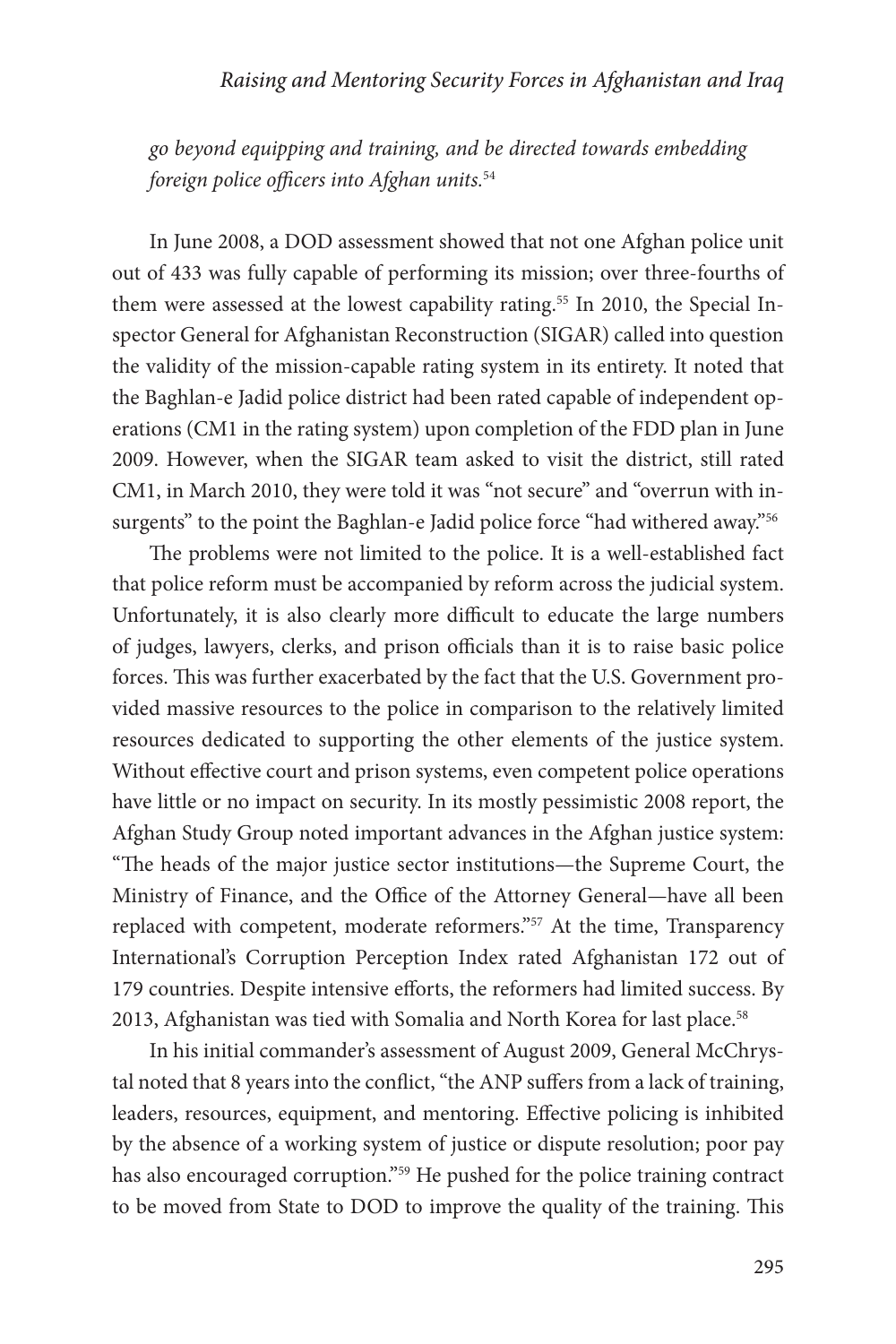decision meant DynCorp, which had been selected by State and had held the contract for the previous 7 years, would not be eligible to bid on retaining it. In response, DynCorp sued in Federal court. Despite numerous audits over the years that indicated major problems with DynCorp trainers and the obvious lack of progress on the part of the ANP, DynCorp won the suit and then won the subsequent rebid of the contract.<sup>60</sup> In effect, a Federal court overturned the decision of the ISAF commander in Afghanistan and forced him to continue using a contractor that had consistently failed to execute its mission.

McChrystal was not the only senior official who felt the ANP was not progressing. In March 2009, Special Envoy Richard Holbrooke "characterized the ANP as 'inadequate,' 'riddled with corruption,' and the 'weak link in the security chain.'"61 In a joint report, the Royal United Services Institute and Foreign Policy Research Institute noted that "even by the Afghan government's own admission, problems remain. Institutional and individual competence to tackle crime remains low, while corruption, police criminality and abuses of power are pervasive. Failing to provide sufficient civil security, the police are unable to fulfil their potential role as a key appendage to the reconstruction effort."<sup>62</sup>

The formal establishment of NATO Training Mission–Afghanistan in November 2009 was an effort to correct some of these problems through better coordination of ANSF training. Although NTM-A stood up and was tasked with police and military training for Afghan forces, CSTC-A remained a separate command because NTM-A could not provide trainers for the ministries nor could it administer the U.S. funds provided for the Afghan security forces. Thus, NATO caveats and U.S. laws required the continued existence of CSTC-A. However, to ensure the two commands worked well together, a single officer was dual-hatted to command both organizations.

While improving the coordination of the various training elements, the shift of police training responsibility to NTM-A highlighted an ongoing dispute concerning the proper role of the ANP. Critics of ISAF's use of the police believed the ANP were being misused as "little soldiers" and improperly assigned "to isolated posts without backup" and, as a result, "suffered three times the casualties of the ANA."<sup>63</sup> They focused on the need for a police force capable of enforcing the rule of law in postconflict Afghanistan rather than as a counterinsurgency force. In contrast, proponents of assigning the police nationwide as a paramilitary security force understood the need for professional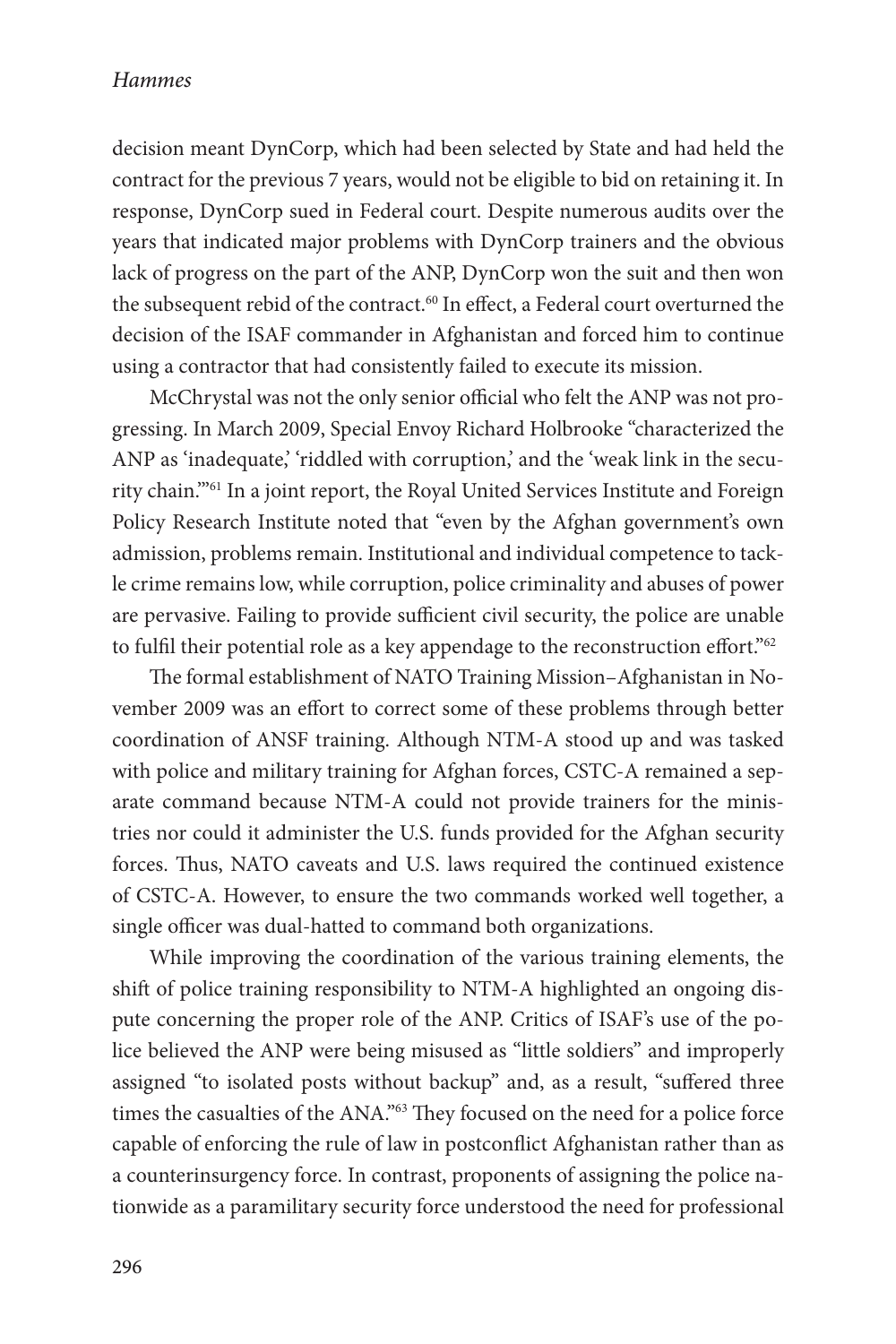police but believed that until the security situation improved significantly, the ANP had to focus on the counterinsurgency security mission. In fact, in those areas that were relatively secure, to include most Afghan cities, there was a critical need for an effective police force focused on the rule of law. At the same time, the higher literacy requirements inherent in community policing mean the training pipeline must be longer to allow for significant literacy education of even patrol officers. However, such a force simply could not survive in heavily contested districts. Many Afghan political and police leaders saw the police in a different light. To them, the police had to focus on protecting the regime and government personnel—not the population. This tension has never been formally resolved.

Unification of the command enhanced the coalition strengths that assisted the police training program—such as the Italian Carabinieri trainers who, unlike the British or Americans, were part of a professional national police force. While former U.S. and British police officers brought experience to the mission of training local law enforcement, they lacked the knowledge of operating in a national police force that maintains paramilitary capabilities.

Unfortunately, there were also numerous challenges. Despite the assignment of CSTC-A/NTM-A as the de facto lead for police training, "smaller bilateral missions and the European Police Mission (EUPOL) [continued] pursuing its own mandate."64 This divergence of national mandates for police training reflected only one small aspect of the coordination issues involved in conducting a counterinsurgency campaign with over 40 nations participating.

In addition to the problems created by dysfunction within the coalition effort to support the police, the SIGAR noted that as late as January 2015, the MOI was unable to track the number of personnel it employs or whether they are getting paid. The U.S. response has been to once again attempt to "implement a fully functional electronic accounting and personnel tracking system."65

This action, over 10 years into the effort to build an effective police department, highlights one of the problems the United States faces when training a foreign force. U.S. planners continually try to install relatively sophisticated computerized systems to track personnel, pay, and equipment. The transparency provided by such systems is seen by U.S. personnel both as a management tool and an anticorruption tool. For instance, an effective sys-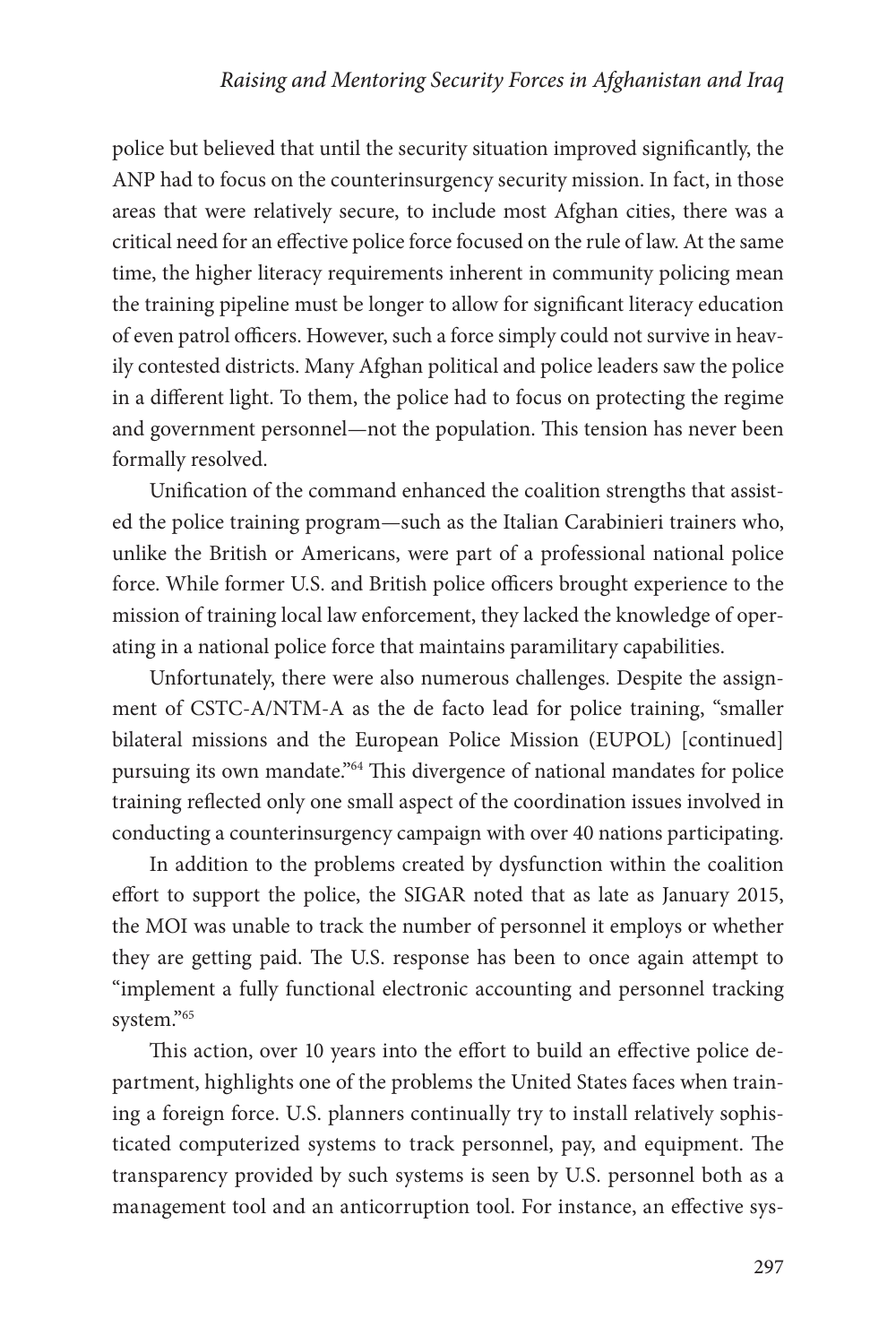tem will show how many personnel are actually in a unit—and thus eliminate payment to "ghost" soldiers. It will also allow for more effective accountability of equipment and consumables such as fuel. This reduces the losses to black market activities. Unfortunately, many Afghans, to include senior officers, do not want this level of transparency. They require the funds acquired through fraud to function in their organizations—and in too many cases, simply to enrich themselves. Furthermore, the shortage of literate, numerate, and computer-savvy personnel in the ANSF is simply insufficient to operate and maintain these systems.

# **Local Police Initiatives**

While not technically an element of the Afghan National Security Forces, any discussion of Afghan security must include the various local police initiatives that have been made across the country. The collapse of the Taliban government left local policing in the hands of various warlords and militias. The men who filled these jobs were not trained policemen. The United Nations' initial plan called for a national police force to be trained, equipped, and deployed under lead nation supervision. Unfortunately, this project was started from a low baseline and would inevitably take a great deal of time. With a deteriorating security situation and insufficient ANA/ANP forces to protect the rural population, ISAF commanders from the local to the national level turned to militia/local men to provide security. Over the last decade, the United States and ISAF have made several attempts to form local militia units similar to the "Sons of Iraq" concept that was successful in that country. These local militias were referred to as police but, if trained at all, were trained as paramilitary units by soldiers, not policemen.

A series of programs was tried: Afghan National Auxiliary Police (2005), Afghan Public Protection Program (2007), Community Defense Forces (2009), Community Defense Initiative/Local Defense Initiative (2009), Interim Security for Critical Infrastructure (2010), Village Stability Operations (2010), and finally, consolidation under the Afghan Local Police (ALP) Program (2010).<sup>66</sup> Some reports from the field extolled the virtues of locally recruited police/militias.<sup>67</sup> Other reports have consistently detailed abuses, such as corruption, assault, rape, and murder, by local police/militias.<sup>68</sup> This is inevitable in a nation as diverse as Afghanistan where the coalition support to local programs varies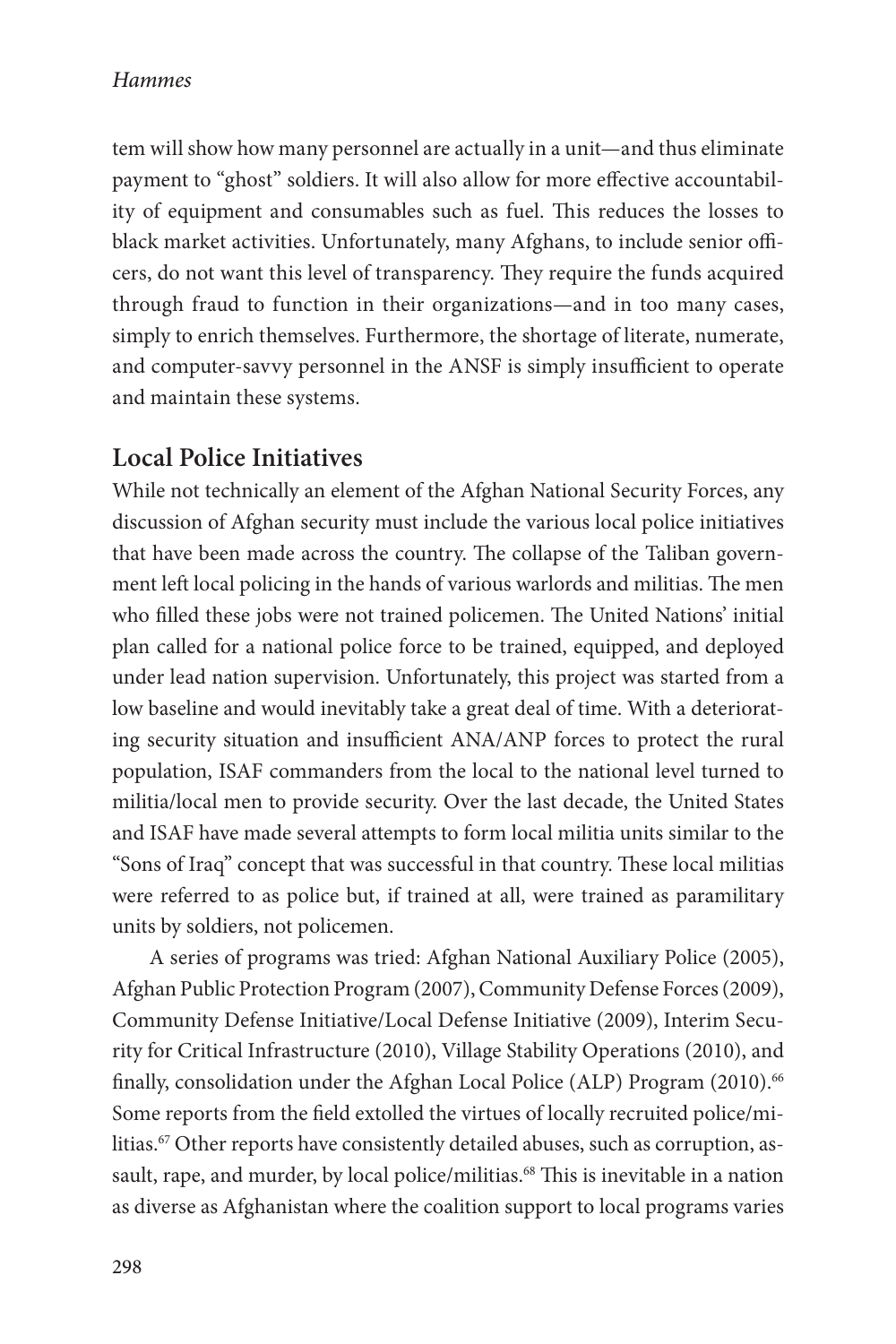widely. In addition, in those areas with mixed populations with longstanding animosities, the police/militias are seen as another source of power in local conflicts. Even Special Forces teams living with the locals are hard-pressed to understand the local politics well enough to ensure a neutral security force. Despite these challenges, the policy of having Special Forces teams live with ALP units resulted in major improvements in their performance and professionalism. The teams dedicated a great deal of effort to vetting the individual militia members through local community leaders. This effort, plus their continued mentoring and presence, ensured that the ALP provided better security than the numerous previous programs.

However, significant problems remained, in particular the difficulty of assuring the loyalty of ALP units to the government or their adherence to their function as neutral enforcers of the law rather than as partisan militia in local disputes. As a result, the U.S. Embassy in Kabul forbade U.S. diplomats from meeting with tribal leaders to discuss tribal "pacts," ruling out on-the-ground contact with local defense groups concerning counterinsurgency and counterterrorism chiefly out of concern that local defense groups might spur intertribal conflict and eventually oppose the national government.<sup>69</sup>

Each of the problems with the ALP has been magnified by the withdrawal of the Special Forces advisors. In some areas, Special Forces were replaced by Afghan special forces teams, which simply lack the resources available to their U.S. counterparts. Because the ALP lacks supporting institutions to provide pay, equipment, fuel, spare parts, and ammunition, some have been forced to turn to extortion to survive. $70$ 

# *Continuing Problems*

From the beginning, the police training program has suffered from a number of significant problems. Insufficient manning, disagreement over the police mission, corruption, and the weakness of the justice system have degraded the program since its inception. The GAO's Afghanistan Security Report of March 2009 noted CSTC-A was short over 1,500 police trainers.<sup>71</sup> Three years later, a subsequent GAO report noted ANP instructor manning levels still reflected a 46.5 percent shortage.72 Despite the increased focus on ANSF development by successive ISAF commanders—General McChrystal, General David Petraeus, USA, General John Allen, USMC, and General Joseph Dunford, USMC—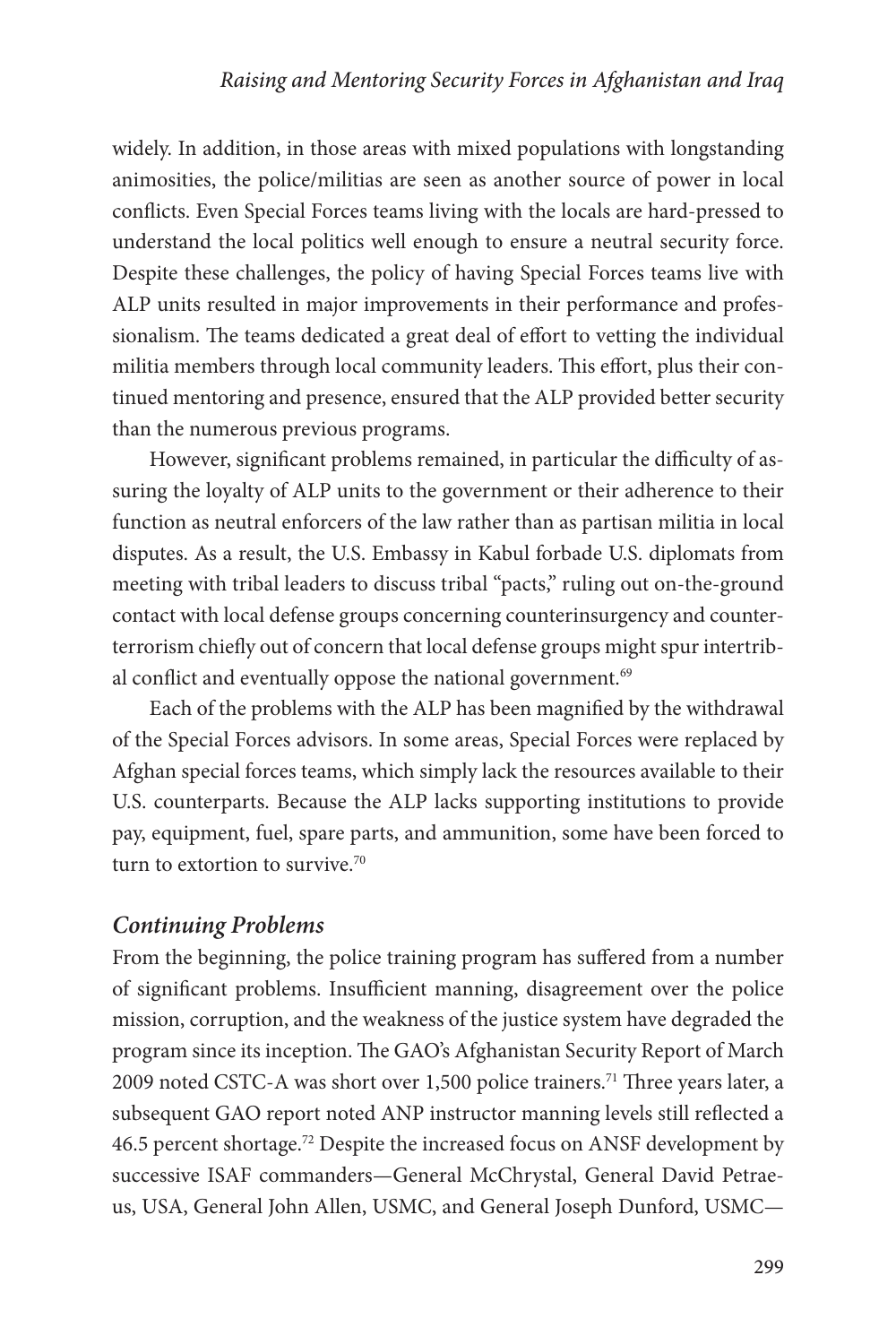manning levels for police trainers never approached even the modest levels requested by NTM-A. In his 2011 study, William Rosenau reported:

*the capabilities, performance, and leadership of the Afghan National Police (ANP)—like other Afghan institutions—differed from district to district, province to province, and region to region. In the view of a British police advisor in Lashkar Gah, the ANP showed signs of a growing commitment to serving and protecting the public. Specialized police units such as the Afghan National Civil Order Police (recruited on a national basis and provided with intensive and sustained advice, training, and support) displayed considerable professionalism and prowess. In many districts, however, the local police remained hobbled by drug addiction, endemic corruption, and poor leadership.*<sup>73</sup>

A different and equally significant disagreement has existed over whether the police should be centrally controlled from the MOI in Kabul or should be controlled locally in the form of local police. In some areas, district and provincial police chiefs have become a power unto themselves. Lieutenant General Abdul Raziq, the current chief of police for Kandahar Province, has succeeded in reducing Taliban attacks in the province by two-thirds. However, questions about Raziq's human rights record as well as the source of his newfound wealth have followed him since he appointed himself as chief of police of Spin Boldak.74

As early as 2006, when the United States began to advocate increasing ANP strength from 62,000 to 82,000, some partner nations expressed:

*concern that the focus of reform efforts is shifting away from establishing a civilian police force to a paramilitary or counter-insurgency force. . . . The most fundamental issue that must be resolved for police reform efforts to succeed in Afghanistan is the need for a shared vision of the role of the ANP, and a shared strategy on how to achieve that vision. In particular, there is a need to reconcile the "German vision" of the police as a civilian law and order force, and the "U.S. vision" of the police as a security force with a major counter-insurgency role.*75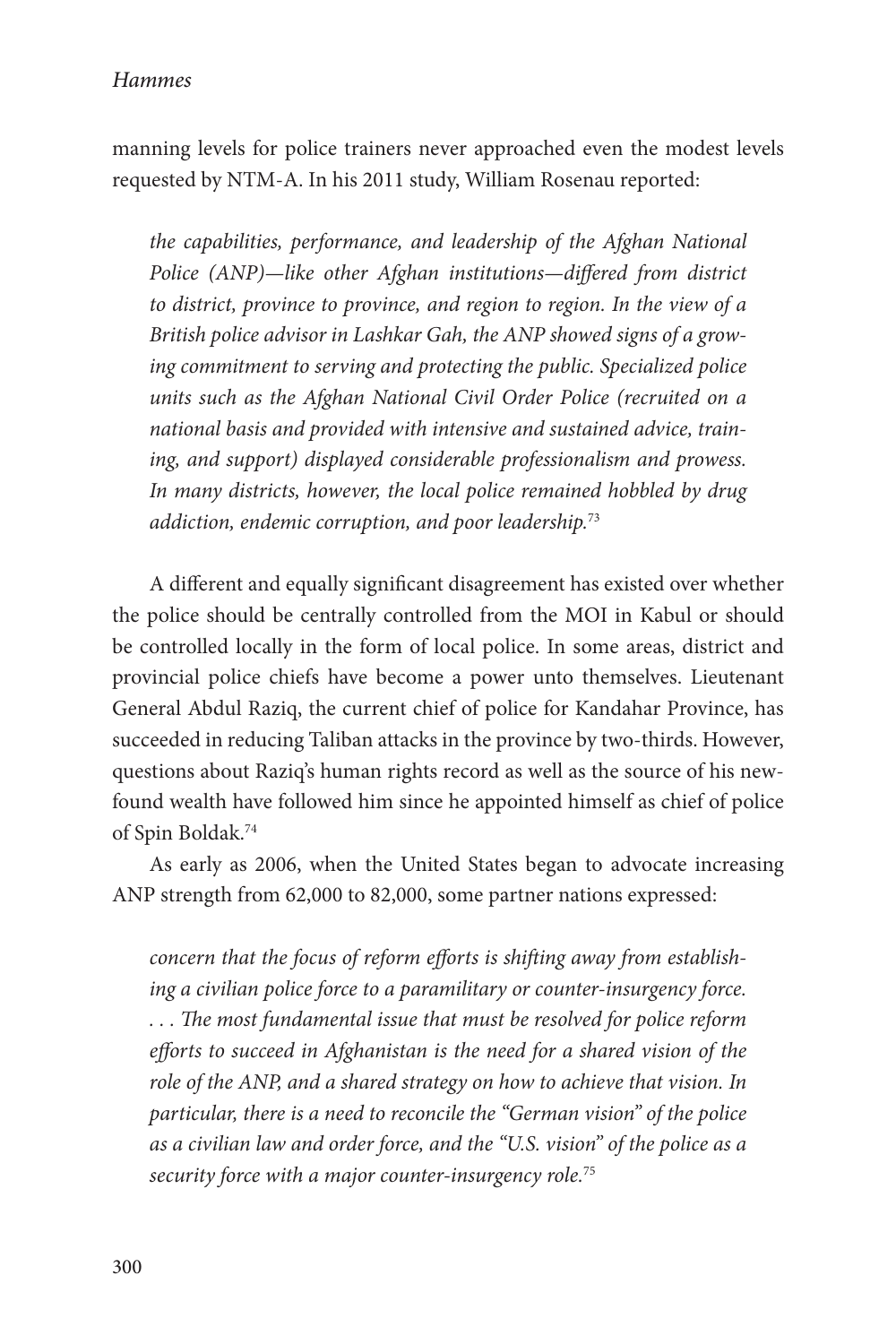Perhaps the greatest challenge in working with the MOI and the ANP has been corruption. Despite focused efforts by donor nations and the ISAF command element, corruption has remained a major issue for Afghanistan as a whole and the police in particular. Organizations as disparate as Transparency International, the World Bank, and the Asia Foundation have consistently reported *increasing* levels of corruption in Afghanistan from 2005 to the present.76 The continuing and deleterious nature of corruption in the ANP has been the subject of dozens of government, academic, and thinktank reports. A recent Google search of the specific phrase "Afghan police corruption" brought 226,000 hits. If one takes the quotes off, it brings over 1 million hits. Nor are there indications the Afghans have a plan for dealing with this problem. In December 2013, Thomas Ruttig of Afghan Analysts Network noted, "The Ministry of Interior—known for its systematic sale of positions—has, according to the oversight body SIGAR, completely stopped its anti-corruption reforms."77

Despite the prevailing corruption, Michelle Hughes, a former DOD official who has field experience in 12 countries, reports there are reasons for both optimism and pessimism concerning the future of the ANP. On the positive side:

- The international community's heavy investment in police education, training, mentoring, and equipping has led to a large, increasingly effective police force.
- Public trust and confidence in the ANP are the highest they have been in 7 years.
- The Afghan Minster of Interior has developed his own 10-year vision to make the police an essential public service.
- <sup>n</sup> Afghan officials are becoming the greatest proponents for the professionalization of the police as a law enforcement service.

However:

■ There has been little progress toward action to take the ANP to the next level of professionalism. The effort continues to be ad hoc, disaggregated, and poorly defined.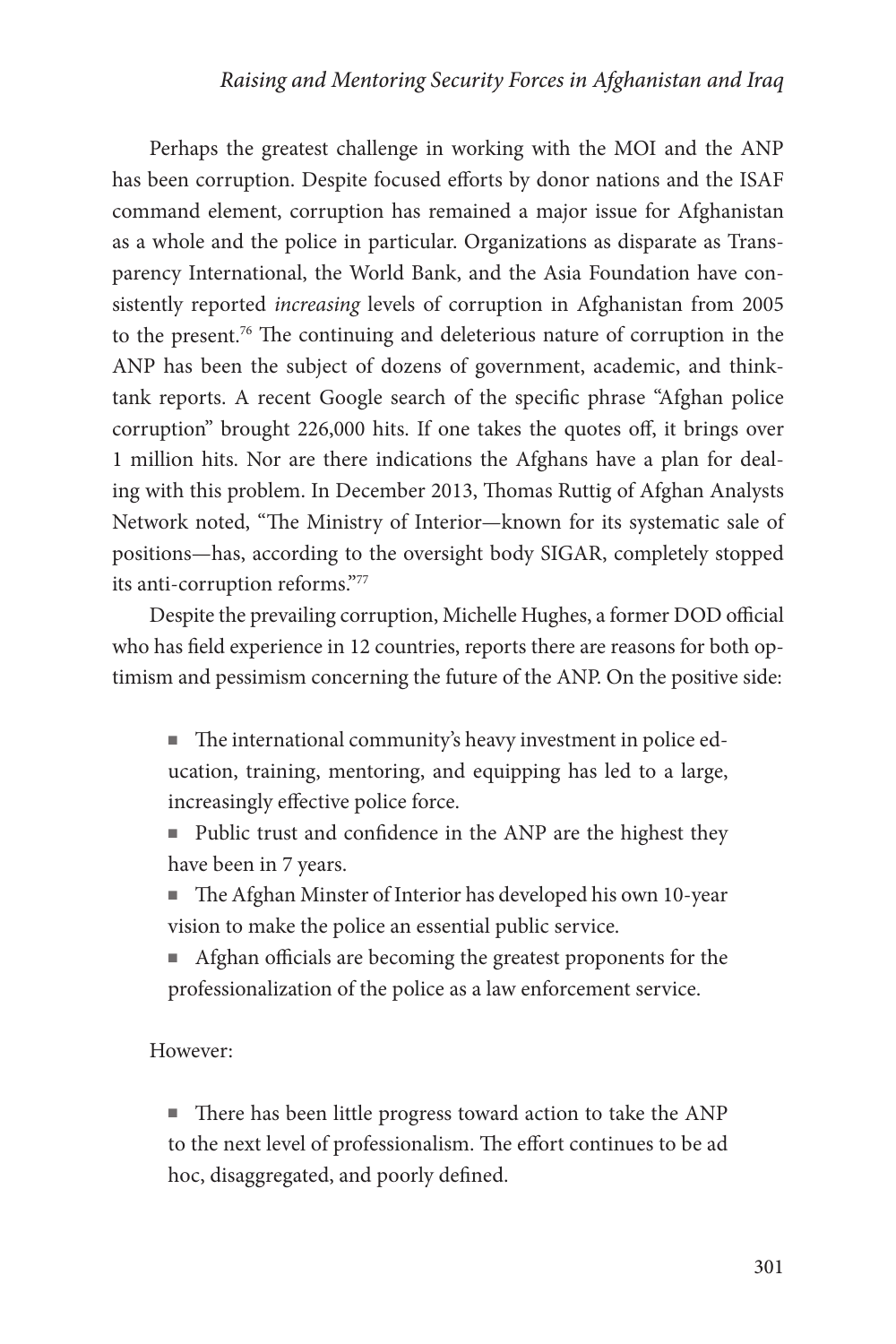<sup>n</sup> The MOI lacked an effective personnel management system. Not surprisingly, the heavily automated one established by the coalition was less than successful. As a result, in late December 2014, Resolute Support and the Afghan government unveiled the new Afghanistan Human Resources Information Management System.78 ■ The MOI lacks the capability for planning, programming, and budget execution.79

There are other developments that do not bode well for the police. Despite repeated reports from U.S. Government agencies noting major deficiencies and fraud in previous DynCorp contracts,<sup>80</sup> the company was awarded new contracts in 2015 to "provide advisory, training and mentoring services to the Afghan Ministry of Interior (MoI/Afghanistan National Police) and the Afghanistan Ministry of Defense (MoD/National Army)."81

# **Key Issues for the Future of ANSF**

In April 2014, DOD expressed optimism concerning the ability of the Afghan security forces to deal with the Taliban. Unfortunately, the optimism had to be tempered with significant caveats:

*ANSF capability is no longer the biggest uncertainty facing Afghanistan. Since taking the lead for security operations nationwide in June 2013, the ANSF demonstrated an ability to overmatch the Taliban consistently, with limited ISAF support. The sustainability of gains to date will be dependent on a number of factors, to include: Afghan ownership of the security and economic problems facing their country to date; the outcome of the presidential elections and Afghanistan's ability to reach internal political equilibrium, international financial support after 2014; the ability of the new Afghan government to put in place the legal structures needed to attract investment and promote growth; and the size and structure of the post-2014 U.S. and NATO presence.*<sup>82</sup>

Later in the report, DOD noted that "the logistics and facilities departments for the MOD and MOI still require coalition assistance and are expected to continue to require support in the near future."83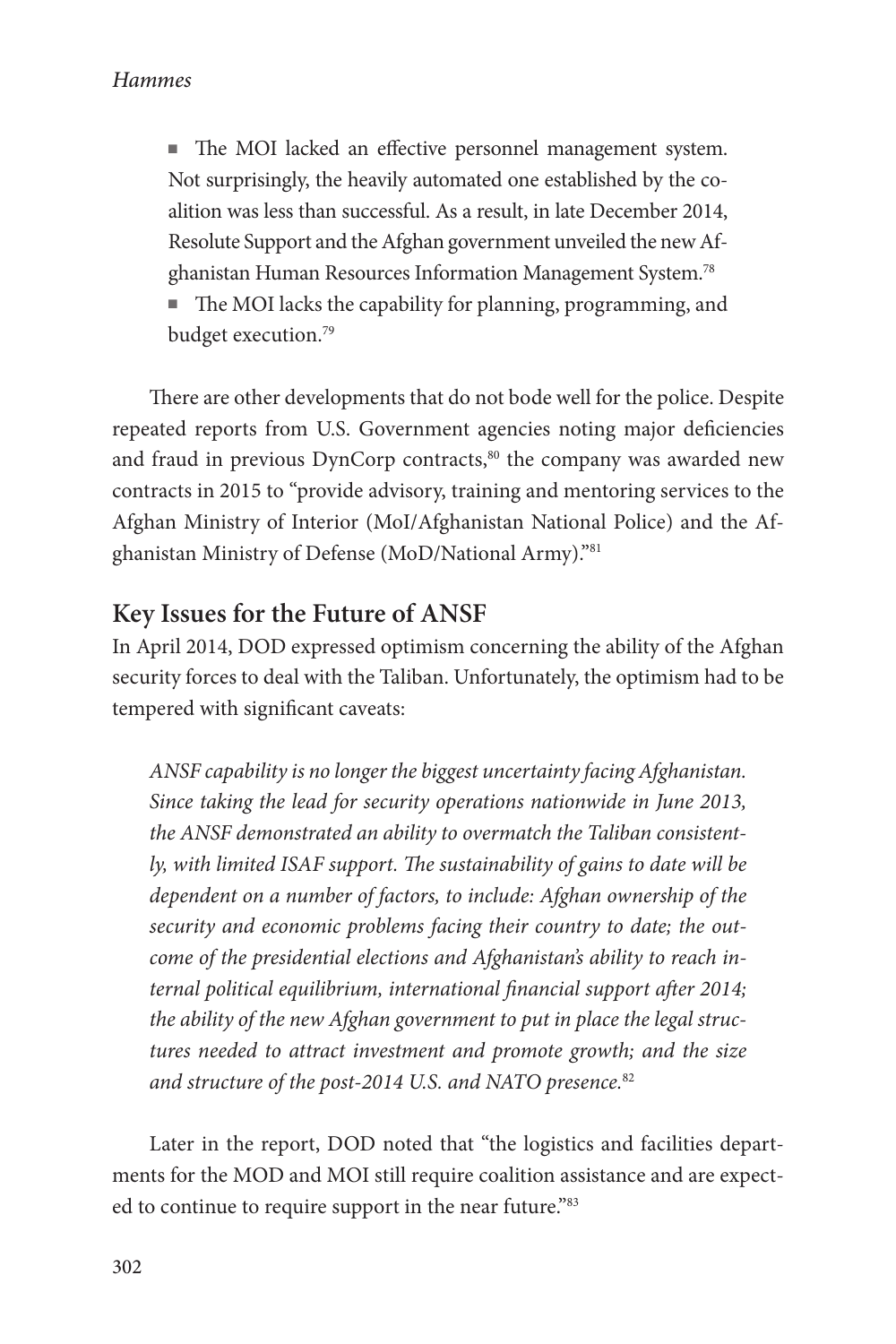For its part, the Congressional Research Service (CRS) noted that funding will remain a major challenge for the ANSF. The CRS noted the discrepancy between currently pledged funds and those funds actually needed to maintain the ANSF at the 352,000 men deemed necessary for security:

*On the assumption that the post-2014 ANSF force would shrink to 228,000, it was determined that sustaining a force that size would cost \$4.1 billion annually. The United States pledged \$2.3 billion yearly; the Afghan government pledged \$500 million yearly; and allied contributions constituted the remaining \$1.3 billion. The Afghan contribution is to rise steadily until 2024, at which time Afghanistan is expected to fund its own security needs. However, the apparent U.S. and NATO decision to keep the ANSF force at 352,000 produced revised funding requirement levels of about \$6 billion per year.*

*With respect to the funding requirements for a 352,000 person force, the Administration has requested \$4.1 billion for the ANSF for FY* [fiscal year] *2015. At the NATO summit, partner countries reaffirmed pledges of about \$1.25 billion annually for the ANSF during 2015–2017. The \$500 million Afghan contribution would apparently be required to reach the \$6 billion requirement for 2015, although Afghan government revenues have fallen due to the election dispute, and it is not clear that Afghanistan has the funds to honor its financial pledge for the ANSF.*<sup>84</sup>

Perhaps an even greater challenge will be maintaining ANSF professionalism and end-strength. As of late 2013, 31.4 percent of the Afghan National Security Forces do not reenlist each year.<sup>85</sup> With an end-strength goal of 352,000, ANSF will have to recruit, train, and equip 110,528 new personnel every year—more than the 2013 recruiting goal for the U.S. Army and Marine Corps combined.<sup>86</sup>

 In late 2014, SIGAR released a list of seven high-risk programs that are particularly vulnerable to fraud, waste, and, abuse. Number one on the list was corruption and rule of law. Number three on the list was the Afghan National Security Forces.<sup>87</sup> All of this comes at a time of increasing disillusionment among NATO and other ISAF members. In December 2014, the Alliance was "struggling to find 4,000 non-American troops for the coming year. It is 1,200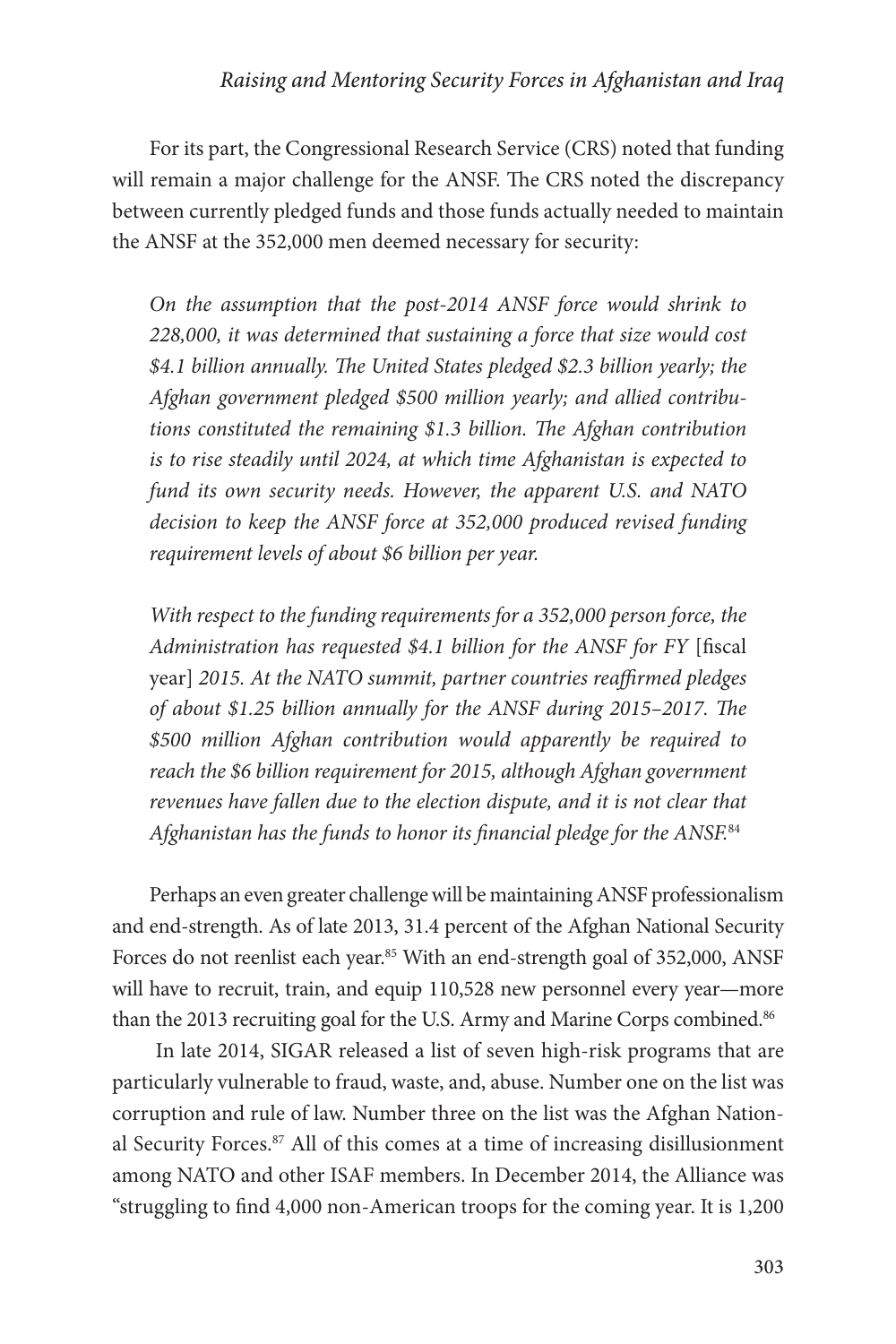short. . . . It would be a band-aid, however. There is no military solution to the insurgency, as NATO's failure to defeat the Taliban shows."88

On January 1, 2015, ISAF completed its mission and the NATO-led mission named Resolute Support was launched to provide training, advice, and assistance for the Afghan security forces and institutions.<sup>89</sup>

## **Iraqi Army**

Prior to the invasion, Pentagon planners made a key assumption about the Iraqi army. They believed that upon conclusion of hostilities, it would come back on duty and thus provide for the security of Iraq. Ambassador L. Paul Bremer's decision to disband the army invalidated this assumption. The debate about the decision to disband the army has been fully explored in numerous sources. Its importance for this discussion is the fact that the planners had no branch plan if this key assumption proved false.

With no viable security forces, the violence in Iraq steadily increased. Almost immediately upon disbanding the army, the Coalition Provisional Authority (CPA), as the governing authority of Iraq, decided it had to build a new one. However, it lacked the expertise to do so and thus had to turn to the Pentagon to request personnel. The inevitable result was an ad hoc organization. Furthermore, the disbandment of the army combined with the de-Ba'athification decision created enormous difficulties for those tasked with raising the new Iraqi army.

It was not until late May 2003 that Major General Paul Eaton, USA, was tasked with creating that army. He would not execute the mission as part of the U.S. Army but as a member of the CPA. He was briefed on his mission in May and arrived in Baghdad on June 13. At that point, he had a staff of five and minimal guidance. Nor was there any plan to provide additional resources.<sup>90</sup>

Upon arrival, Eaton was told the CPA had already determined that the Iraqi army would be oriented toward foreign threats to its own borders.<sup>91</sup> To reassure its neighbors, its logistics support would all be provided by civilian contractors whose contracts prohibited delivery of any support more than 80 miles from the home station of the Iraqi unit.<sup>92</sup> In short, the new Iraqi army would not have sufficient logistics support to be a threat to any of its neighbors. However, it was unclear how civilian logistics firms would deliver supplies to battalions and companies in combat.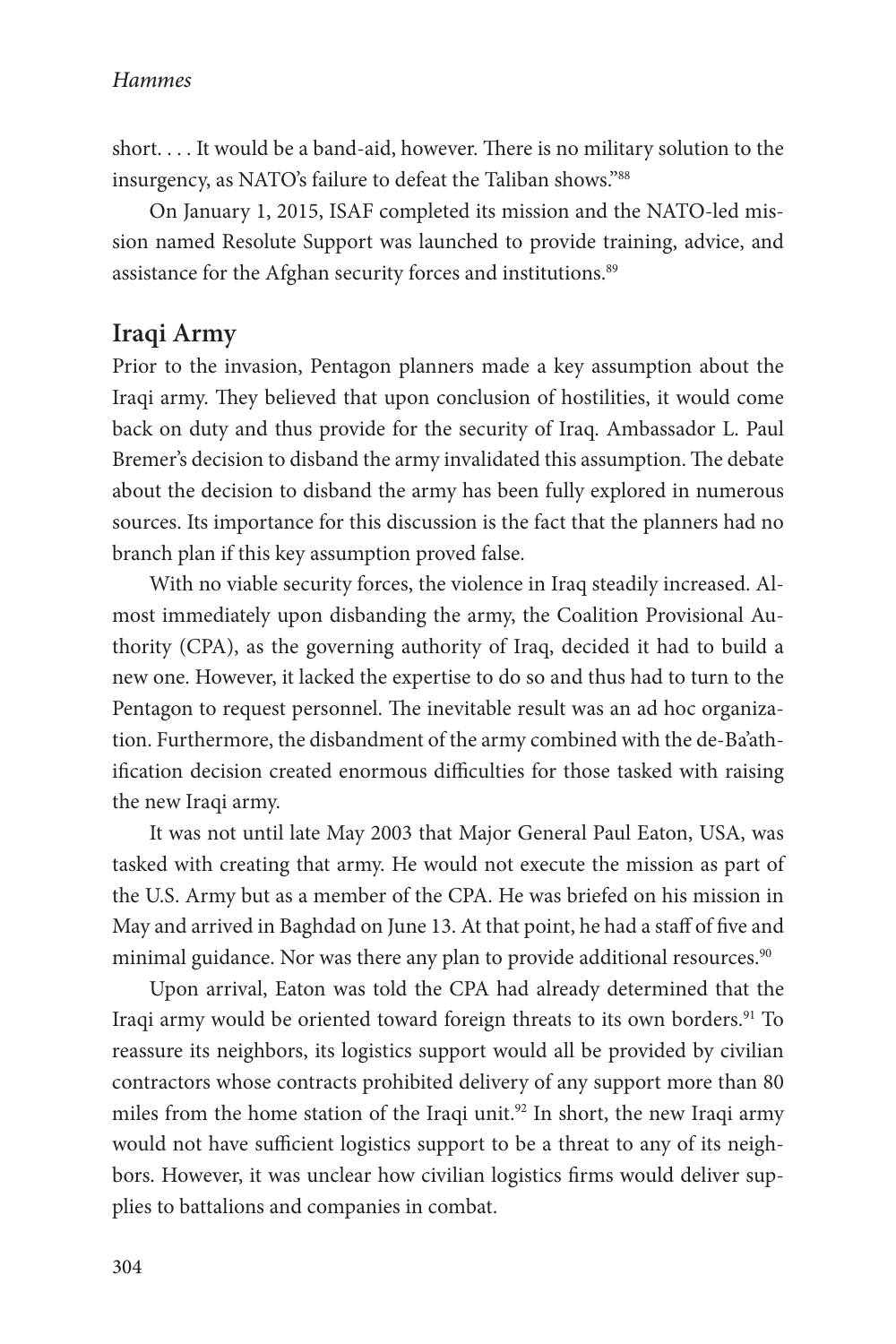The initial CPA plan was to create three motorized Iraqi divisions. At the time, the CPA was envisioning a 3-year period before allowing control of Iraq to revert to Iraqis. Thus, it allowed a year for fielding the first 12,000-man division. Then it would dedicate the second year to the establishment of two more Iraqi divisions.93 Eaton developed the Coalition Military Assistance Transition Team (CMATT) joint manning document based on these planning factors. The CPA also placed some distinct restrictions on Eaton's efforts to raise a new Iraqi army. No brigadier or higher from the old army could return since they were also Ba'athists. (Keep in mind the Iraqi army had almost 10,000 brigadiers. By law, the U.S. Army can have no more than 231 total general officers from brigadier general to full general.) The army should also match the ethnic/religious makeup of Iraq—60 percent Shia, 20 percent Kurd, and 20 percent Sunni. (While Kurds are both Sunni and Shia, their primary identity is Kurdish, and therefore the CPA sought ethnic/religious balance based on the 60/20/20 formula.) Recruiting for the army specifically stated that it would fight external enemies only and would not be involved in any actions against the Iraqi people. While this made sense in reducing the Iraqis' fear of a new army, it created significant problems in early 2004 when the Second Battalion was ordered to Fallujah to support coalition forces in their fight against Iraqis. Finally, there was no punishment for desertion. At any point, a soldier could simply decide he no longer wanted to be part of the army and leave without fear of disciplinary action.

While the CPA struggled to reestablish the Iraqi army, the increasing violence drove coalition military commanders to take the initiative and begin raising, training, and equipping Iraqi units for local security. Coalition ground commanders needed Iraqis to augment their security efforts and did not feel they could wait for the first Iraqi army units to be fielded. In the fall of 2003, the CPA supported these decisions and allowed the establishment of Iraqi Civil Defense Corps units. The training of these units, soon re-designated the Iraqi National Guard, was determined by individual U.S. divisional commanders. Initially, training periods varied from 3 days to several weeks. Employment was also up to the individual commander. Some paired Iraqi National Guard units with their own forces. Others left the units to operate on their own.

Eaton and his small team had to start from scratch: develop all Iraqi army facilities, to include finding their own offices, phones, and computers; estab-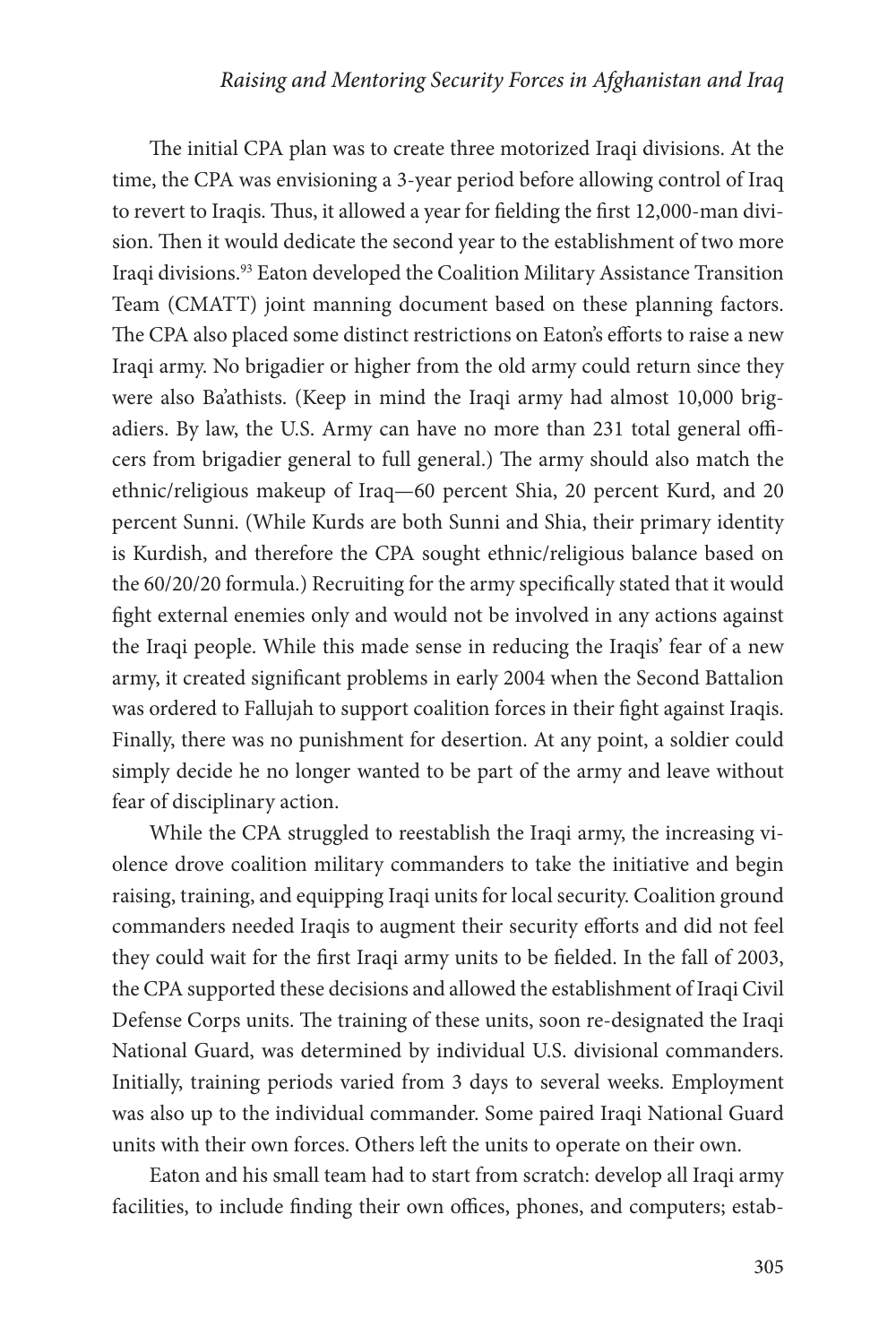lish recruiting offices; find trainers; procure every item of equipment for the new soldiers and their bases; and have 1,000 men in training by August. While building the Iraqi army, the team also had to build its own organization—the CMATT. Eaton requested and was promised military trainers, but only four actually reported—two Britons and two Australians. Since Combined Joint Task Force 7 (CJTF 7), the military command in Iraq, did not work for the CPA, it could not be tasked to train Iraqi security forces (ISF) nor even required to provide augmentees to CMATT. This highlighted one of the major problems CMATT faced. Nearly everything it needed had to come through military channels, but it lacked influence in the Pentagon. CMATT worked for the CPA under Ambassador Bremer, who did not have a good relationship with Lieutenant General Ricardo Sanchez, USA, the CJTF 7 commander. Eaton believes a key issue in the slow start to training the Iraqi army was the fact that CMATT was essentially an orphan in the military system. It lacked a four-star sponsor who could force the Pentagon to take action in support of the training effort.<sup>94</sup>

Partially due to personnel shortages, primary training responsibility was outsourced to Vinnell Corporation. This was both a blessing and a curse. Vinnell had a good record working with Arabic-speaking soldiers and had provided training for the Saudi Arabian National Guard for 25 years:

[Vinnell's] *force-generation methods included the training of Iraqi officers in Jordan at a non-commissioned officers' academy and a "recruit training" academy in Kirkush, Iraq. Trained and equipped Iraqi forces would then be used to train additional forces. The contractors would deliver "trained units" and "trained leaders" to larger Iraqi army formations. Because of the Geneva Convention, as well as legal and regulatory concerns, the contractors would not become embedded advisors once the initial training was complete and Iraqi units moved on to combat operations.*<sup>95</sup>

Besides fielding and training the Iraqi units, Vinnell moved quickly to provide essential services to the new Iraqi army—recruiting, mess, laundry, maintenance, refurbishing base buildings, and so forth. Unfortunately, by December 2003, it was obvious that an army trained by contractors alone was not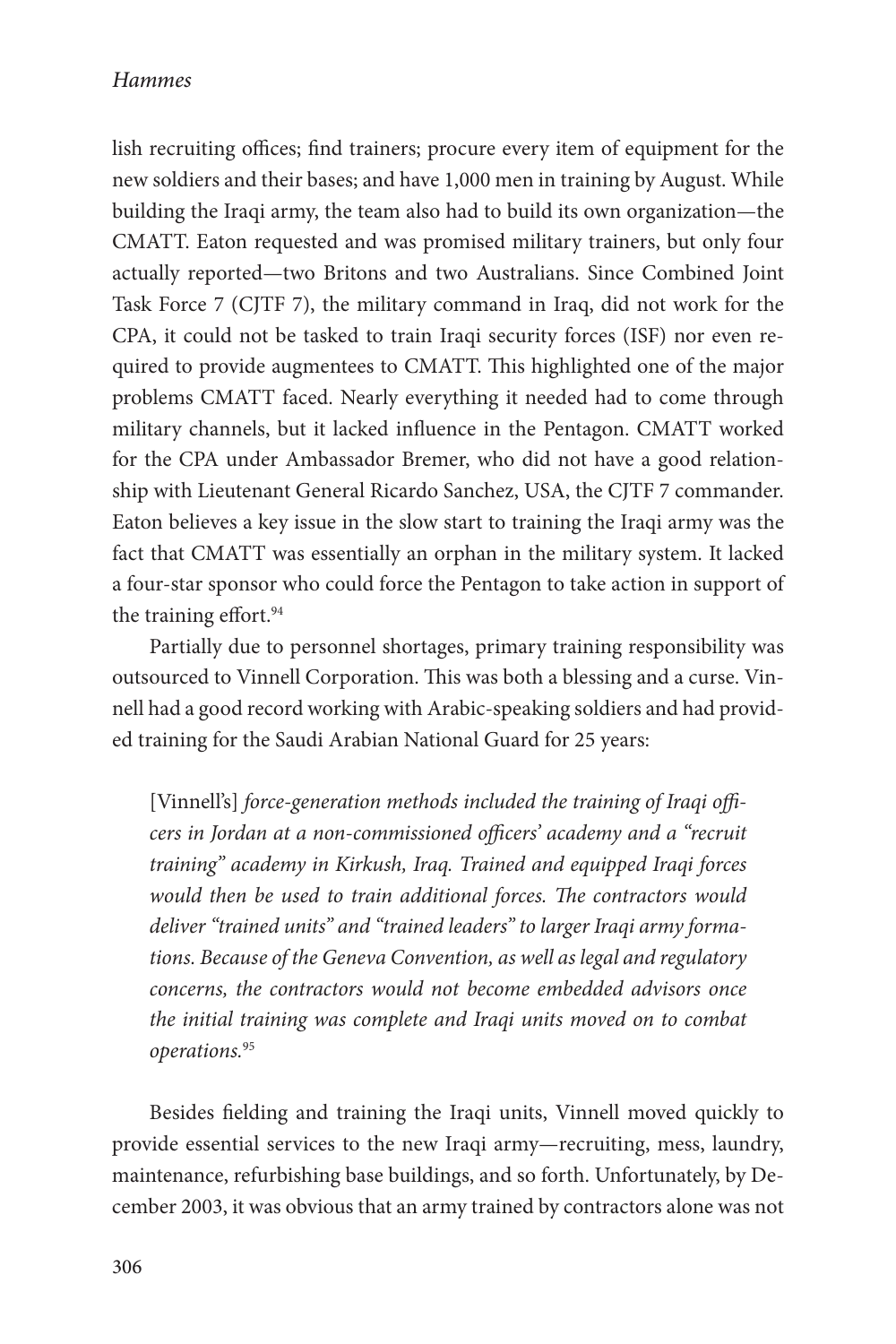meeting the requirement. Training attrition in the First Battalion was nearly 50 percent. The April 2004 breakdown of the Iraqi Second Battalion when it was ordered to Fallujah to assist U.S. forces confirmed the shortfalls in training, equipment, and leadership.<sup>96</sup> What the Vinnell trainers could not do was instill the soldier's ethos in the Iraqi recruits. In response, CMATT developed a plan to use coalition noncommissioned officers to provide the "soldier" aspect of training. However, even when the joint manning document was produced, CMATT was manned at less than 50 percent strength. Furthermore, many personnel were assigned for 3- to 6-month tours, which were too brief for the personnel to truly understand the situation and have an impact. Again, without a four-star sponsor to push the Pentagon, CMATT could not overcome its low manning priority in the joint personnel system.

Compounding the training and personnel shortages, the slow release of funding for facilities and equipment by the Pentagon continually disrupted the plan. The slow construction of barracks meant that billeting space became the pacing item for producing Iraqi army units. Since all military bases had been thoroughly looted when the Iraqi army was dissolved, barracks rooms, offices, mess halls, armories, ranges, medical facilities, motor pools, and other facilities had to be built or refurbished so that Iraqi army units had somewhere to move after basic training.<sup>97</sup> Even when funding was released, the shortage of contracting officers led to both delays and quality control problems on the construction and logistical support contracts. The shortage of qualified translators contributed to further delays since, for good reason, the legally binding contract was in Arabic but had to be translated to English for processing in the CPA system. Inevitably, translation errors led to misunderstandings and disputes—from minor disputes over mess hall menus to major disputes over the condition and date of turnover of major Iraqi bases from the contractor to the Iraqi army.

Despite CMATT's severe shortage of personnel, the CPA decided that the training for the Iraqi police was progressing so badly that it transferred responsibility for the program to CMATT in March 2004. Just prior to that, the CPA changed the tasking to CMATT from raising one division in 3 years to raising three divisions in 1 year. The sudden requirement for the understrength CMATT staff to both triple the production of army units and revise and implement a nationwide program to raise, train, and equip police obvi-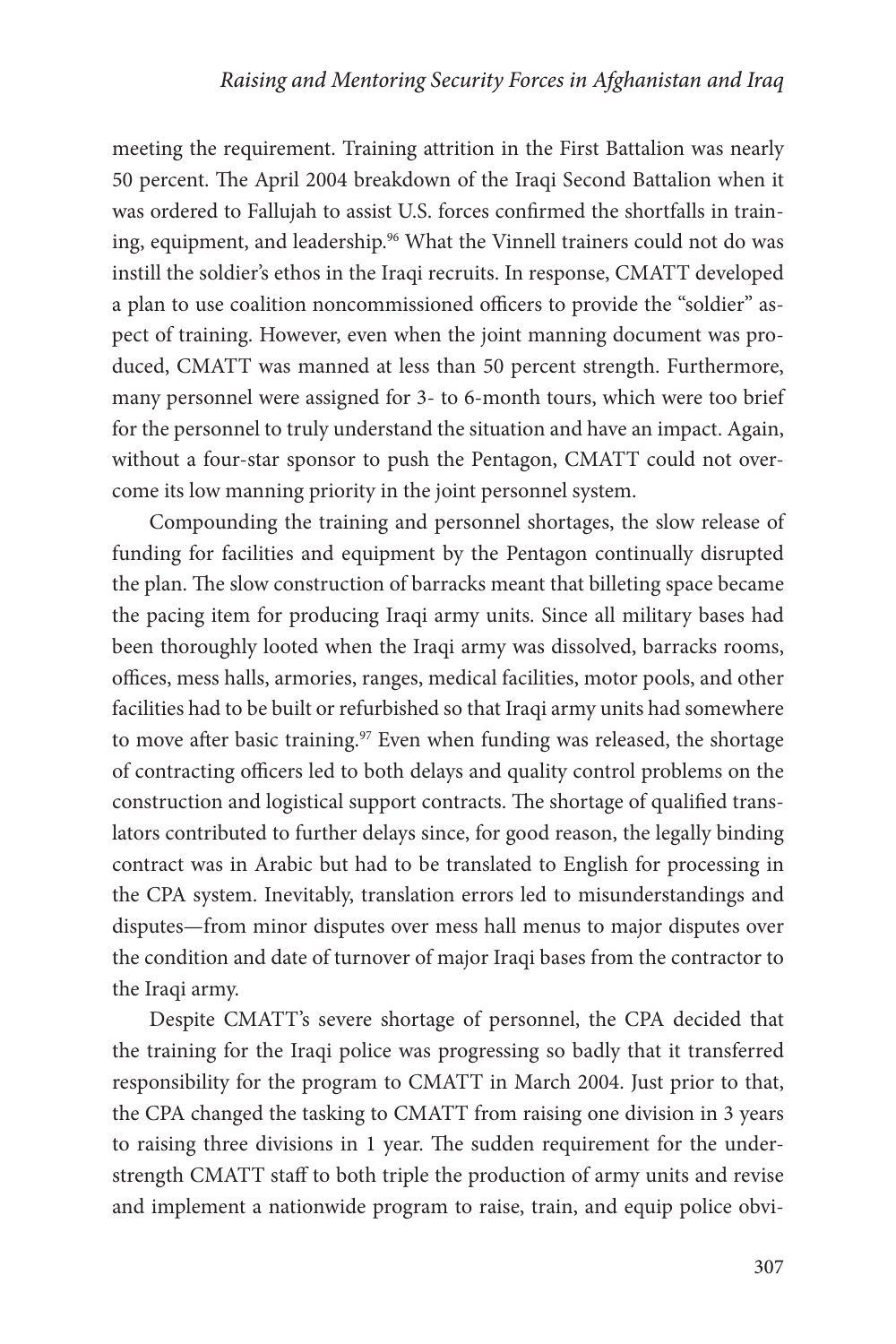ously had a negative impact on the entire training program for Iraqi security forces. Beset with many problems at the outset, CMATT under Major General Eaton was nevertheless able to establish a foundation for much of the rapid expansion of the ISF that Multi-National Security Transition Command–Iraq (MNSTC-I) would lead over the next few years.

With the dissolution of the CPA and transfer of authority to the Iraqis imminent, National Security Presidential Directive 36, dated May 11, 2004, detailed the new command arrangements in Iraq. With respect to support to the ISF, it stated, "The Secretary of State shall be responsible for the continuous supervision and general direction of all assistance for Iraq. Commander, US-CENTCOM, with the policy guidance of the Chief of Mission, shall direct all United States Government efforts and coordinate international efforts in support of organizing, equipping, and training all Iraqi Security Forces."98 In June 2004, CMATT was redesignated as MNSTC-I. Commanded by Lieutenant General David Petraeus, it remained responsible for developing the MOD, MOI, and ISF—military and police.

With only 45 days to prepare, General George W. Casey, Jr., USA, took command of Multi-National Force–Iraq on July 1, 2004. Indicative of the turbulence he faced, he noted that in his 32 months in command, he served with three Iraqi governments, two Secretaries of Defense, two Chairmen of the Joint Chiefs of Staff (CJCS), two Ambassadors, four Multi-National Corps– Iraq (MNC-I) commanders, and two MNSTC-I commanders.<sup>99</sup> Continuity clearly was not a characteristic of the multinational effort in Iraq from June 2004 to February 2007. As he took over, Casey found there were only about 30,000 trained police on duty, only 3,600 of 18,000 border guards had weapons, and only 2 infantry battalions had reached an initial operating capability. His new plan called for 135,000 trained police, 32,000 border guards, and 65 infantry battalions.100

Believing he had eliminated the insurgent sanctuaries in Baghdad and Fallujah in 2004, Casey concluded that the now 80 Iraqi infantry and special operations force battalions, with embedded U.S. advisors, could begin to assume the security mission. He was concerned that keeping U.S. forces in the lead would hamper the willingness and ability of the Iraqis to take over. Thus, he focused MNC-I on partnering with and mentoring the Iraqis. As part of the process of forcing the Iraqis to lead, two U.S. brigades were withdrawn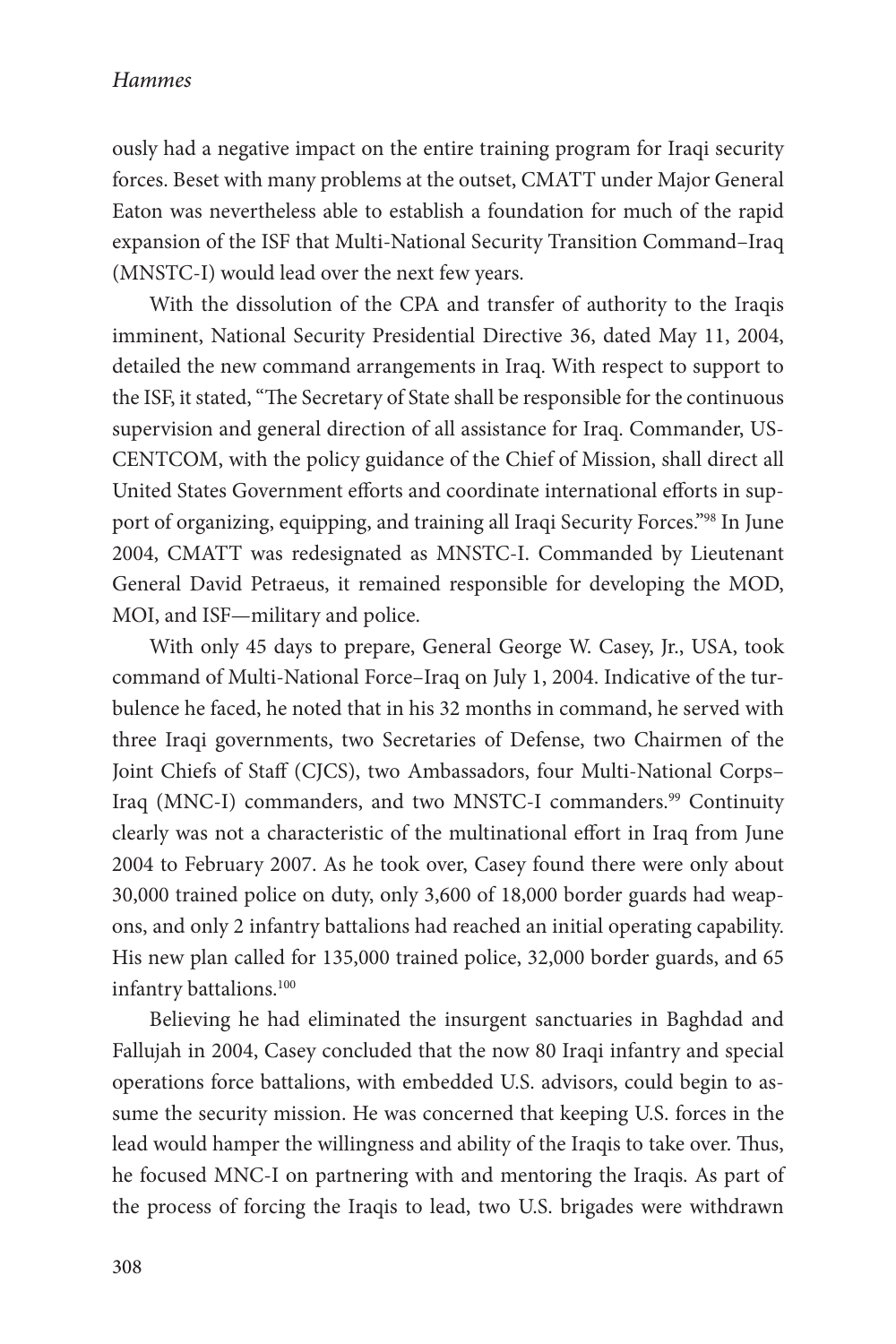from Iraq without replacement. Unfortunately, security continued to deteriorate, particularly after the al-Askari mosque bombing in February 2006. Casey stopped the withdrawal of U.S. forces and focused on securing Baghdad. The conflict was shifting from an insurgency against the government to a sectarian civil war between Sunni and Shia.

On the positive side, the previous years of effort by MNSTC-I were beginning to pay off in the rapidly expanding numbers of Iraqi security forces. By January 2006, in its report to Congress, DOD stated 98 Iraqi and special operations forces (SOF) battalions were conducting counterinsurgency operations across Iraq. Almost 107,000 Iraqi soldiers, sailors, and airmen had been trained, and 82,000 police were in the field. This expansion followed a reduction in the number of U.S. Army combat brigades in early 2006 from 17 to 15.<sup>101</sup> The report went on to cite numerous statistics to show the progress being made in the political, economic, and security spheres in Iraq. But it could not finesse the fact that the weekly total number of attacks had almost tripled in the last 2 years.<sup>102</sup>

By late 2006, the Iraqi army had grown to about 138,000, an end-strength increase of almost 30 percent in less than a year.<sup>103</sup> Unfortunately, the early decision to focus on building a light infantry force to face external enemies meant the Iraqi army displayed serious weaknesses. It consisted almost entirely of light infantry battalions supported by motor-transportation regiments. It included only one mechanized brigade, part of which was equipped with tanks and infantry fighting vehicles donated by Eastern European countries. As a result, there was a wide disparity between the lightly equipped Iraqi army forces and the more heavily equipped U.S. forces trying to accomplish similar missions. In addition, the Iraqi army mirrored the sectarian and ethnic divisions that plague the country. Kurds, Sunni Arabs, and Shiite Arabs usually served in battalions that consisted largely or exclusively of their own groups. Furthermore, there was "no judicial system within the Iraqi Army to assure discipline, and soldiers can refuse orders with impunity."104

The police forces grew even more rapidly, reaching a total strength of 188,200 by November—a remarkable 129 percent growth.<sup>105</sup> As could be expected with such rapid growth, both MOD and MOI forces were "hampered by immature logistics and maintenance support systems, sectarian and militia influence, and the complex security environment."<sup>106</sup>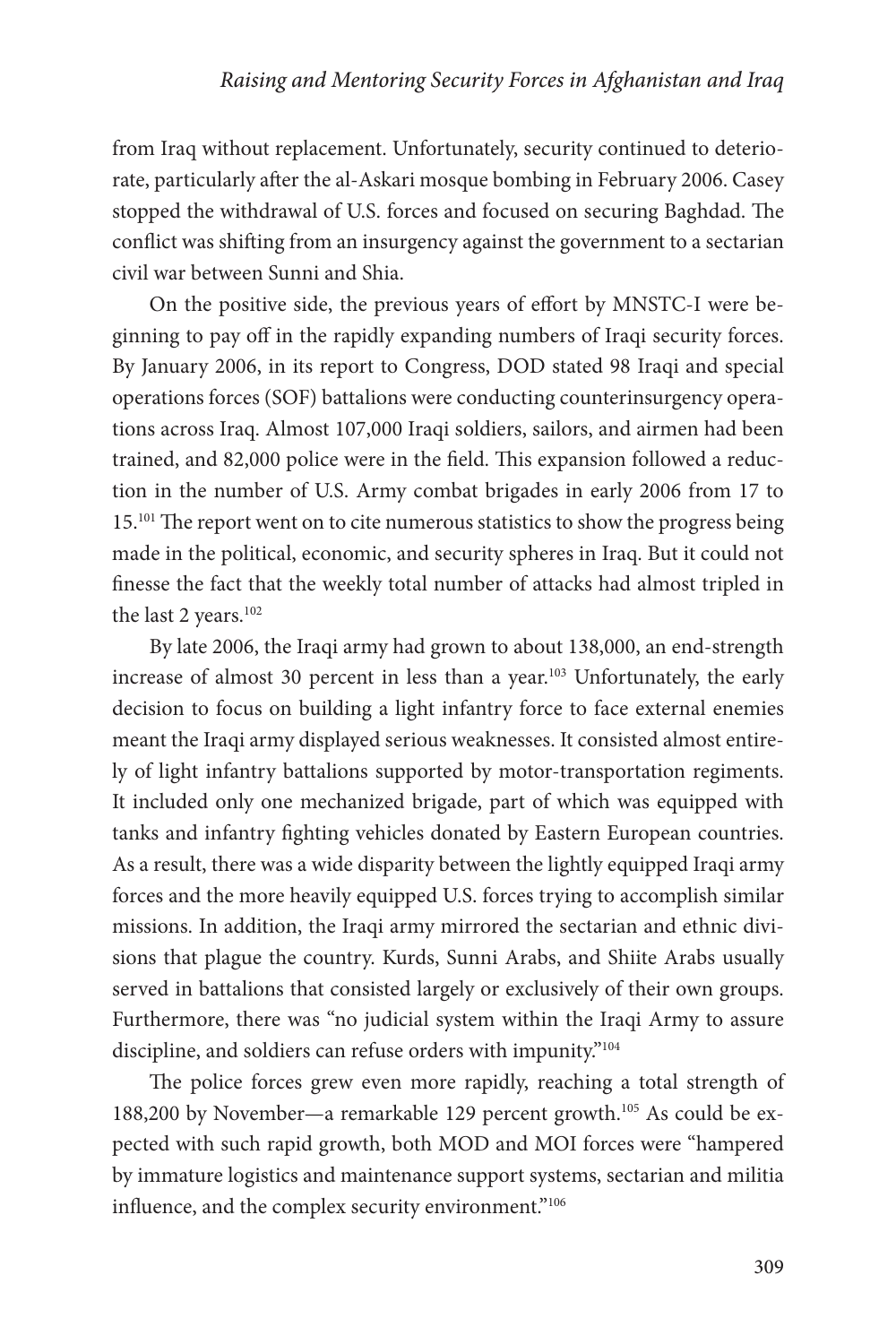DOD noted that 2007 witnessed the continued rapid growth of Iraqi security forces, with the army reaching 194,233 trained personnel and the police reaching 241,960, with plans to expand to over 270,000 in the military and over 307,000 in the MOI:

*The Coalition's four main areas of emphasis in developing the MoD and MoI and their forces remain . . . (1) developing ministerial capacity; (2) improve the proficiency of the Iraqi forces; (3) build specific logistics, sustainment and training capacities; and (4) support the expansion of the MoD and MoI forces. Special problems within these areas include corruption and lack of professionalism, sectarian bias, leader shortfalls, logistics deficiencies, and dependence on Coalition forces for many combat support functions.*<sup>107</sup>

The history of the U.S. Surge in Iraq has been covered extensively elsewhere and will not be covered in detail here. Yet it is important to note that in addition to rapidly expanding the ISF prior to and during the surge period, MNSTC-I, during the tenure of Lieutenant General Martin Dempsey, USA, from September 2005 to June 2007, also drove quality improvements that enabled Iraqi forces to play a key role in surge operations and hold their own against anti-coalition forces. A strong focus on force generation paid major dividends in this timeframe. MNSTC-I's extensive use of the foreign military sales program also accelerated the flow of modern military equipment to the ISF, transforming army and police units in about 2 years from a force mounted principally in civilian pickup trucks to one equipped with 3,200 up-armored Humvees by the end of 2008. Entire divisions, such as the 11<sup>th</sup> and 14<sup>th</sup>, were assembled and employed in action in as little as 12 months.108 While many of the problems cited above were not fully solved, ISF units nonetheless far outnumbered U.S. and coalition troops, particularly in the crucial Baghdad operations, and on the whole performed successfully. They deserve a fair portion of credit for the eventual success of the Baghdad security plan and the major reductions in violence that followed across Iraq.

The rapid expansion of the ISF does not tell the full story. A major success story of the Surge was the formation of the Sons of Iraq. By late 2007, 91,000 volunteers had signed up. By mid-2008, the *Washington Post* reported that vio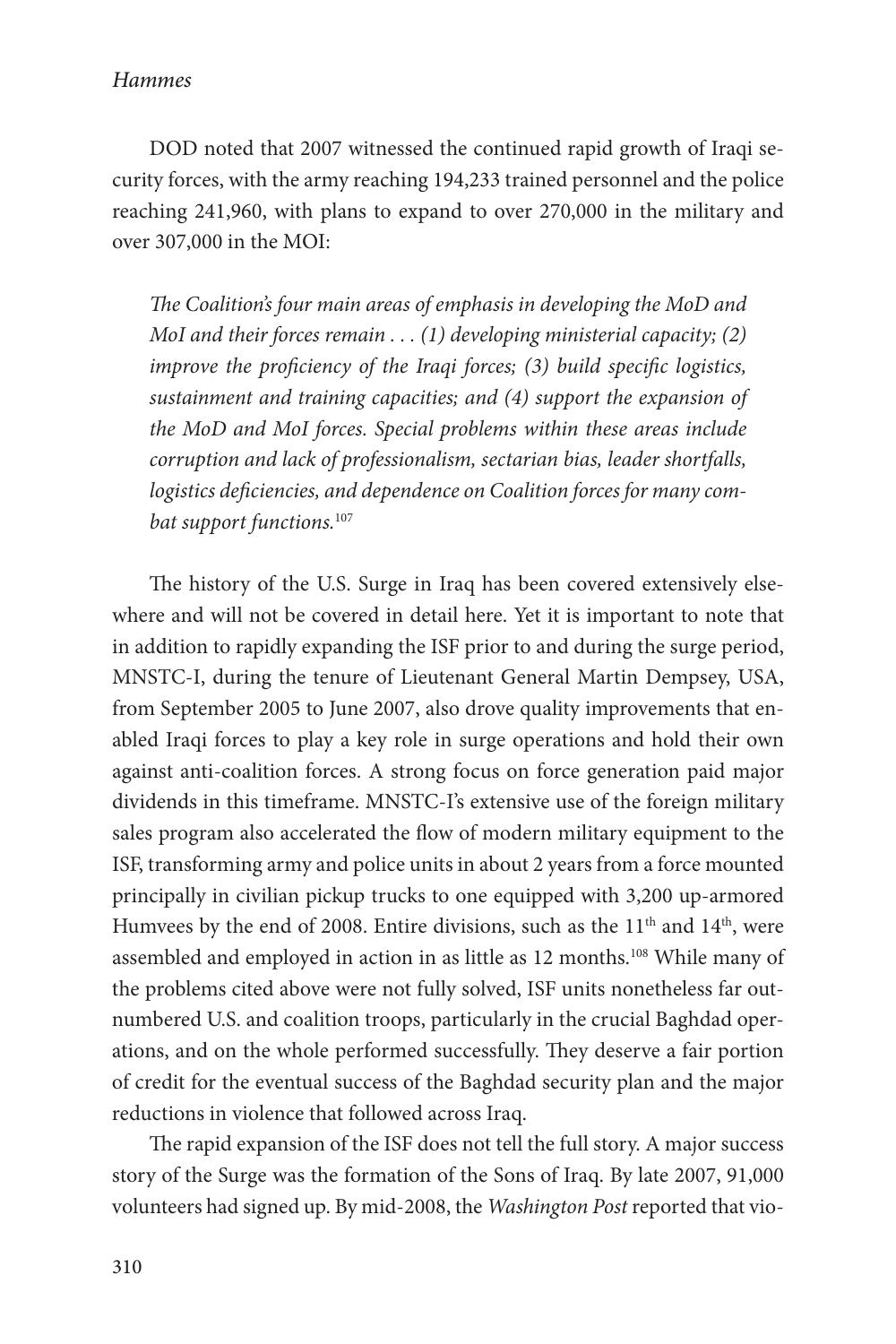lence had decreased from 1,400 incidents per day to only 200.<sup>109</sup> With violence decreasing to early-2005 levels, the concern among Sunnis turned to integrating the Sons of Iraq into the official security forces of Iraq. The Shia-dominated government was not eager to incorporate so many men who were recently their enemies.<sup>110</sup> Less violence and an army and police force of over 530,000 meant the Shia also perceived much less need for the Sons of Iraq as separate forces. They did not want them integrated into the Iraqi army.<sup>111</sup>

Over the next year, violence continued to decrease even as U.S. forces started to draw down. By early 2009, the steadily increasing application of resources to raising and training the Iraqi army resulted in an army of almost 200,000, augmented by police forces of over 380,000. Operational units were improving but still required coalition support for intelligence, communications, engineering, and close air support. There also remained serious concerns about the ability of the MOD and MOI to execute the full range of their duties. While retention and recruiting looked good for meeting future goals, the ministries' development was slow and uneven.<sup>112</sup>

By June 2010, Iraqi forces had grown to 625,000, and DOD believed they were on track to achieve minimum essential capability in all areas except logistics and sustainment, with continued problems in planning, budgeting, and procurement. Furthermore, while the ISF would not be ready to fight an external enemy by the December 2011 deadline for the withdrawal of all U.S. forces, they were sufficiently prepared for internal security.113 U.S. forces withdrew on time, and the U.S. Government's interest in Iraq declined precipitously until the sudden and rapid collapse of the two Iraqi army divisions responsible for the defense of Mosul in June 2014.

This collapse illustrated the difficulty of overcoming cultural and political realities when building another nation's army. With the departure of American advisors, "the army became [former prime minister Nouri al-] Maliki's private militia,"114 according to Major General Eaton. As such, it discriminated against non-Shia, often functioning as an enforcement arm of Shiite political parties. The political reality for the Sunni in particular meant that the Islamic State in Iraq and the Levant (ISIL) might in fact be the lesser of two evils. The U.S. advisory effort was unable to change the culture of the Iraqi army. David Zucchina of the *Los Angeles Times* reported, "Officers in one of many units that collapsed in Mosul, the 2d Battalion of Iraq's 3d Federal Police Division, said their U.S.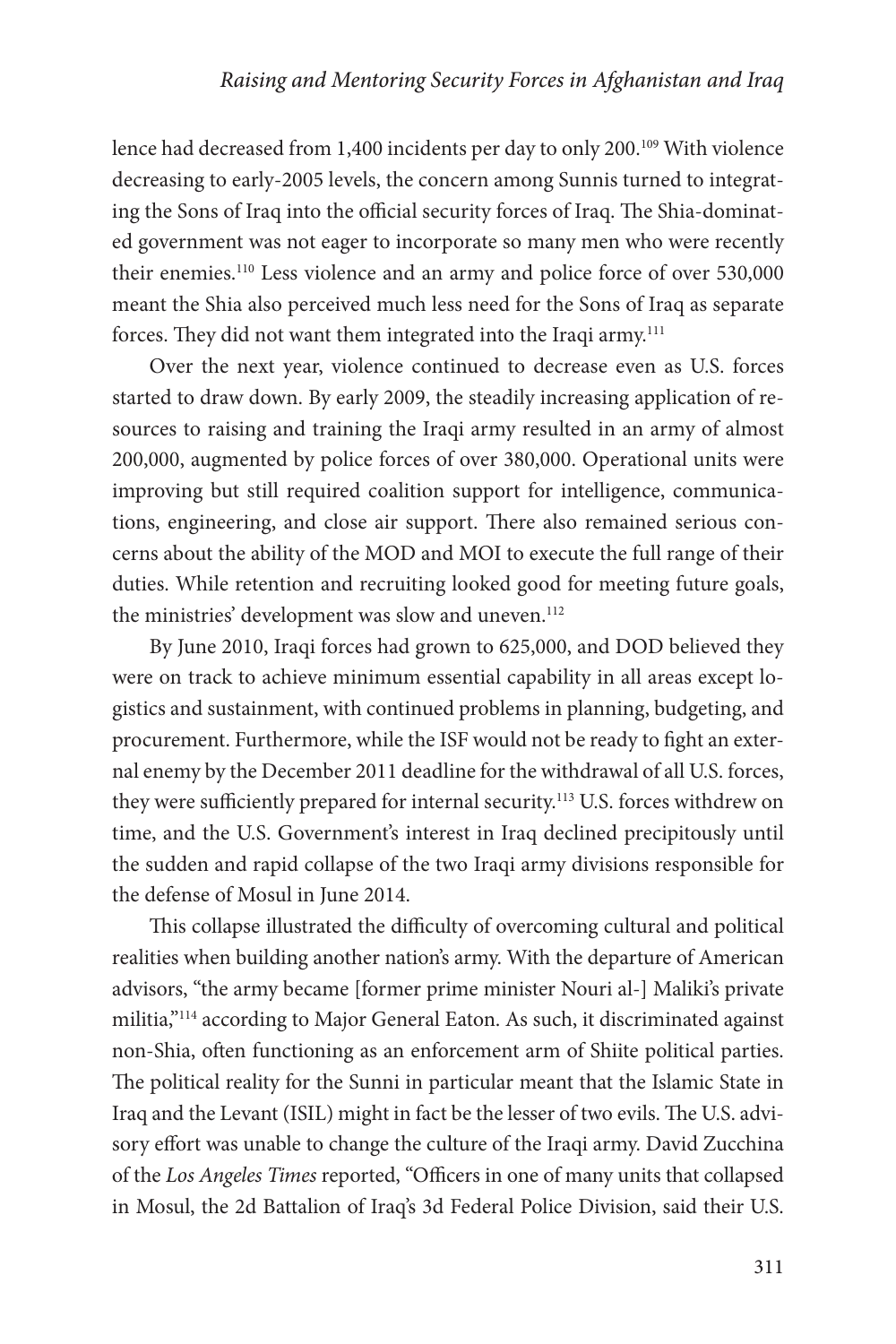training was useful. But as soon as their American advisors left, they said, soldiers and police went back to their ways. 'Our commanders told us to ignore what the Americans taught us,' Shehab said. 'They said, "We'll do it our way.""<sup>115</sup>

Recent actions by the U.S., allied, and Iraqi governments have started the rebuilding process for the Iraqi army. As both an indicator of the significant challenges and a sign of sincere reform, Prime Minister Haider al-Abadi stated that a preliminary investigation has revealed 50,000 "ghost" soldiers on MOD rolls. He expects the continuing investigation to find more such soldiers.<sup>116</sup>

# **Iraqi Police**

Reconstituting the Iraqi police as a force that served and protected the Iraqi people was always going to be a major challenge. Under Saddam, "The [Iraqi police] had been the bottom of Saddam's bureaucratic hierarchy of security agencies and suffered from years of mismanagement, deprivation of resources, and lack of professional standards. . . . Iraqis saw the [police] as part of a cruel and repressive regime and described its officers as brutal, corrupt, and untrustworthy."117

The complete lack of a U.S. plan for rebuilding the police greatly magnified the already daunting challenge. With disorder rising in Iraq, the Departments of Justice and State hastily initiated the process in May 2003 by dispatching a six-member team of police executives to assess the needs of the Iraqi police. That team recommended 6,000 international civilian police trainers and advisors be recruited and deployed to Iraq immediately. On June 2, 2003, Ambassador Bremer approved the plan but lacked the funds to implement it.<sup>118</sup> This was the first indicator the United States would consistently under-resource police training in Iraq. Recognizing the importance of an effective police force to the future of Iraq and seeing little progress to that point, USCENTCOM Commander General John Abizaid, USA, recommended to Bremer that the U.S. military assume responsibility for police training in September 2003. Despite his inability to resource the training through CPA, Bremer opposed the transfer of responsibility, and thus training remained the responsibility of the CPA for the time being.

Nonetheless, in October, CJTF 7 Commander Lieutenant General Sanchez told a senatorial delegation that 54,000 police were on duty. When Bremer inquired about the police training, he was told, "The Army is sweeping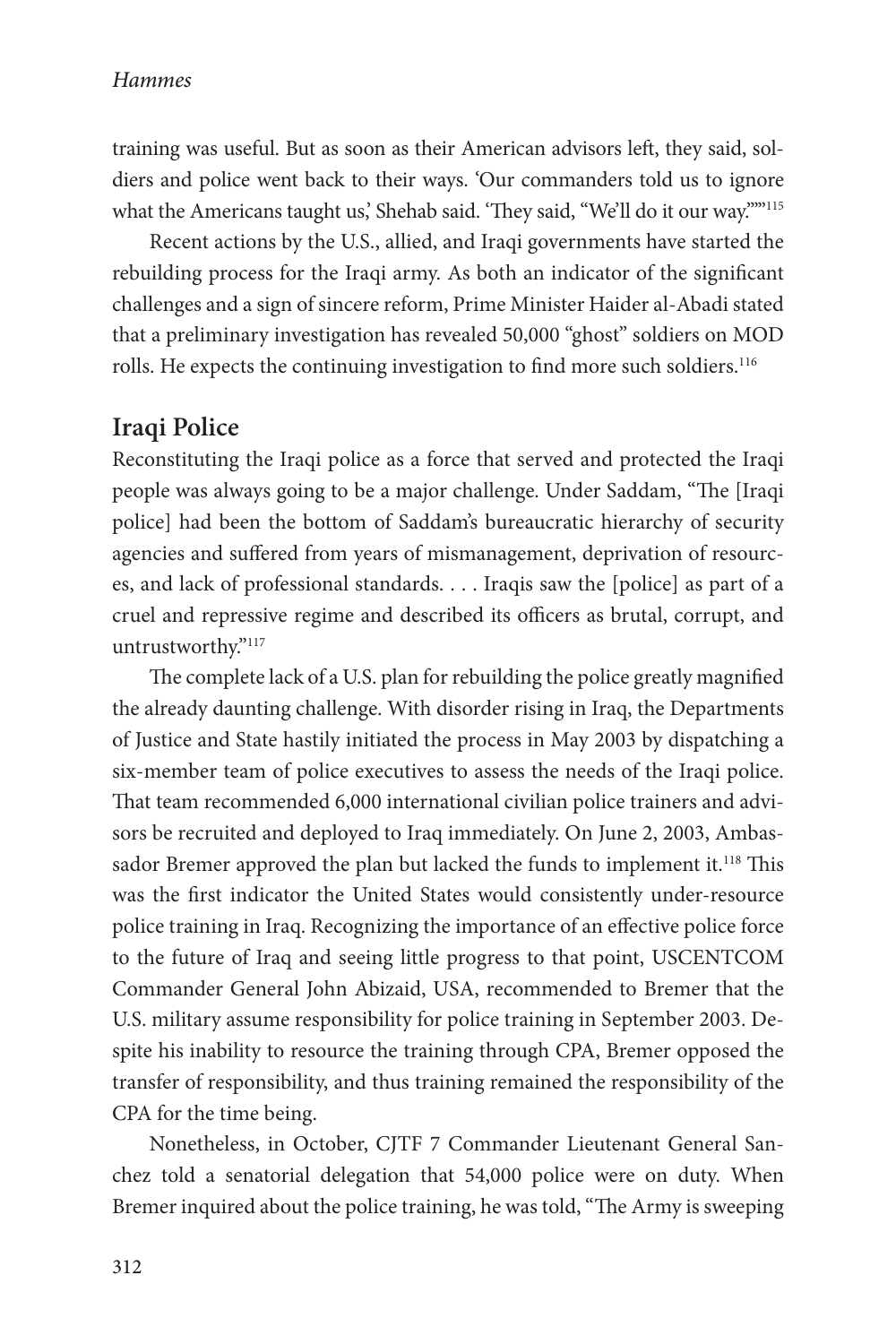up half-educated men off the streets, running them through a 3-week training course, arming them, and then calling them 'police.'"119 Bremer directed Sanchez to stop training police. However, the CPA still could not provide a viable alternative training program. It took until December 2003 for the first 24 police trainers to arrive. Not until March 2004 did the United States decide to provide 500 police trainers through a DynCorp contract with the State Department. In the same month, the Civilian Police Advisory Training Team (CPATT) was established and subordinated to CMATT. Thus, the badly understaffed CMATT was given responsibility for both the army and the police. While CMATT remained under the authority of the CPA and not the military, the transfer of authority for the police highlighted a fundamental disagreement between the military and the Departments of State and Justice police trainers, who felt strongly that the training should focus on developing a community policing service dedicated to enforcing law and order:

*The problem was that the U.S. military and State/DOJ* [Department of Justice] *civilian police advisors had markedly different goals for the Iraqi police. This divergence of views meant that there was no common understanding among U.S. agencies about the mission of the Iraqi police. It also meant a divergence between the training provided to members of the Iraqi Police Service and their utilization in the field.*

*State policymakers and DOJ police trainers were intent on creating an efficient, lightly armed, civilian Iraqi Police Service (IPS) that utilized community-policing techniques and operated in conformity with Western, democratic standards for professional law enforcement.*

*Beyond utilizing the IPS in a counter-insurgency role, the U.S. military was determined to create an internal Iraqi security force that could protect itself and deal with the insurgency and hostile militias, ultimately permitting a U.S. withdrawal.*<sup>120</sup>

The initial CPA training program had in fact focused on community policing. To reinforce this point, they renamed the Iraqi National Police the Iraqi Police Service. However, with the rising violence, the military com-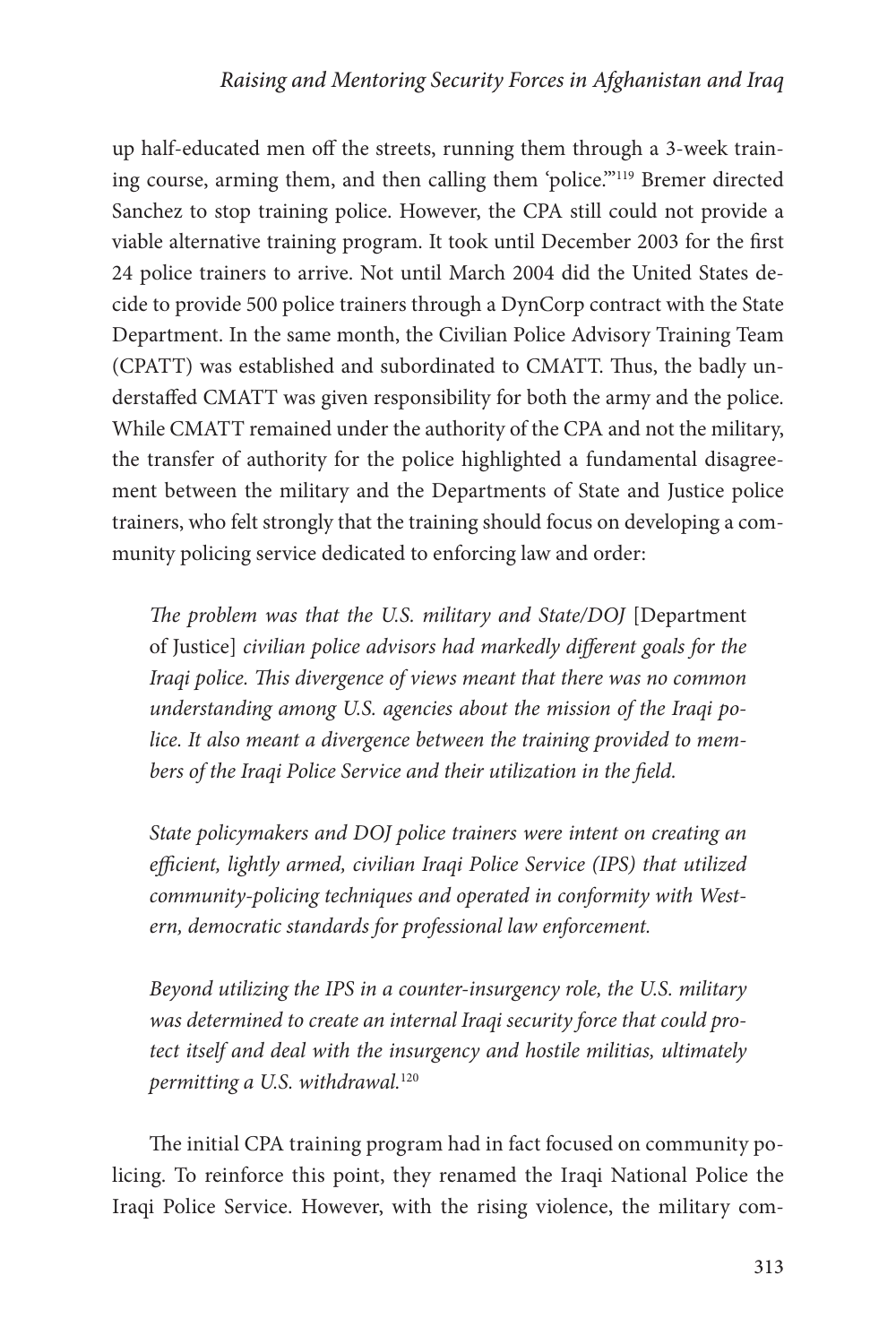manders responsible for security in Iraq believed the Iraqi police needed to be a militarized counterinsurgency force able to support coalition forces in the field. This was the primary driver behind CJTF 7's efforts to raise 54,000 local police. After the insurgency was put down, the force could be reoriented to a community policing force. This disagreement was not resolved with the transfer of police training to CMATT. Nor did the reorganization provide any immediate increase in resources for the police. By June 2004, as the CPA prepared to turn governance over to the Iraqis, there were still fewer than 100 civilian police trainers in Iraq.121 Upon the departure of the CPA, authority over the police reverted to the Ministry of the Interior. However, MNSTC-I remained the primary force behind recruiting, training, equipping, and fielding the police.

With the rising violence dramatically illustrated by the coordinated Sunni attacks on coalition forces in Fallujah, Baghdad, Ramadi, Samarra, and Tikrit, as well as the Mahdi army offensive in Najaf and Sadr City, the under-trained, under-equipped Iraqi police collapsed in many areas. To fill the gap, MN-STC-I Commander Lieutenant General Petraeus authorized 750-man police battalions composed mostly of Sunnis who were former Iraqi special forces soldiers. Once raised and equipped, they were immediately dispatched to fight alongside coalition units. At the same time but without coordinating with the United States, Minister of Interior Falah Hassan al-Naqib started recruiting police commando units from the same source and using them in independent operations. The appearance of Naqib's forces on the battlefield surprised the coalition, but they proved effective.<sup>122</sup>

On May 3, 2005, there was another transfer of power as the Iraqi transitional government replaced the Iraqi interim government. Bayan Jabr Solagh (also known as Baqir Jabr al-Zubeidi), a senior official of the Shiite Supreme Council of the Islamic Revolution of Iraq (SCIRI), was appointed Minister of Interior. He consolidated the numerous ad hoc police battalions/commando units into the Emergency Response Unit (a special weapons and techniques battalion), 8<sup>th</sup> Police Mechanized Brigade (3 motorized battalions), Public Order Division (4 brigades/12 battalions), and Special Police Commando Division (4 brigades/12 battalions).<sup>123</sup> At the same time, Jabr appointed leaders of the Badr Brigade, SCIRI's armed wing, to the ministry and key police commands. He recruited thousands of Shia to replace Sunnis and effectively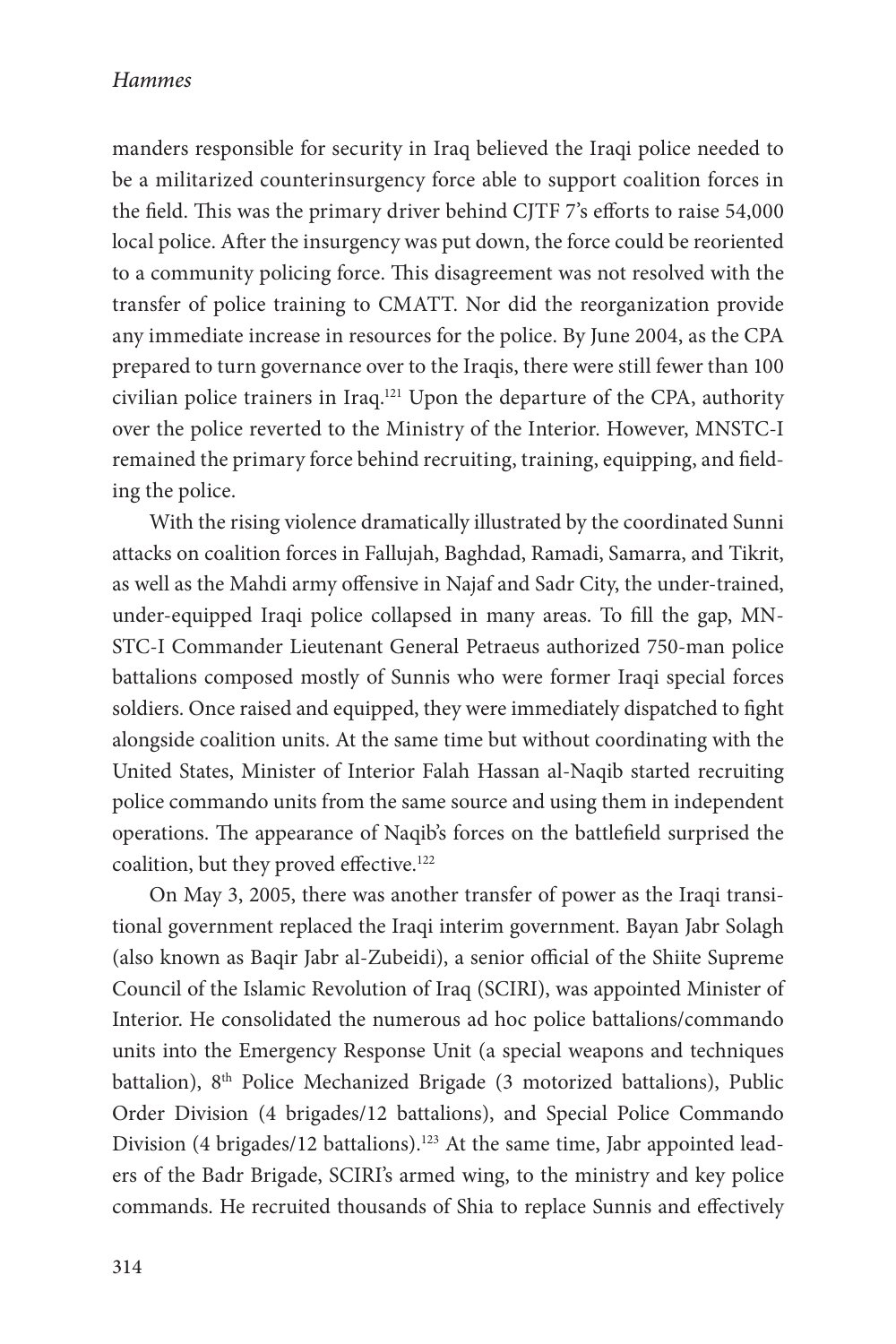turned the Iraqi police into a Shiite militia that was free to kidnap, torture, and murder Sunnis.124

In response, MNSTC-I declared 2006 to be "the Year of the Police" and started a major effort to reorganize training and discipline in the force. It convinced the MOI to combine the U.S.-created public order battalions with the Iraqi-created commando units in a single national police force that would be named the Iraqi National Police. It would have more training and equipment and serve as a backup to the Iraqi Police Service, the lightly armed street police created by the State/Justice training team:

*With this reorganization, the Ministry of Interior forces consisted of the Iraqi Police Service, the National Police, the Department of Border Enforcement, the Center for Dignitary Protection, and the MOI's portion of the Facilities Protection Service. (The MOI is planning for the eventual incorporation of an estimated 150,000 members of the Facilities Protection Service who currently reside in other ministries.)*<sup>125</sup>

However, the deep civilian distrust of the new Iraqi National Police meant this effort failed to curb the violence against Sunnis—and the response of their militias against Shias. The next major coalition effort to reform the police followed the next transition of power between Iraqi governments in response to the December 15, 2005, national elections. It took almost 6 months for the political parties to agree to the appointment of Nouri al-Maliki as prime minister in May 2006. Due to political infighting, he was unable to name a new Minister of Interior until June 2006. In an effort to reform the police, Jabr was replaced as MOI by Jawad al-Bulani, who was given deputies from the Dawa, Badr, and Kurdish parties. In effect, this was an effort to establish a set of checks and balances within the MOI. Conspicuously absent was a Sunni deputy. Further reinforcing Sunni concerns about the police, Jabr did not leave government but merely moved laterally to the Ministry of Finance, where he controlled the police funding and actual payment of police salaries.<sup>126</sup>

In October 2006, with clear evidence the Iraqi National Police were participating in torture and murder, the United States took action. U.S. forces removed the entire 8<sup>th</sup> Brigade of the 2<sup>nd</sup> National Police Division from duty and arrested its officers. In 2007, all 9 Iraqi national police brigade commanders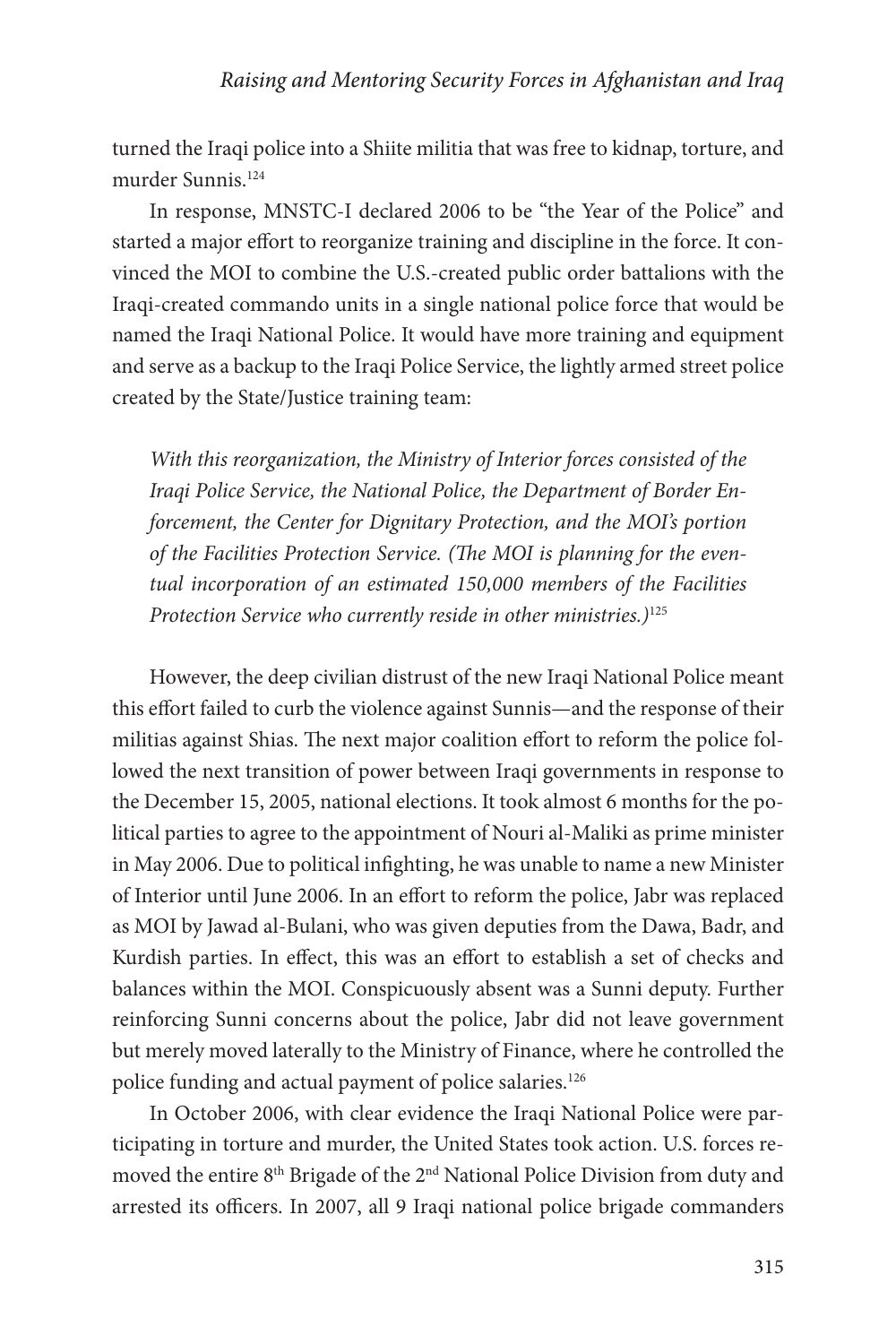and 18 of 27 battalion commanders were replaced for sectarian behavior, and all national police units were retrained by Italian Carabinieri.<sup>127</sup> For some policemen, it was the first training they had ever received. While this represented a major effort to provide supervision and training to convert the Iraqi National Police from an armed wing of the Shiite political parties to a genuine national police force, there were still insufficient trainers to align with most Iraqi police. The violence against the Sunni population continued.

At the same time that MNSTC-I, through CPATT, was working to improve the quality of the Iraqi National Police, the long-term efforts to provide training and mentoring to other police elements began to bear fruit. By November 2006, 117 training teams had been assigned to the Iraqi Police Service, which consisted of patrol, traffic, station, and highway police who handled law enforcement in the 18 provinces. As local police, the Iraqi Police Service ethnic and religious makeup was generally representative of their communities.128 MNSTC-I also had Police Transition Teams (PTTs), National Police Transition Teams, Border Transition Teams, and Customs and Border Support Teams mentoring the various police agencies across the country. These police transition teams were generally composed of 11 to 15 members. Three to four of the members were contractor police trainers hired by the U.S. State Department, while the rest consisted of military personnel. These teams conducted joint PTT/Iraqi Police Service patrols in order to improve the performance of the Iraqi Police Service.<sup>129</sup>

In conjunction with the efforts to mentor Iraqi police in the field, MN-STC-I worked to develop the institutional skills necessary for the MOI to successfully run the police forces. During 2006 and 2007, the ministry gradually assumed responsibility for personnel, logistics, finances, and internal affairs. Corruption and sectarianism created severe problems. By July 2007:

*Iraq's MOI had become a "federation of oligarchs" with various floors of the building controlled by hostile militia groups. According to the report, police officials moved between floors protected by heavily armed bodyguards and internal power struggles were settled by assassination in the parking lot. . . . the congressionally mandated "Independent Commission on the Security Forces of Iraq" stated that Iraq's MOI was crippled*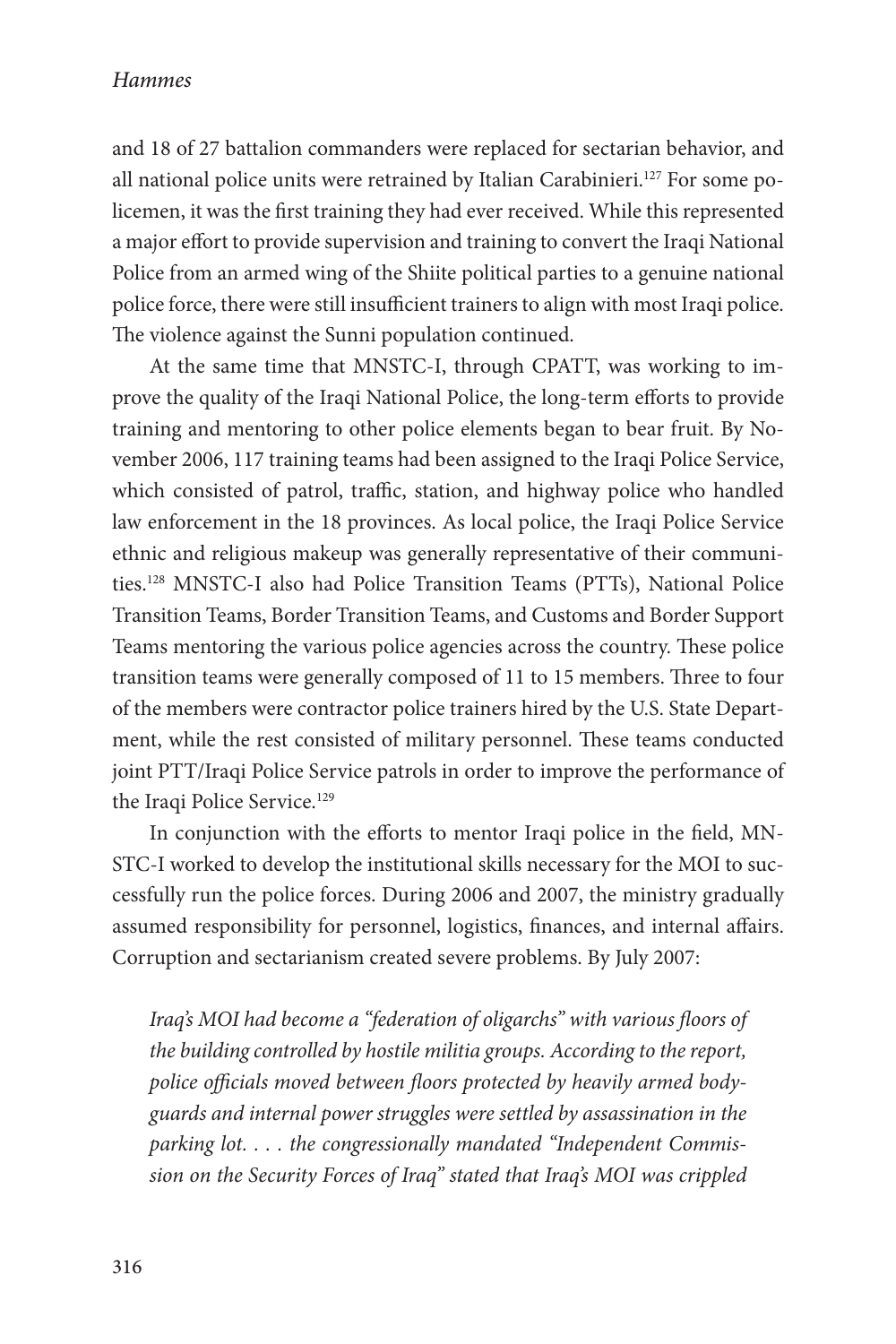*by corruption and sectarianism, and posed the main obstacle to developing an effective police force in Iraq.*<sup>130</sup>

The effort to build the MOI had suffered from the same tension as all advisory efforts in Iraq. Some advisors focused on getting it done for them. Others focused on helping them do it themselves. None had been able to address the underlying political infighting among the Iraqis.

Yet by December 2007, the Surge meant that DOD could report reduced levels of violence in most parts of Iraq. It could also report progress in police force generation, police operational success, and reform efforts. The MOI continued to take on more responsibility for planning, budgeting, personnel, and logistics. CPATT now fielded 247 PTTs but was still 17 percent short of requirements. CPATT focused on Baghdad, placing a PTT in every station, but in other parts of the country the ratio was as low as one PTT for seven police stations. The MOI consisted of over 370,000 personnel in the ministry, Iraqi Police Service, Iraqi National Police, and other elements. But in its quarterly report to Congress, DOD had to admit that "the Ministry remains hampered by corruption, sectarianism and logistics deficiencies."131 While police forces continued to grow quickly, there was little political will to reform.

Progress continued in most areas over the next year. The December 2008 DOD report to Congress noted that the MOI had demonstrated improved performance in all ministerial functions—particularly planning, budgeting, and execution of the budget. It noted that despite poor performance in Basra during March and April 2008, the Iraqi Police Service improved with each subsequent operation. In addition, 18 of the 33 Iraqi National Police battalions were capable of operating with only limited coalition support. Only one battalion was rated at the lowest level. Another 13 battalions were being formed with a stated goal of one Iraqi National Police brigade per province. On the negative side, the MOI failed to coordinate its operations well with  $MOD$ <sup>132</sup>

By far the most important area of improvement was in depoliticizing the MOI. In June 2006, Prime Minister Maliki replaced the highly sectarian Jabr with Jawad al-Bulani, a technocrat who worked hard for 3 years to reduce the political and actual fighting within the ministry. In 2009, the U.S. Institute of Peace (USIP) reported that he had dramatically reduced the divisiveness with-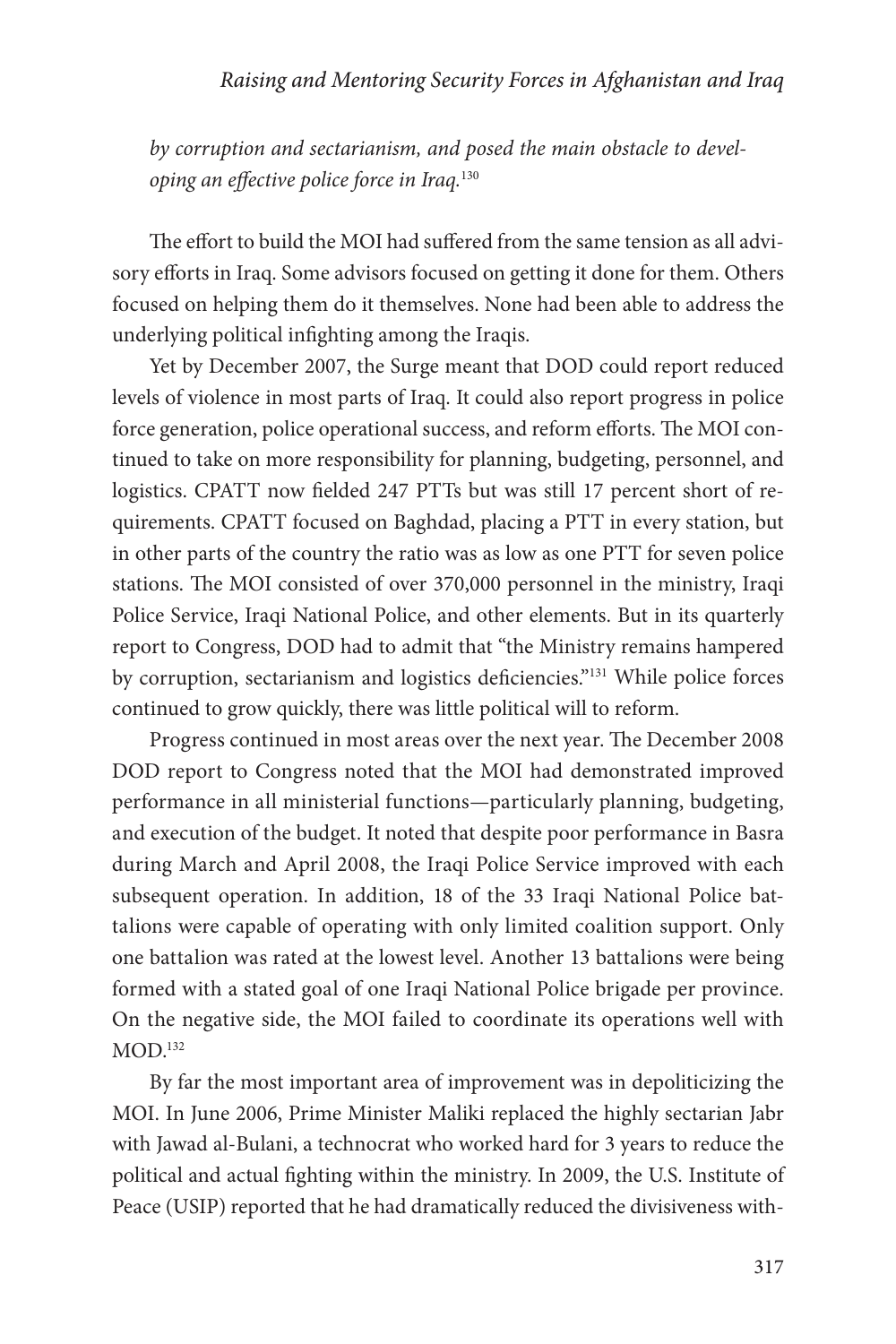in the ministry while also improving its effectiveness. The key question was whether the reforms could be made permanent in order to withstand further changes in leadership or government.<sup>133</sup>

Even as USIP was finalizing its report, Maliki was in the process of quietly removing inspectors general in numerous Iraqi ministries. The *New York Times* reported:

*Whatever the precise tally, the events have begun provoking accusations that Mr. Maliki, who has never been an advocate of having his government's inner workings scrutinized, might leave the posts vacant or stack them with supporters of his party, Dawa. The secrecy surrounding the moves has magnified suspicions that the government aims to cripple the oversight mechanisms put in place after the invasion.*<sup>134</sup>

The MOI continued to increase in strength. By October 2011, the Special Inspector General for Iraq Reconstruction reported that the Iraq police had 325,000 personnel; Facilities Protection Service, 95,000; Training and Support, 89,900; Department of Border Enforcement, 60,000; Iraq Federal Police, 45,000; the Oil Police, 31,000; and the counterterrorism force, 4,200, for a total of 650,000 police.135

After his 2010 reelection, Prime Minister Maliki did not reappoint Bulani but instead personally assumed the roles of Minister of Interior, Minister of Defense, and Minister of National Security. Throughout his 7-year tenure, Maliki has implemented a divide-and-conquer strategy that has neutered any credible Sunni Arab leadership. Under intensifying pressure from government forces and with dwindling faith in a political solution, many Sunni Arabs have concluded their only realistic option is a violent conflict increasingly framed in confessional terms.<sup>136</sup>

This partially explains the rapid advance of ISIL into the Sunni-dominated areas of western Iraq. The Iraqi military and police forces had been so thoroughly pillaged by their own corrupt leadership that they all but collapsed in spring 2015 in the face of the advancing ISIL militants, despite roughly \$25 billion worth of American training and equipment over the past 10 years and far more from the Iraqi treasury. Now the pattern of corruption and patronage in the Iraqi government forces threatens to undermine a new American-led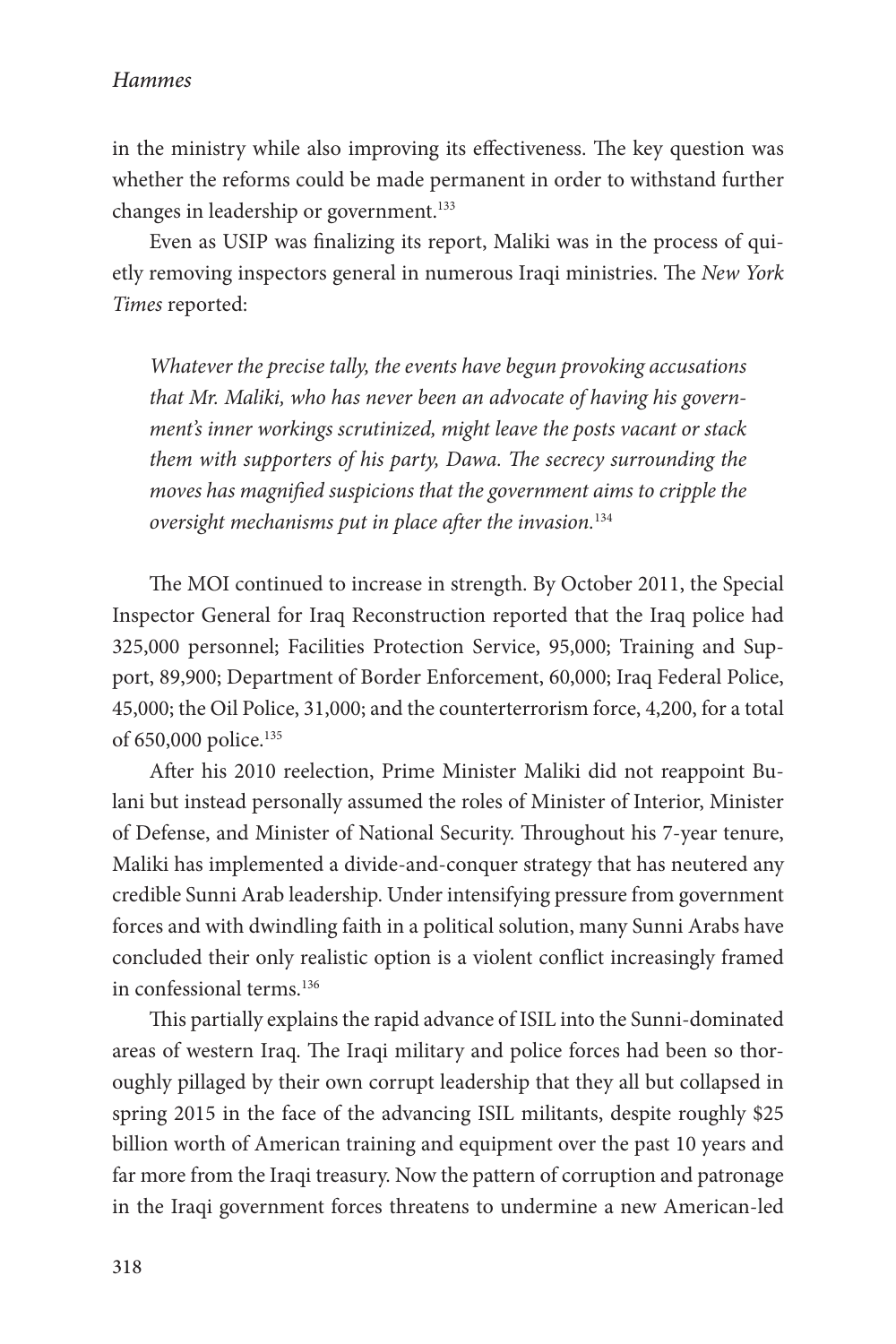effort to drive out the extremists, even as President Barack Obama is doubling to 3,000 the number of American troops in Iraq.<sup>137</sup>

# **Training Teams**

In Afghanistan, the initial advisory effort consisted of the Central Intelligence Agency and SOF teams inserted to support the Northern Alliance militias in the campaign to drive the Taliban out of Afghanistan. At this point, the advisory effort was the main effort for U.S. forces in Operation *Enduring Freedom*. Once the initial campaign was over, the emphasis shifted to operations conducted by U.S. forces. As noted earlier, initial efforts to raise Afghan forces were improvised. TF Phoenix took over training the Afghan army and was followed by OMC-A. The commanders understood the need for advisors and formed Embedded Training Teams (ETTs) to work with each kandak. The teams were initially assigned to a kandak after it completed its training cycle, but in March 2005, ETTs began to be assigned to kandaks on the first day of training.138 When NATO became more involved in training Afghan forces, they formed NATO Operational Mentor and Liaison Teams. In time, 27 nations provided trainers to these 13- to 30-person teams, which were assigned to kandaks as well as brigade and corps headquarters.139 Despite the international effort, the ANA never received sufficient numbers of advisors. By 2008, the GAO reported that:

*While trainers or mentors are present in every ANA combat unit, less than half the required number are deployed in the field. Defense officials cited an insufficient number of U.S. trainers and coalition mentors in the field as the major impediment to providing the ANA with the training to establish capabilities, such as advanced combat skills and logistics, necessary to sustain the ANA force in the long term. Finally, ANA combat units report significant shortages in approximately 40 percent of critical equipment items, including vehicles, weapons, and radios. Some of these challenges, such as shortages of U.S. trainers and equipment, are due in part to competing global priorities, according to senior Defense officials. Without resolving these challenges, the ability of the ANA to reach full capability may be delayed.*140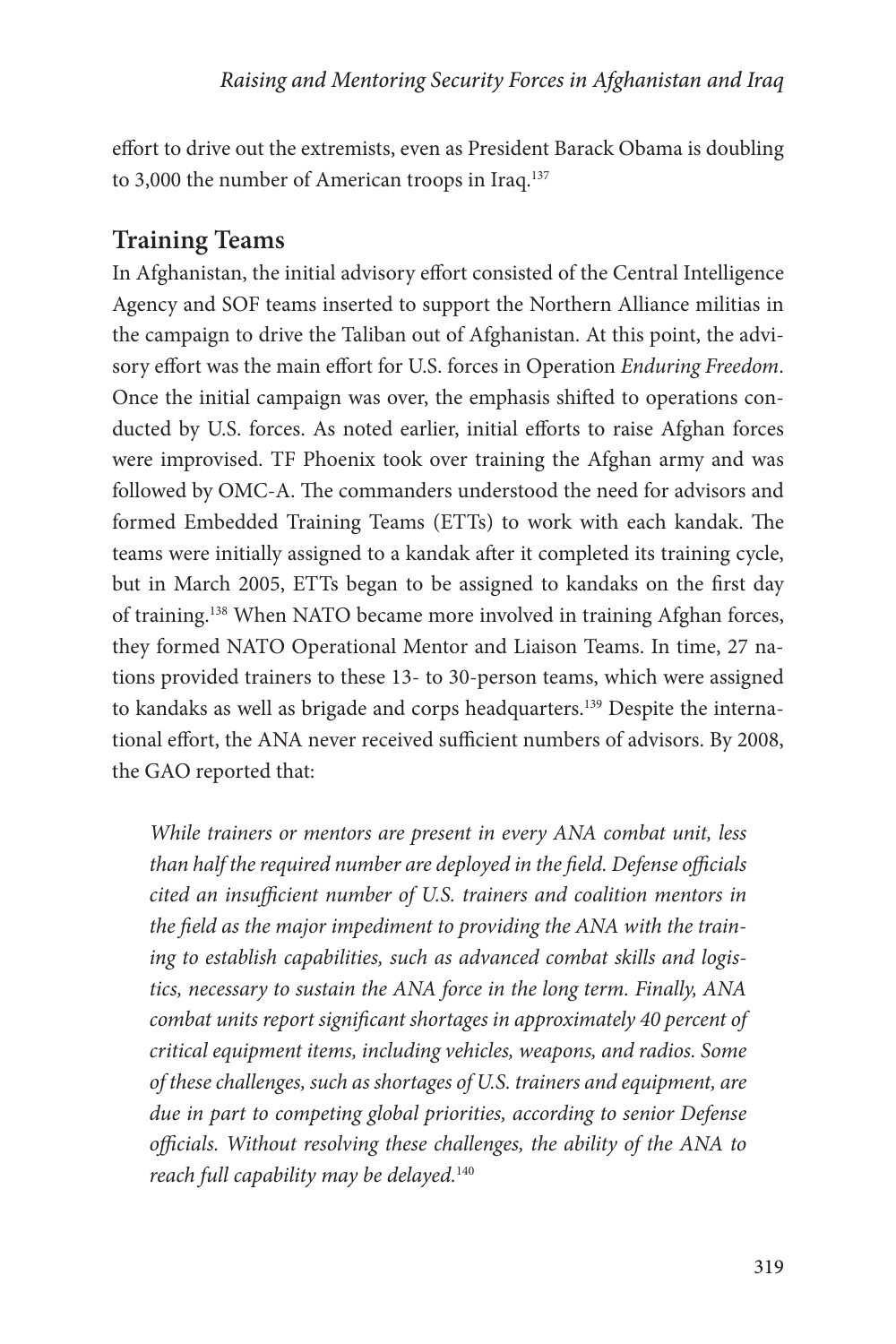In 2010, drawing on the experiences of Iraq and Afghanistan, the Secretary of Defense directed the services to develop the Afghanistan-Pakistan (AFPAK) Hands Program to improve the knowledge and continuity of the advisors who were to be assigned to Afghanistan and Pakistan. On September 3, the Chairman of the Joint Chiefs of Staff published CJCS Instruction 1630.01, directing the establishment of the program:

*Afghanistan/Pakistan Hands: A cadre of military and civilian personnel who receive regional language, culture, and counterinsurgency (COIN) training for deployment to key billets in Afghanistan or Pakistan. APH personnel are placed in key positions where they will engage directly with Afghan and Pakistani officials and the population. Upon completion of their in-theater deployment, APH will be assigned to a key out-of-theater billet where their in-country experience will be applied to work Afghanistan or Pakistan regional issues.*<sup>141</sup>

AFPAK Hands proved a success. As the commanders came to understand the program, they began to request these personnel because the language, cultural, and historical training they received made them more effective advisors.<sup>142</sup> The program could not provide sufficient numbers of advisors for the large and rapidly growing Afghan National Security Forces, so the Services continued to improve their own programs. In 2013, as U.S. forces shifted to the advisory effort, GAO summarized how the United States had provided advisors for ANSF:

*In addition to conducting security operations, ISAF forces have long been training and advising the ANSF both in training centers and at unit locations after they have been formed and fielded. For the U.S. contribution, DOD has used a variety of approaches to provide U.S. forces to carry out the advise and assist mission. For example, prior to 2010, the advising mission in Afghanistan was primarily conducted with transition teams. These teams did not exist as units in any of the services' force structures and were instead comprised of company and field grade officers and senior non-commissioned officers who were centrally identified and individually selected based on rank and specialty.*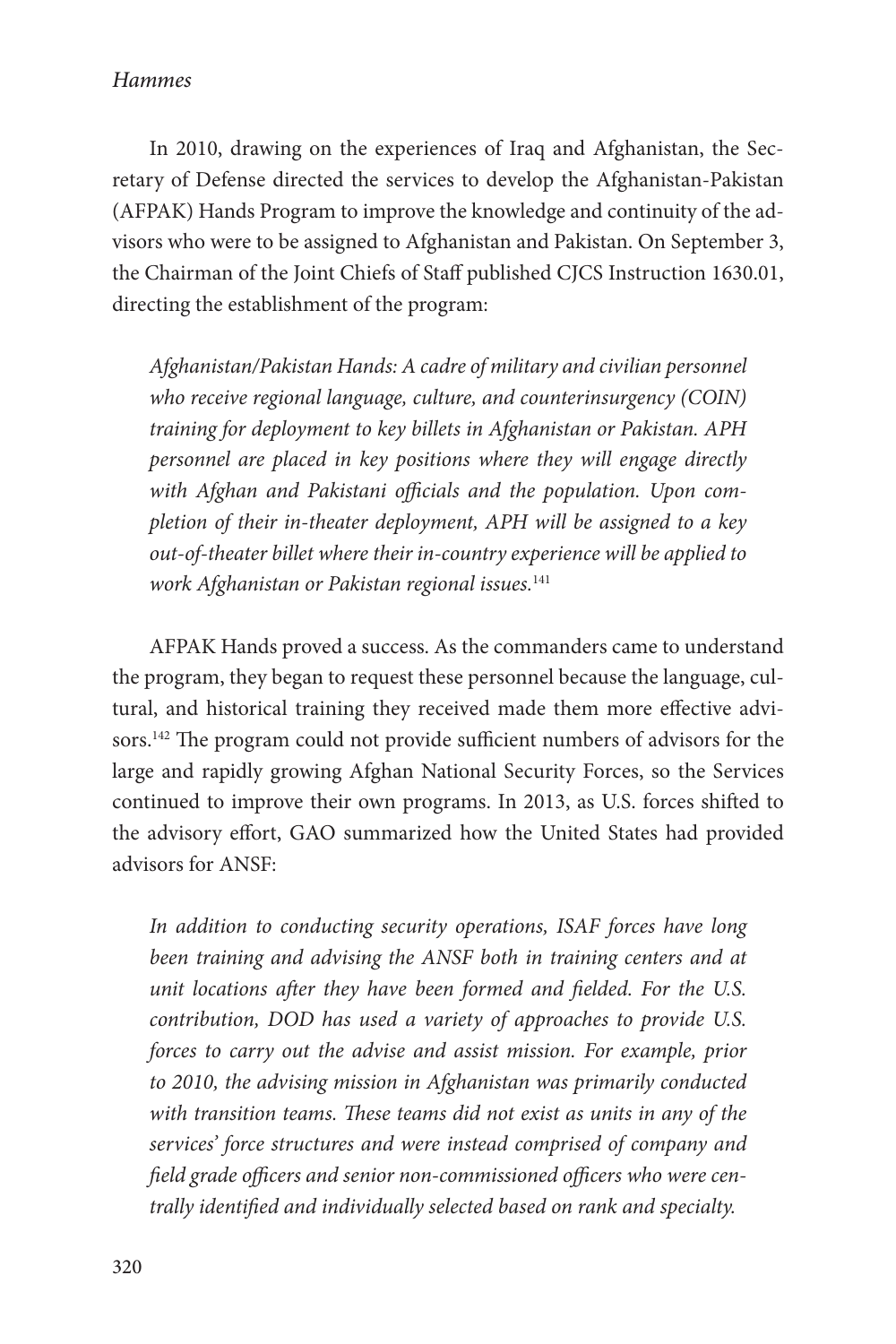*As previously reported, the demand for these leaders created challenges for the services because, among other things, the leaders were generally pulled from other units or commands, which then were left to perform their missions while understaffed. In part as a means of alleviating these challenges, the Army developed the concept of augmenting brigade combat teams with specialized personnel to execute the advising mission, and began deploying these augmented brigades in 2010. In early 2012, based on requests from ISAF as part of its shift to a security force assistance mission, the U.S. Army and Marine Corps began to deploy small teams of advisors with specialized capabilities, referred to as SFA*  [security force assistance] *advisor teams, which are located throughout Afghanistan, to work with Afghan army and police units from the headquarters to the battalion level, and advise them in areas such as command and control, intelligence, and logistics. U.S. advisor teams are under the command and control of U.S. commanders within ISAF's regional commands.*<sup>143</sup>

In Iraq, commanders at levels from battalion to division quickly grasped the requirement to provide advisors and support to the units operating in their areas until the Iraqi ministries could mature to the point they could do the job. They did so on their own initiative starting with the Iraqi Civil Defense Corps (later redesignated as the Iraqi National Guard). For its part, the Coalition Provisional Authority integrated Iraqis into the CPA structure for running the country. Upon the CPA's departure, the coalition continued to provide civilian and military advisors at senior levels. It also attempted to provide advisory teams down to the battalion level for Iraqi forces. Since this was a wartime requirement with no corresponding peacetime force structure except for SOF, the advisors were often drawn from the units in combat. Initially drawn from the U.S. and willing coalition units in country, the advisors provided both expertise to the host-nation forces and insights to U.S. commanders on what those forces and ministries were doing. Obviously, drawing officers from U.S. units in combat was not an optimal solution. In response, the Pentagon directed the Services to build Military Training Teams to embed in Iraqi units.

Both the Army and Marine Corps had difficulty finding enough advisors to fill the team billets. While the Services occasionally carefully picked advi-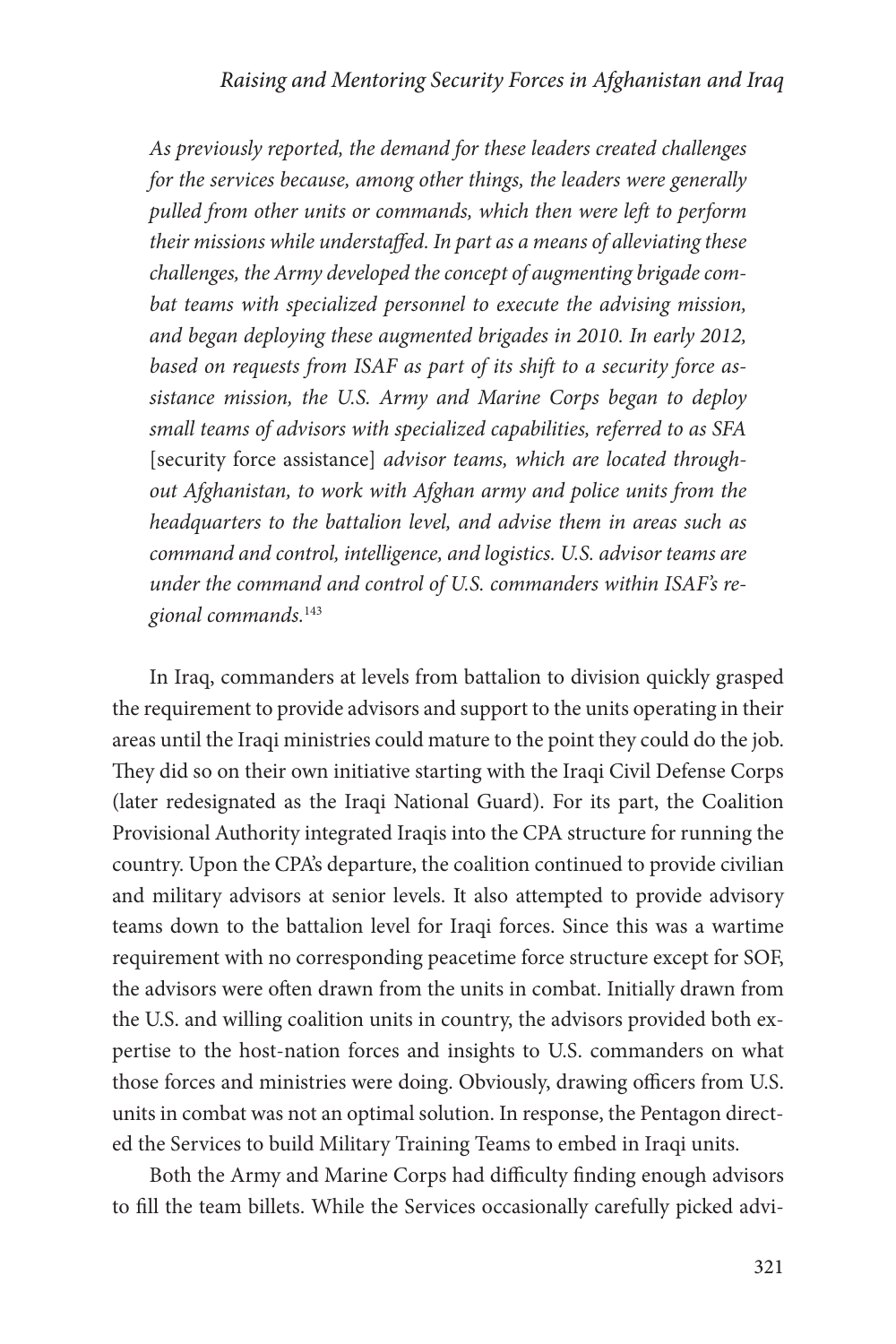sors (including a few screened for command positions), the mission generally fell to Reserve units. Initially, the advisors were organized into 39 10-man Advisor Support Teams that were assigned to each of the newly raised Iraqi army divisions.<sup>144</sup> Over time, team sizes were increased, with the Marine Corps assigning up to 40 members per team.<sup>145</sup> Unfortunately, these teams continued to be formed for the most part by assembling individual augmentees, who identified major problems with the program: they did not receive adequate preparation before deployment; they lacked guidance and authority; and the chain of command was rarely clear.<sup>146</sup>

As the Iraqi army improved, the training team focus changed from basic skills to training the Iraqis to operate independently of coalition support. As lower level units improved, the advisory focus shifted to higher level commands and critical support functions until the time of the final withdrawal of all U.S. advisory teams.

In both countries, similar efforts were made to provide advisors to the police forces. However, as noted earlier, police advisory efforts were seriously complicated by the divergence of views between military and civilian personnel concerning the proper training, equipping, and employment of police. An even greater problem was the dispersion inherent in police operations. Unlike military forces that generally functioned out of battalion or larger bases, many police were assigned to small stations spread over the entire country. While it was feasible to provide advisors to headquarters, provincial, district, and large city police stations as well as special units like the ANCOP, it was simply impossible to provide advisors to most police stations to allow close advising and joint patrolling. In response, some individual coalition combat units teamed up with local police in both theaters. Furthermore, entire deployed military police units were often tasked specifically to support the host-nation police. In short, efforts were made to provide advisors whenever possible, but police advising, by its very nature, is a much more challenging proposition than advising military forces. Police advisory efforts were therefore less effective than armed forces advisory efforts.

In both Iraq and Afghanistan, the complete destruction of the security forces institutions and infrastructure made it obvious that the newly formed security forces would need U.S. advisors and trainers. Since there was no plan to provide them for either country, initial efforts were ad hoc and took many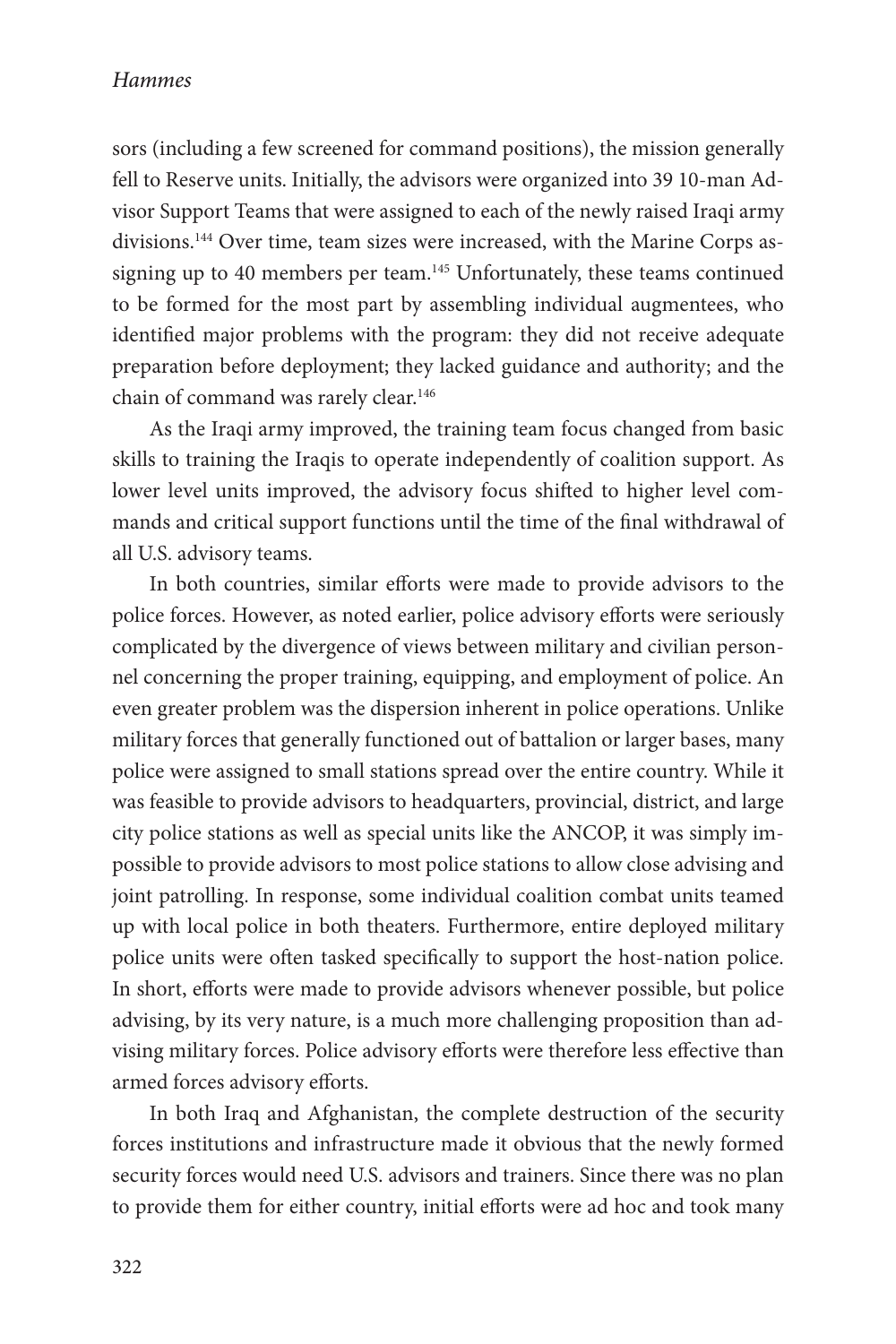forms. As each theater matured, the process for assigning, training, equipping, and deploying trainers became more formal. As requirements were clarified, the Services attempted to move from individual assignment/deployment to deployment as teams. Despite the clear importance of advisors to the effective functioning of host-nation forces, advisory duty was not seen as career enhancing as service with a U.S. unit. This made finding personnel for the teams even more challenging. Moreover, the presence of numerous coalition partner nations in each theater drove a requirement for significant numbers of officers and NCOs to be assigned as liaison teams between U.S. units and the coalition units operating in proximity. The liaison effort also suffered from "ad hoc–racy."

Despite major efforts by the Services and deployed units, the advisory effort never reached the required levels of personnel, often failed to match needed skills to the assigned billets, and usually failed to provide effective team training and uniform equipping prior to deployment.<sup>147</sup> Yet advisors had a major positive impact—and the AFPAK Hands revealed the much greater impact that could have been achieved by dedicating more resources and affording advisory efforts a higher priority.

# **Insights**

Iraq and Afghanistan are fundamentally different societies and presented very different challenges to those trying to raise, train, and equip their security forces. However, the most important insights that can be drawn from these campaigns are the same.

# *Insight 1: Have a Plan*

This painfully obvious lesson should not have to be stated. Yet in both campaigns, efforts to establish security forces were ad hoc. While it may have been excusable for initial plans to be based on hasty estimates and poor understandings of the societies involved as well as the threats, the fact is that in both countries, it took years before realistic plans were developed to provide appropriately sized forces.

For different reasons, in Afghanistan and Iraq there was no plan to establish host-nation security forces. When the requirement became obvious, initial plans were not well grounded in reality, resulting in a severe underes-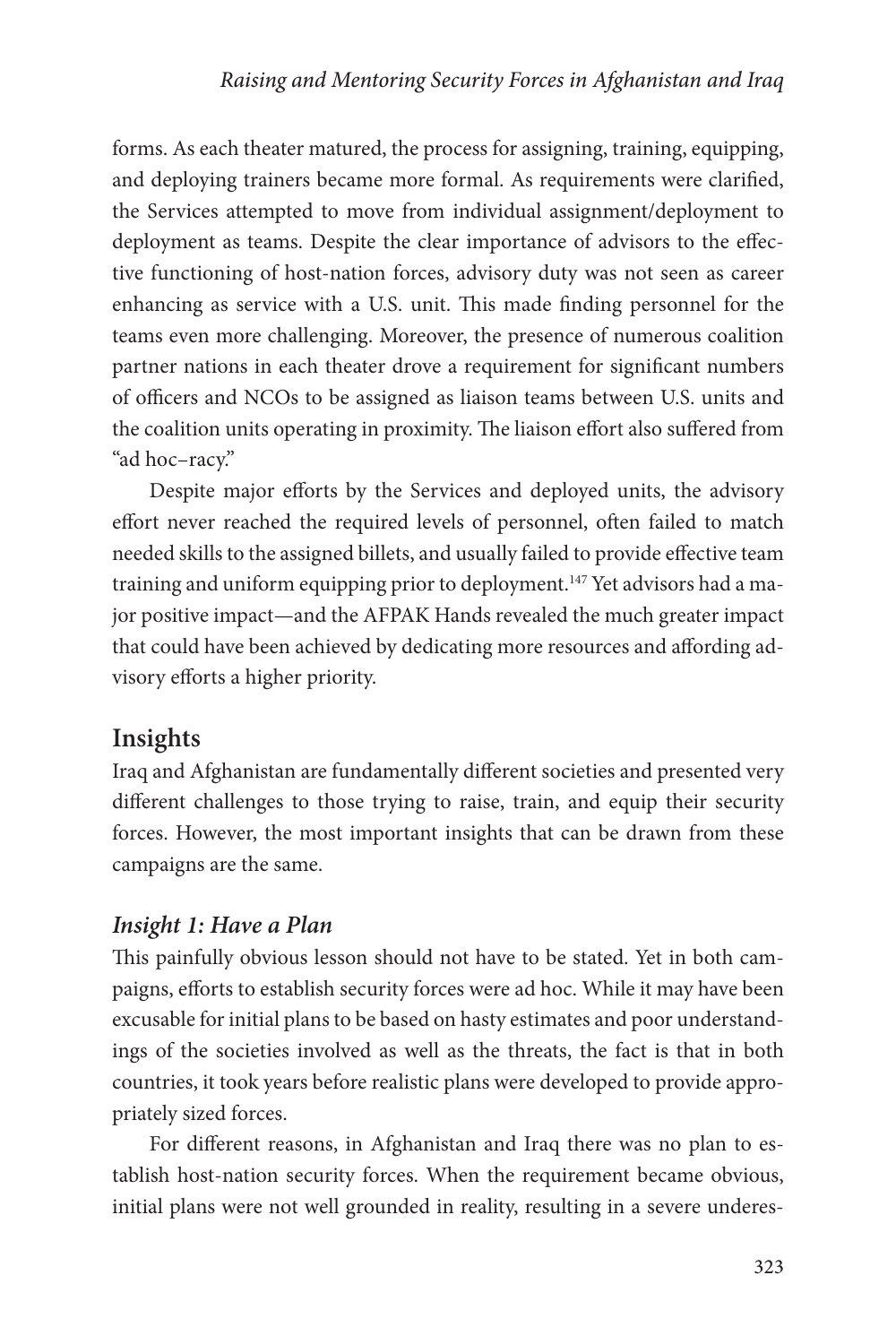timation of the number of host-nation security forces required and an initial failure to provide sufficient personnel and resources to train even those inadequate forces. It took 18 months to get 2<sup>nd</sup> Brigade, 10<sup>th</sup> Mountain Division, to Afghanistan to start a serious training program for the army. Police training and organization have remained serious problems up to the present. In Iraq, it took months even to establish the CMATT, which was never properly manned or funded but was nonetheless suddenly assigned responsibility for police training almost a year after the invasion. In both Iraq and Afghanistan, the State Department decided to hire DynCorp to handle police training rather than requesting assistance from the U.S. Department of Justice's International Criminal Investigative Training Assistance Program, which was used to train police in Bosnia and Kosovo.

In each case, successive plans increased the number of security forces to be recruited, trained, and equipped, but resourcing never caught up with the plan. Also in each case, command and control arrangements changed frequently with the eventual assignment of all security force training to the military command.

The lack of a plan meant that the key decision—whether to keep the existing security forces and build on them or start from scratch—was not taken until after Phase III operations. In both countries, the security forces were built from the ground up—and in Iraq, this reversed a major planning assumption. At the same time, in both nations many militias remained active and outside the command of the government. The planning process must decide which elements of any existing security forces to retain and what role militias and private military companies will play. While ideally neither entity will exist, in reality the very instability that leads to outside intervention means the government has proved incapable of providing security. Inevitably, subnational communities will turn to militias to defend themselves. Many businesses and other nongovernmental organizations, both domestic and international, will have no choice but to turn to private military contractors for security. In fact, when militias were ordered disbanded, some simply reappeared as private security companies. They could not all be banned because the government simply could not provide security.

A key element of any plan must be the advise-and-assist effort. These programs require large numbers of senior officers and NCOs and thus place a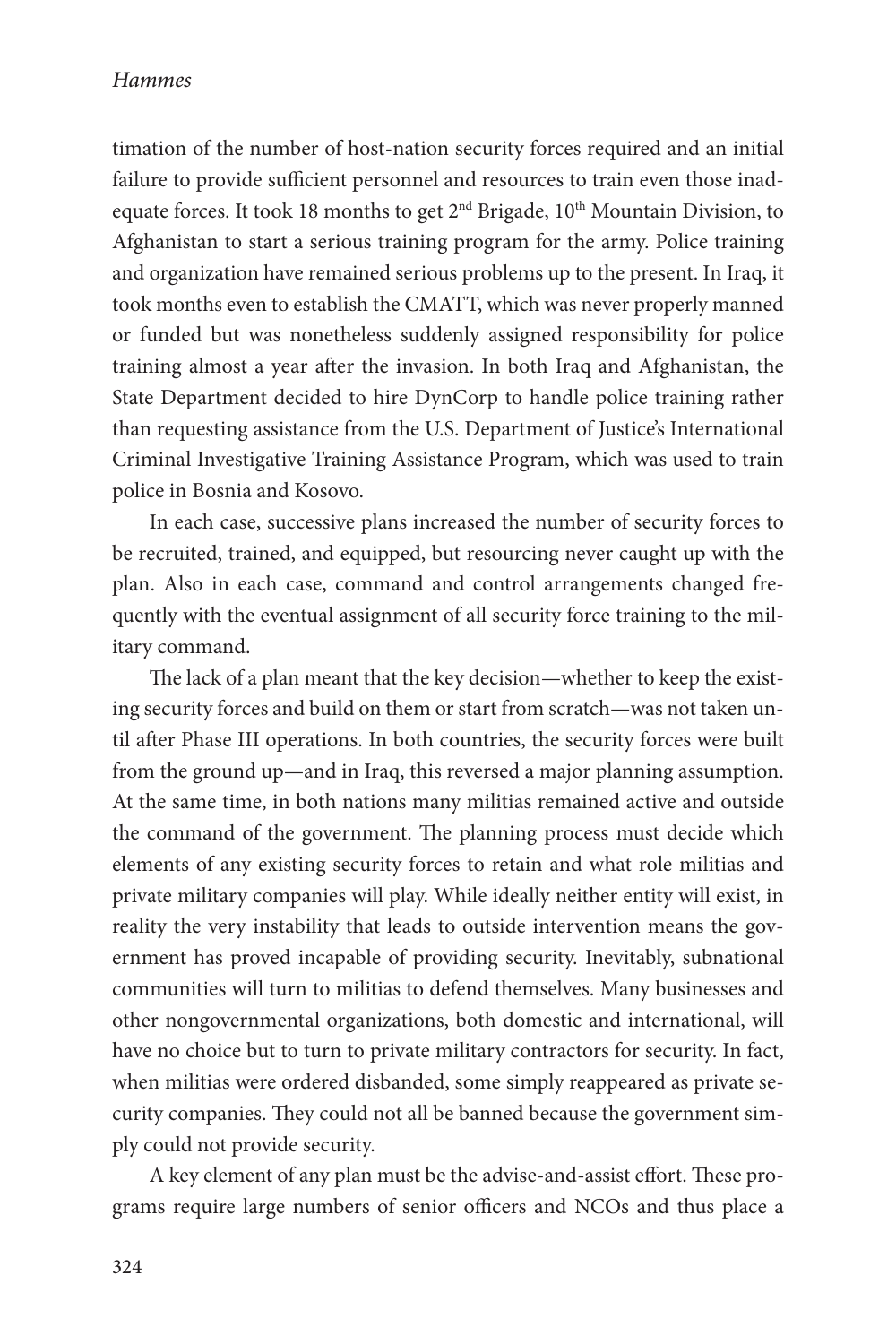disproportionate strain on the personnel resources of the services and civil organizations that provide advisors. The plan must account for providing sufficient numbers with appropriate skills and provide time to train them *before* deployment.

A final caution is that either building or improving another nation's security forces will take longer than planned.

# *Insight 2: Understand the Problem to Be Solved*

A frequent error seen in dealing with interactively complex problems is a failure to clearly understand the real problem that has to be solved. In Iraq, initial efforts were focused on creating an army to defend the country from external enemies. This approach continued long after the insurgency was a clear and rapidly growing threat. In Afghanistan, the effort to create a centralized army and police force increased tensions between ethnic and tribal groups and the central government. In both cases, attempts to solve the wrong problem exacerbated the underlying real problem of insurgency.

The initial misunderstanding of the problem was compounded by the often repeated idea that host-nation security forces were our "ticket out." This was based on the incorrect assumption that if the United States could simply form effective security forces, it would have accomplished the mission—a fundamental misunderstanding of the political, social, and economic conditions in both countries. The key insight is that security forces are essential but insufficient.

In both theaters, a serious effort to understand the problem was long delayed. In Iraq, it was not until Petraeus took over, and in Afghanistan not until the 2008 Bush administration review, that the U.S. Government made a serious effort to understand each conflict and devise an appropriate solution. The Obama administration conducted its own review in 2009 in its attempt to understand the problem. This highlights the fact that despite major efforts to understand a complex problem, planners may still define it incorrectly. The U.S. efforts to transfer the population-centric approach used in Iraq to Afghanistan did not result in the dramatic improvements in security seen in Iraq. Bluntly stated, a flawed understanding of the political and social dynamics in Afghanistan led us to the approach of "population-centric counterinsurgency." The Afghanistan Surge did not significantly reduce the levels of violence there.<sup>148</sup> In both nations, failure to understand the conflict cost lives and years of effort.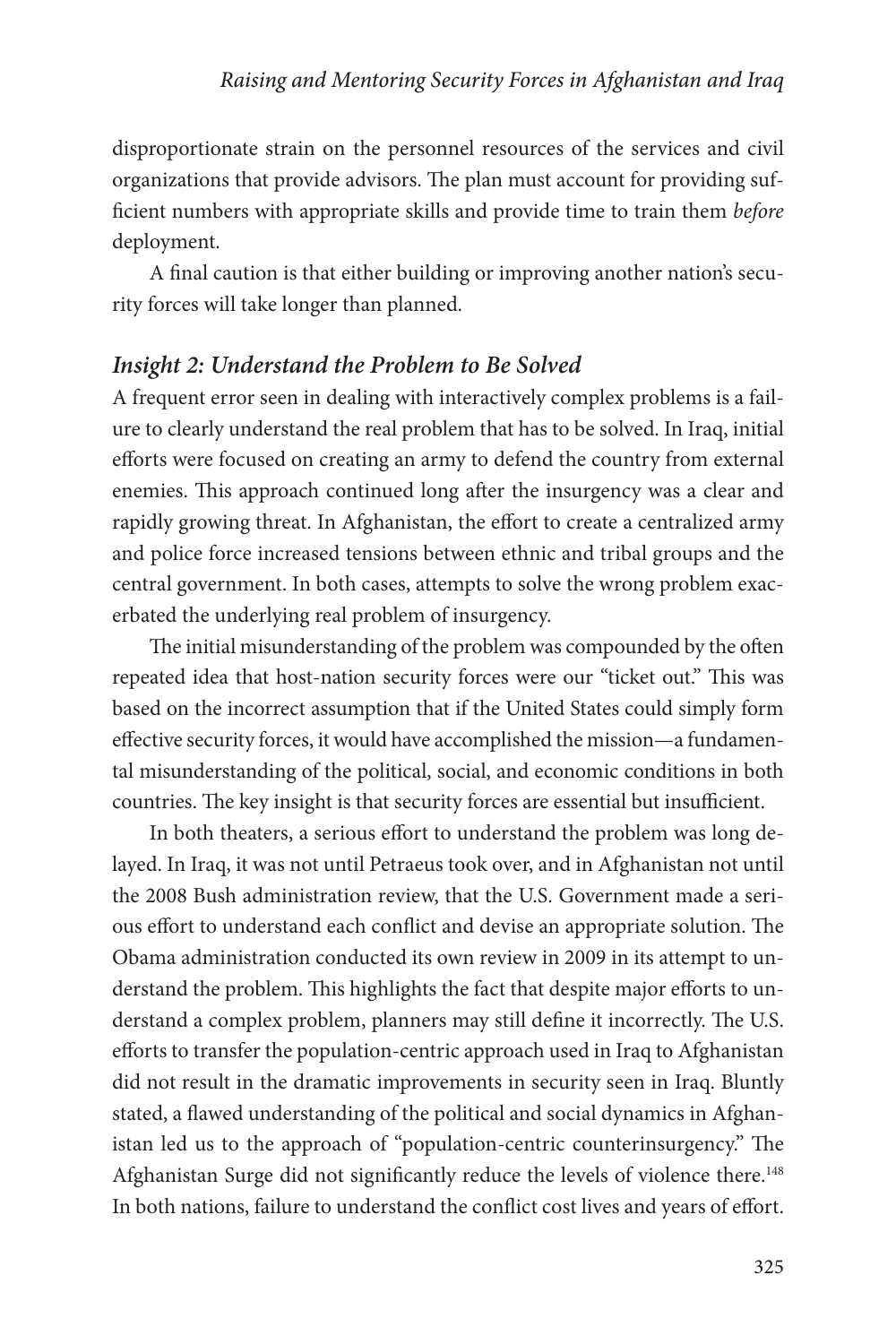Magnifying the difficulty of developing security forces is the fact that political, economic, and social conditions define what is possible in each case. The mission of the security forces can be clearly defined only after the problem is understood. The lack of clarity was most noticeable in the different approaches to police training taken by the State and Justice departments' training teams as opposed to those taken by the DOD team. But even within DOD, there was strong disagreement about the mission and hence the force structure of both the Afghan and the Iraqi armed forces. Similarly, due to a poor understanding of the actual problems in Iraq, the initial plan for the army was to build an army to fight a nonexistent external threat. Unfortunately, that army was not sufficiently organized, trained, or equipped to deal with the actual internal threat.

# *Insight 3: Understand that the Situation Will Change and Develop Branches and Sequels Concurrently with the Primary Plan*

All insurgencies are wicked problems, the very nature of which means the problems will change as various players interact with each other. These changes often invalidate initial assumptions. Thus, a critical element of planning must be developing branches and sequels to compensate for invalid assumptions.

In each theater, the deteriorating security situation led to rapidly changing estimates of the situation and subsequent changes in planning. Each change included an increase in the proposed size and composition of the host-nation security forces. However, there is little indication that branch plans were developed to cover the eventuality that the situation would continue to worsen and larger host-nation forces would be needed. Thus, each increase had to be planned and executed from scratch.

The frequent changes led to reorganizations of the U.S. and coalition command arrangements. The confusion inherent in the constantly changing arrangements was exacerbated by the short tours of most trainers. It was difficult for the host-nation personnel to establish relationships with their coalition counterparts. Furthermore, the mix of government and contract training personnel contributed to fragmentation of coalition efforts. Finally, the training and mentoring establishments never received the number of personnel required by their tables of organization. Another complication was that personnel without the required knowledge or skill were often assigned in an effort to fill those billets.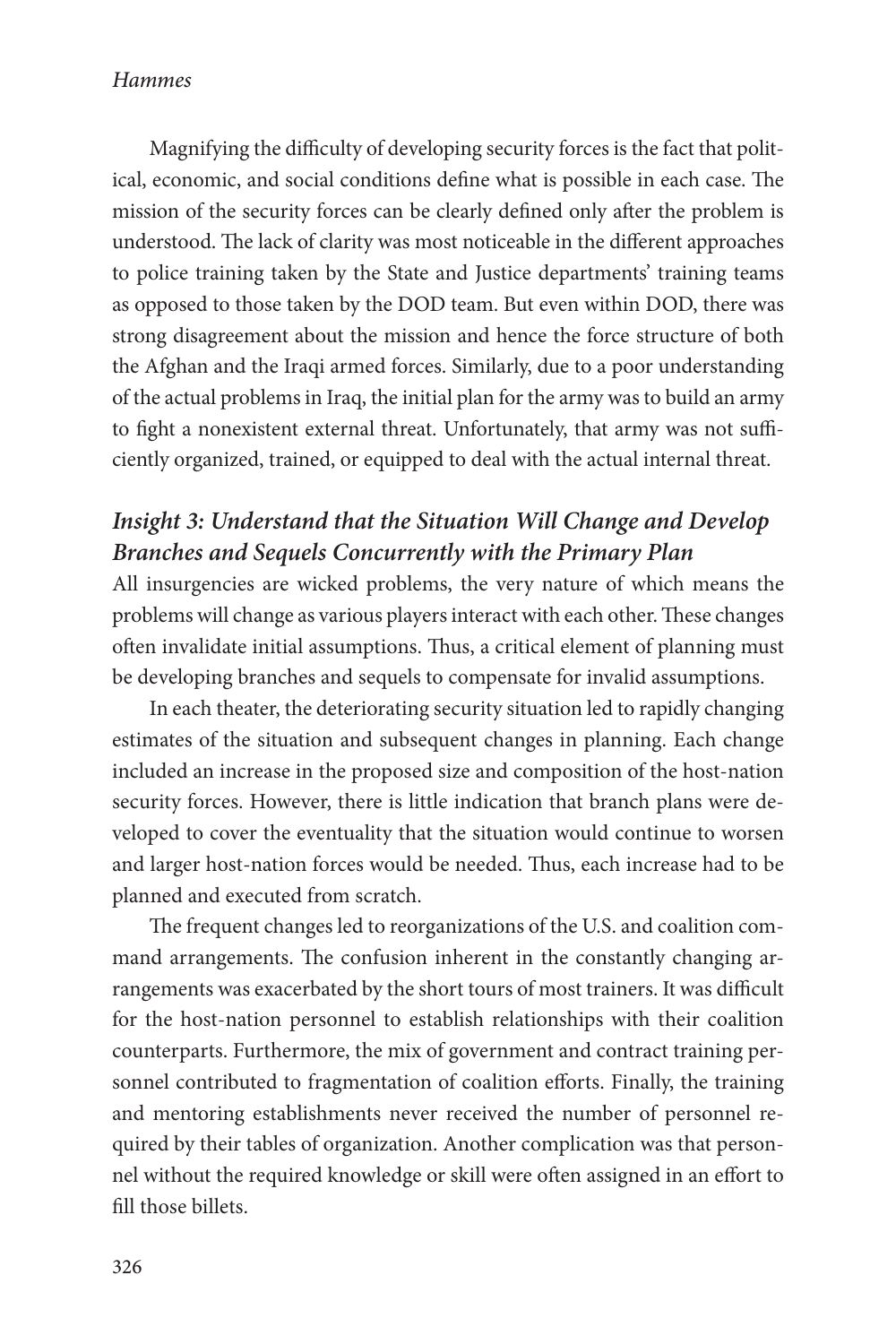While these problems could not have been overcome by effective branch and sequel planning, the impact could have been lessened by reducing the time needed to respond to each change.

# *Insight 4: Understand the Culture That Drives the Societies in Conflict*

Coalition efforts in both nations seemed to be based on the idea of a two-sided conflict—the government versus the insurgents. The reality in both cases was much more complex. Ethnic, political, religious, institutional, and cultural differences drove much of both conflicts. Coalition failure to understand these underlying factors dramatically reduced the effectiveness of counterinsurgency efforts because the coalition failed to establish political structures appropriate for the individual nations.

In fact, the historical record of outsiders overcoming deep ethnic, religious, and cultural schisms within any society is poor. This is not a new factor, nor should it have been a surprise. In both nations, the United States attempted to build ethnically balanced national security forces. In both nations, there was great resistance to this idea. In Afghanistan, we still have not succeeded in enlisting sufficient southern and eastern Pashtun to balance the force ethnically. While the April 2014 DOD *Report on Progress Toward Security and Stability in Afghanistan* shows the ANA has succeeded in recruiting Pashtuns in proportion to the population,<sup>149</sup> other sources note that most of the Pashtuns have been recruited from the north and that the southern and eastern Pashtun remain severely under-represented<sup>150</sup> and even viewed as outsiders because they cannot speak the local version of Pashtu.<sup>151</sup> This is a particular problem since most of the security incidents occur in the south and east.

In Iraq, shortly after our departure, Maliki began transforming the army and national police into Shiite-dominated forces that answered to him. Again, neither development should be surprising. In the past, decades of outside rule have been required to create the national institutions that can manage sectarian and ethnic tensions (think India). Understanding the impact of these issues requires a major effort during the initial phase of understanding the problem. Failure to do so will often result in outsiders taking actions that magnify rather than reduce those problems.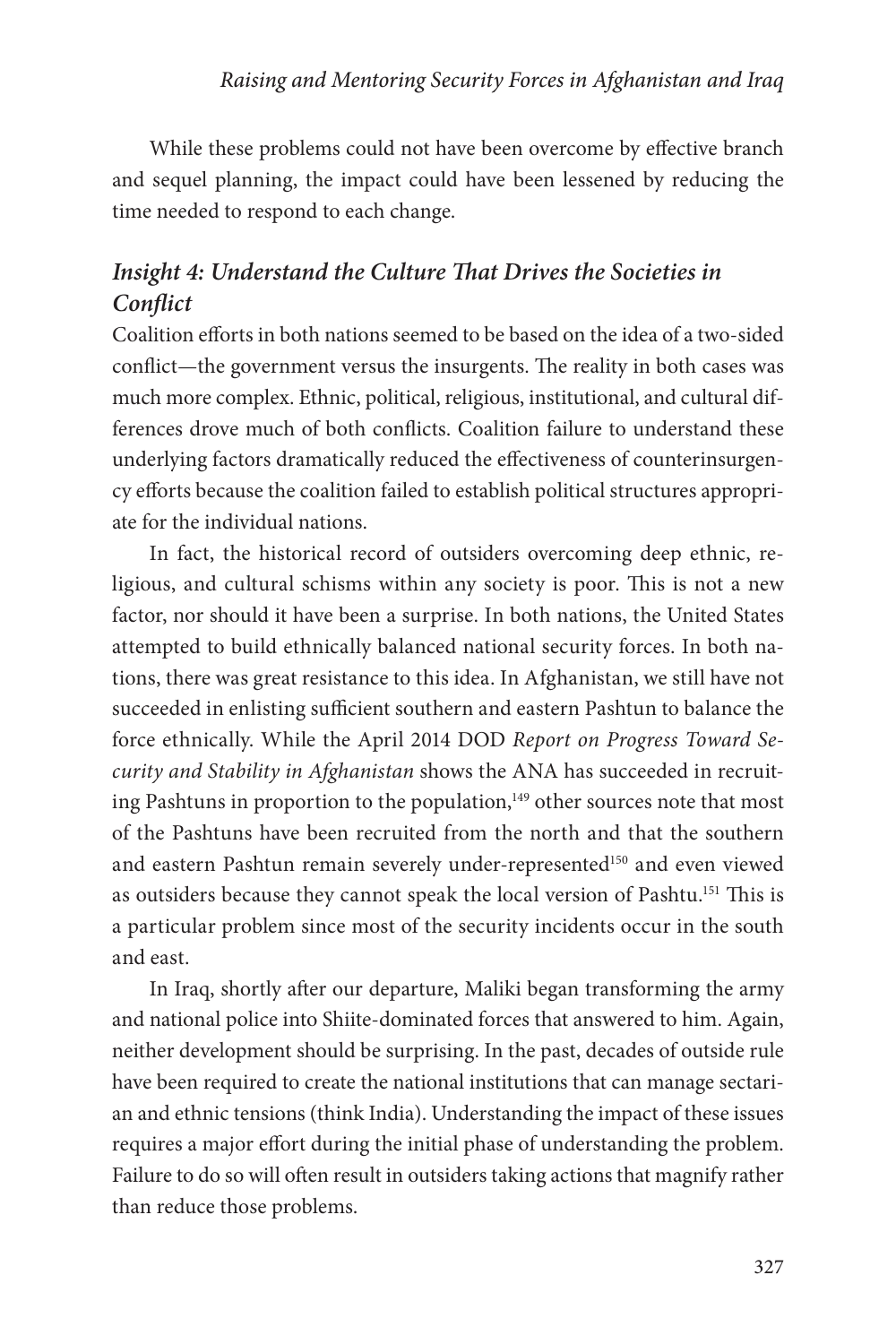Any proposed solution must be functional within the cultural context in which it must operate. In both nations, the United States selected courses of action that were not appropriate to those cultures. A Joint and Coalition Operation Analysis report noted that the planned endstates were based largely on U.S. expectations instead of those consistent with the host nation and mission. For example, the planned endstate for Afghanistan was envisioned as a strong central government, despite only one instance of such a government in Afghan history—the extremely repressive rule of Amir Abdul Rahman Khan from 1880 to 1901—and a lack of broad popular support for that system of governance.152 Despite this history, the Afghans at the Bonn Conference chose to adopt the 1964 Afghan constitution. Subsequent actions indicate the Hamid Karzai government assumed that Afghanistan could best be ruled by a central government with the power to reach into every district in the nation. This assumption, questionable at best, drove the structure, training, and organization of the MOD, MOI, and the security forces themselves. In a highly decentralized, multiethnic, multicultural, multi-religious society, security forces of the central government, especially those from a different group, are often distrusted and actively resisted.

At the Loya Jirga, Karzai sought a government based on the Afghan constitution of 1964. The Loya Jirga supported him. The constitution envisioned an Afghanistan with a Western-style justice system and planned to develop the police accordingly. Unfortunately, in 2002 Afghanistan lacked almost all elements of a Western justice system—and thus the initial concept for policing was severely flawed. Without effective courts and prisons to include sufficient numbers of trained judges, lawyers, clerks, corrections officers, and other personnel, police can function only as a poorly trained and equipped paramilitary security force.

In Iraq, the United States failed to understand the depth of the hostility between the Shiite and Sunni communities. In creating a highly centralized security force, it created a force that Maliki could control and use to suppress Sunni political participation in the government of Iraq.

Perhaps the single most challenging cultural problem in both nations was corruption—as the West understands it. Almost every after action report noted corruption as siphoning off a major portion of resources as well as placing unqualified personnel in key billets from district to national levels. The prob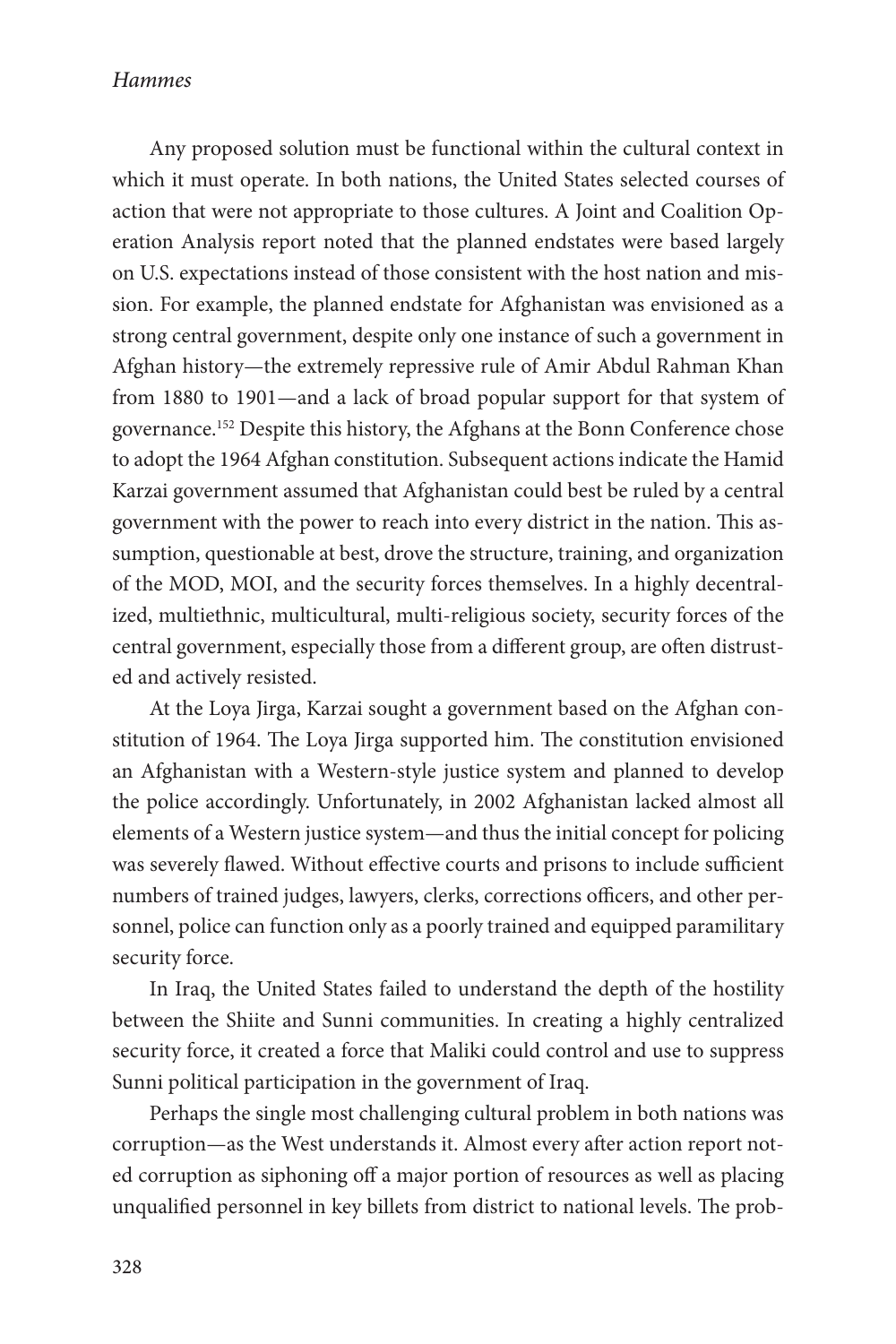lem, of course, is figuring out what is considered corruption in the specific culture and what is considered greasing the wheels or a moral obligation to take care of family. In both countries, the reality remains that without the exchange of funds or favors, projects do not get completed. Clearly, we will have to deal with corruption in future efforts. However, we must understand what represents wasteful corruption and what represents necessary transactions or even moral obligations for that society. We should remember that while we may abhor contractors offering money to government officials to procure contracts, an outsider might think the U.S. lobbying system looks remarkably similar. Money is paid to a lobbyist or directly to an election campaign, and certain laws or programs are approved.

One of the cultures we must take into account is our own. For instance, DOD planning culture is based around accomplishing a mission. It assumes that there is a solution for the problem and that the solution can be expressed as an essentially linear plan. Unfortunately, both Iraq and Afghanistan are distinctly nonlinear, interactively complex problems. Thus, the first and most difficult step should have been to define the problem we were trying to solve and then develop an agreed-upon solution. Instead, U.S. decisionmakers made flawed assumptions about both countries and leapt immediately into military planning. Not surprisingly, in both countries the U.S. understanding of the situation was slow to develop and then changed frequently. It was not until 2007 that the Office of the Secretary of Defense even openly stated that Iraq was an insurgency/civil war. From this understanding, it devised the Surge that led to a dramatic decrease in violence. While some may question the Surge's longterm impact, there is no question it provided the Iraqis with breathing space to reach a political solution. The fact that they fell back to sectarian violence several years after the departure of U.S. forces does not alter this observation.

Another U.S. cultural requirement is a senior sponsor for host-nation security forces. Ensuring sufficient resourcing from the Pentagon requires the personal attention of a four-star officer. Throughout both wars, training security forces was not a mission the U.S. Armed Forces were organized, trained, or equipped well to execute. They were even less prepared to establish the necessary civilian defense institutions to manage and supervise those forces. Thus, the U.S. defense bureaucracy had to be forced to do something alien. Any attempt to force a bureaucracy to execute a function outside its design requires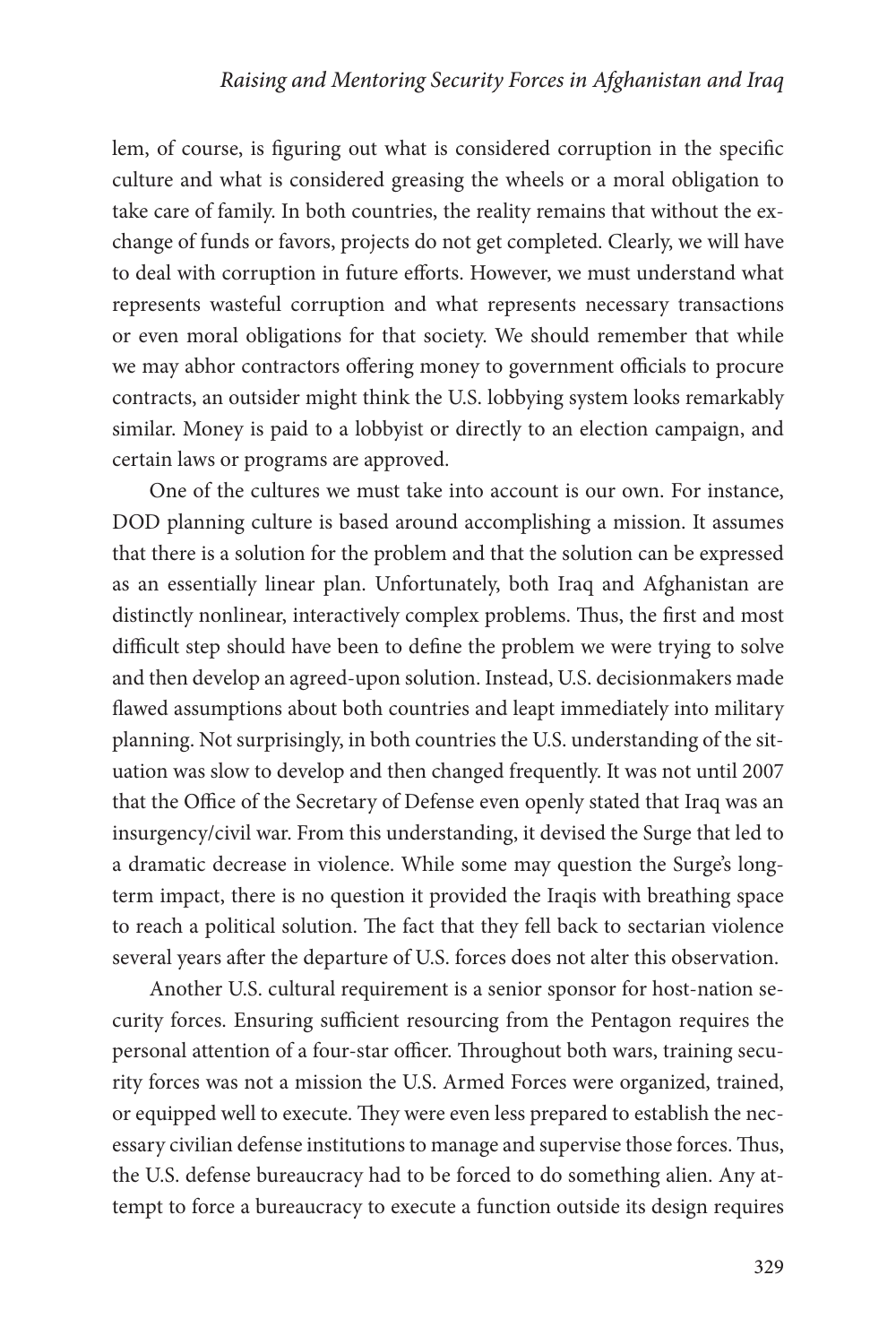senior leaders with the ability to force not only their organization but also others to respond quickly to rapidly changing events. (Recall the lack of progress in fielding Mine-Resistant Ambush Protected vehicles until very senior DOD officials took personal interest.) It was not until the security forces programs in both nations got this level of attention that resource shortages were alleviated. Unfortunately, particularly for police programs, personnel shortages were never really solved.

The U.S. Government has a tendency to default to police as the "frontline" in any counterinsurgency operation. This tendency was heavily reinforced in the 2006 edition of Field Manual 3-24, *Counterinsurgency*. Unfortunately, doctrinal attitudes about the police role in counterinsurgency are based heavily on British experiences. In the primary cases—Malaya and Northern Ireland— Britain was the governing power and had spent centuries establishing the British system of policing and justice. Thus, police were culturally less threatening than army personnel to the native populations. However, in many parts of the world, the police are the most oppressive and corrupt element of the host-nation government.

As noted earlier, the Iraqi police were the bottom of the barrel of Saddam's security forces. Corrupt, hated, and trained only to enforce fear of the government, these were the people to which the United States first gave weapons and put back on the street with authority to use deadly force in its name. In Afghanistan, various militia commanders simply declared their own people to be the police force. A fundamental lesson is that the police are not the default security force in a counterinsurgency. The United States should field and support police forces only in those areas where they are culturally appropriate. They may not be appropriate nationwide. While police may be seen as legitimate in better developed urban areas, they may be seen as a force of government oppression in rural areas.

# *Insight 5: Structure Ministries and Forces Appropriate to the Problem and the Societies in Conflict*

In both countries, the United States developed ministries and forces modeled on U.S. institutions. The political, economic, and social (cultural) conditions of these countries made U.S. approaches problematic and unsustainable without a significant U.S. presence. Compounding the problem was a failure to un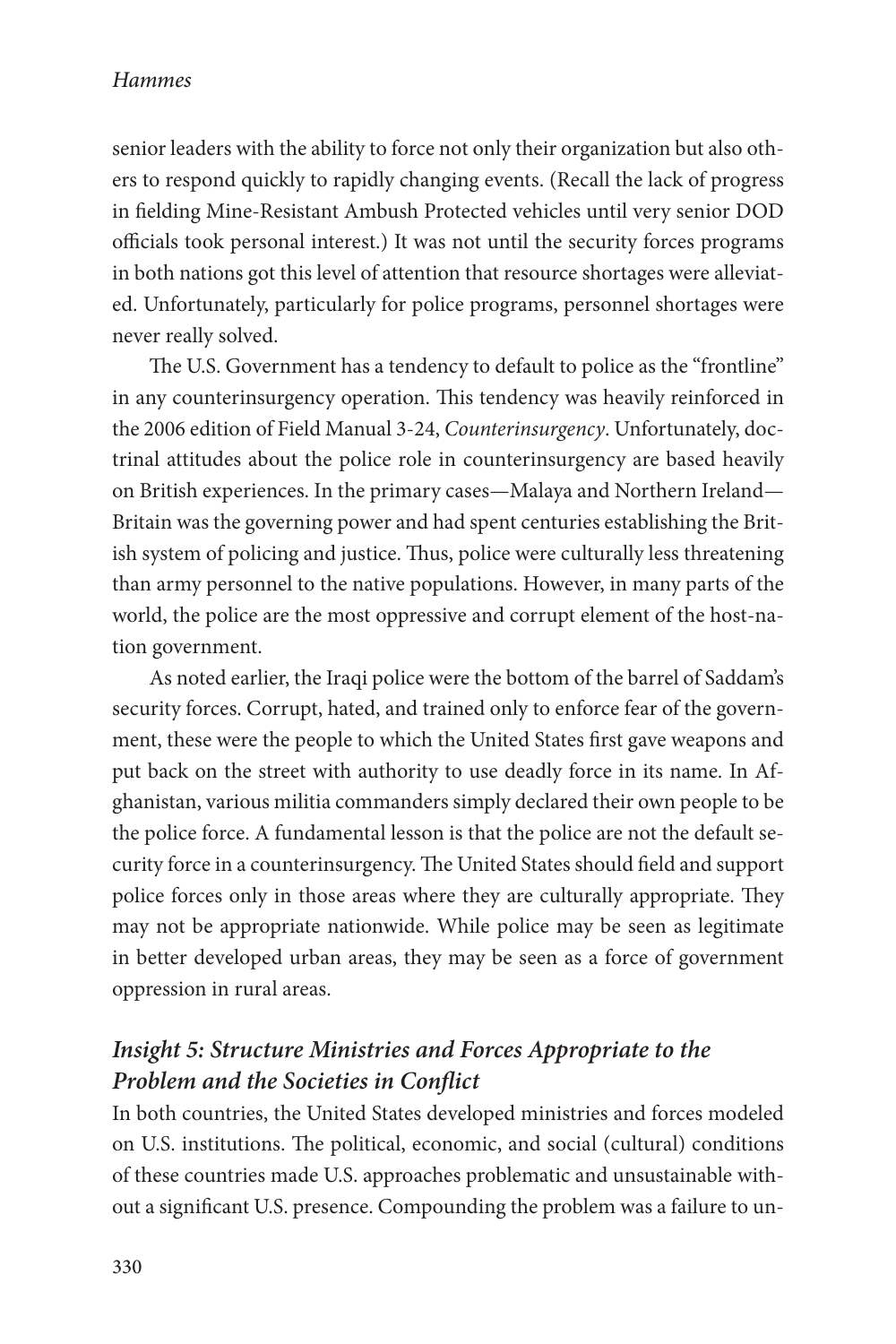derstand that the actual organization and functioning of the ministries of defense and interior are inevitably tied to the political and social structures of the host nations. This was particularly damaging since ministerial development is both more critical and much more difficult than fielding forces. In both countries, the coalition attempted to establish apolitical, merit-based technocratic ministries. The domestic political situations and vicious conflicts within the governments meant this was an unattainable goal. The rapid takeover of the Iraqi ministries by Shiite militants illustrates the fact that structures designed and imposed by outsiders are unlikely to sustain themselves in this type of political climate.

This fact dramatically complicates any advisory effort. U.S. advisors can only train what they know, so advisors must be educated in different ways to organize ministries and forces before they deploy. If U.S. advisors are to assist existing ministries and forces, it is also essential they understand those organizations and their cultures prior to deploying. Planners should assumed developing and executing such a program—to include basic language training—will take at least a year. If advisory tours remain 1 year in length, this will effectively double the personnel requirement for advisory efforts.

From the outset, any program to raise, train, and equip a host-nation security force must be focused on how it must function after the departure of the United States. Unfortunately, in both countries, the United States attempted to build a national security enterprise modeled on its own. This was particularly visible in how we organized and trained the armed forces. Like all militaries, the U.S. Armed Forces are the product of unique historical and cultural conditions. The success of U.S. forces is heavily attributed to both technology and NCO leadership. Naturally, we sought to inculcate both those values into the Iraqi and Afghan forces. Yet in both cultures, the concept of someone who is socially and militarily inferior to another providing instruction, correction, and honest advice to his social or military superior is an alien concept. While a professional NCO corps has been essential to the success of the U.S. military, it has been neither necessary nor desired in other successful militaries. In the same vein, U.S. forces seek a technological edge—even at the expense of much greater training and maintenance requirements. A typical example was the selection of the G222 transport aircraft for the Afghan air force. While this aircraft met a definite Afghan need for in-theater airlift, its complexity was simply more than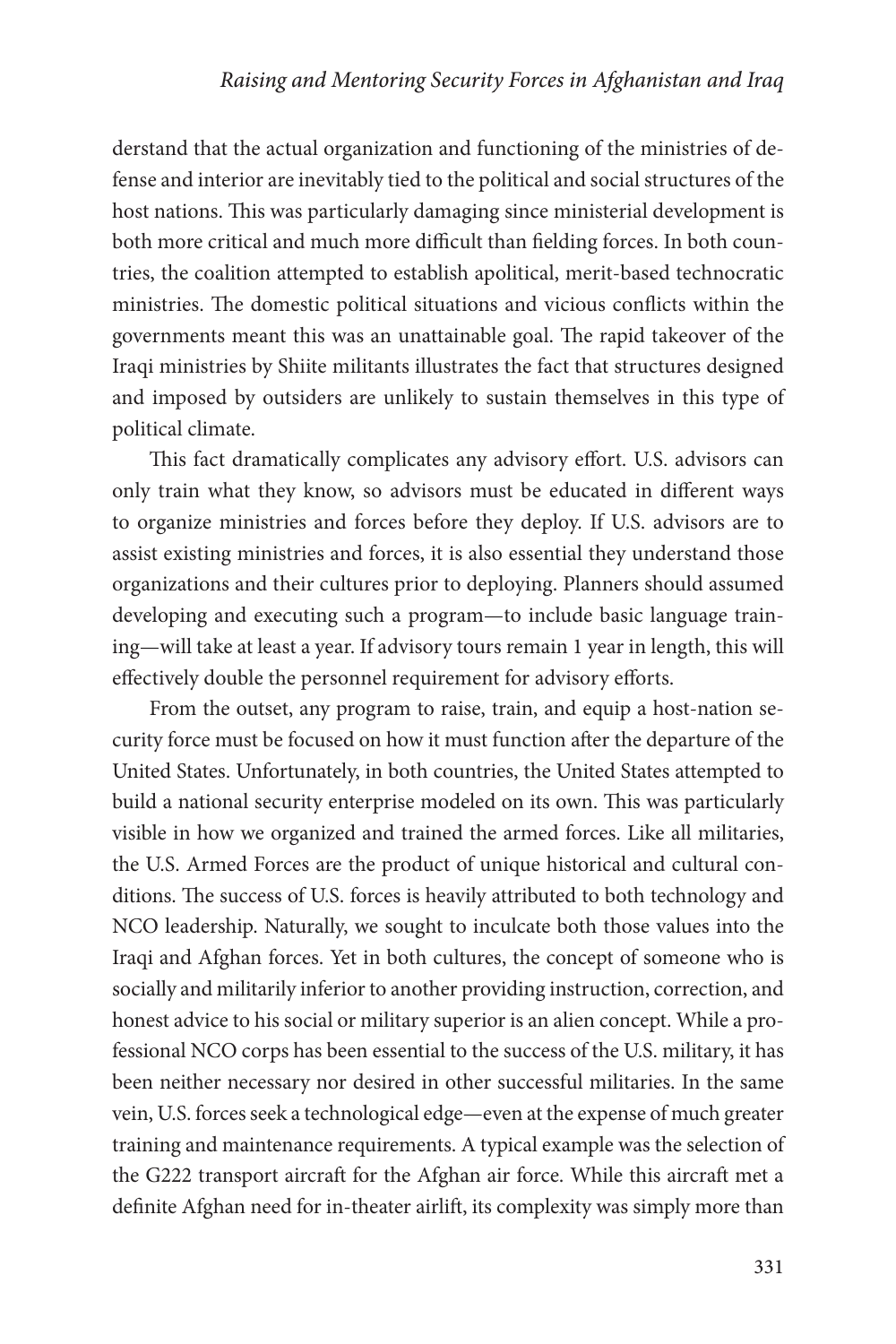the Afghans could manage. As a result, despite a purchase price of \$486 million for 20 aircraft, all eventually were sold for scrap for \$32,000 total.<sup>153</sup>

An integral and perhaps the most important part of any plan to build another nation's security forces are command relationships. In both theaters, responsibility and command relationships for the vital mission of host-nation security forces started as ad hoc arrangements. In both theaters, the early frequent changes in host-nation civilian governments inevitably led to changes in the host-nation personnel responsible for security. In Afghanistan, constantly changing relationships between the national commanders and ambassadors for coalition members, NATO command, and U.S. command caused confusion and delays.

In both Iraq and Afghanistan, coalition trainers showed remarkable creativity and tenacity in trying to build armed forces in the image of the United States. However, trying to impose a merit-based, technologically savvy, equipment-intensive approach onto societies where relationships and social standing have a heavy bearing on organizational behavior proved a bridge too far.

One of the biggest shortcomings of the MOI and police training programs was the imbalance of resources between police and other elements necessary for a legal system. Police are only one piece of the rule of law. Without effective courts, court administrators, and prison systems, police operations have little effect. In both nations, U.S., coalition, and host-nation security personnel frequently expressed frustration over the fact that those they arrested were often released in a matter of hours. While these releases were at times legitimate, they were often tied to corruption or incompetence in the rest of the legal system. If there is not an effective method for trying and imprisoning violators, then the Western concept of policing simply will not work.

Both police training programs were further hampered by the confusing U.S. legal authorities concerning training police overseas. In an effort to prevent perceived abuses such as torture and extrajudicial executions by U.S. trained police in the 1950s through the 1970s, Congress passed laws restricting how U.S. support could be provided to overseas police. Given the continuing need for police training globally, Congress included a long list of exceptions to permit subsequent police training to be funded. In the intervening decades, executive branch officials have had to be creative to work around those restrictions in Somalia, Iraq, and Afghanistan. Yet no matter how creative the work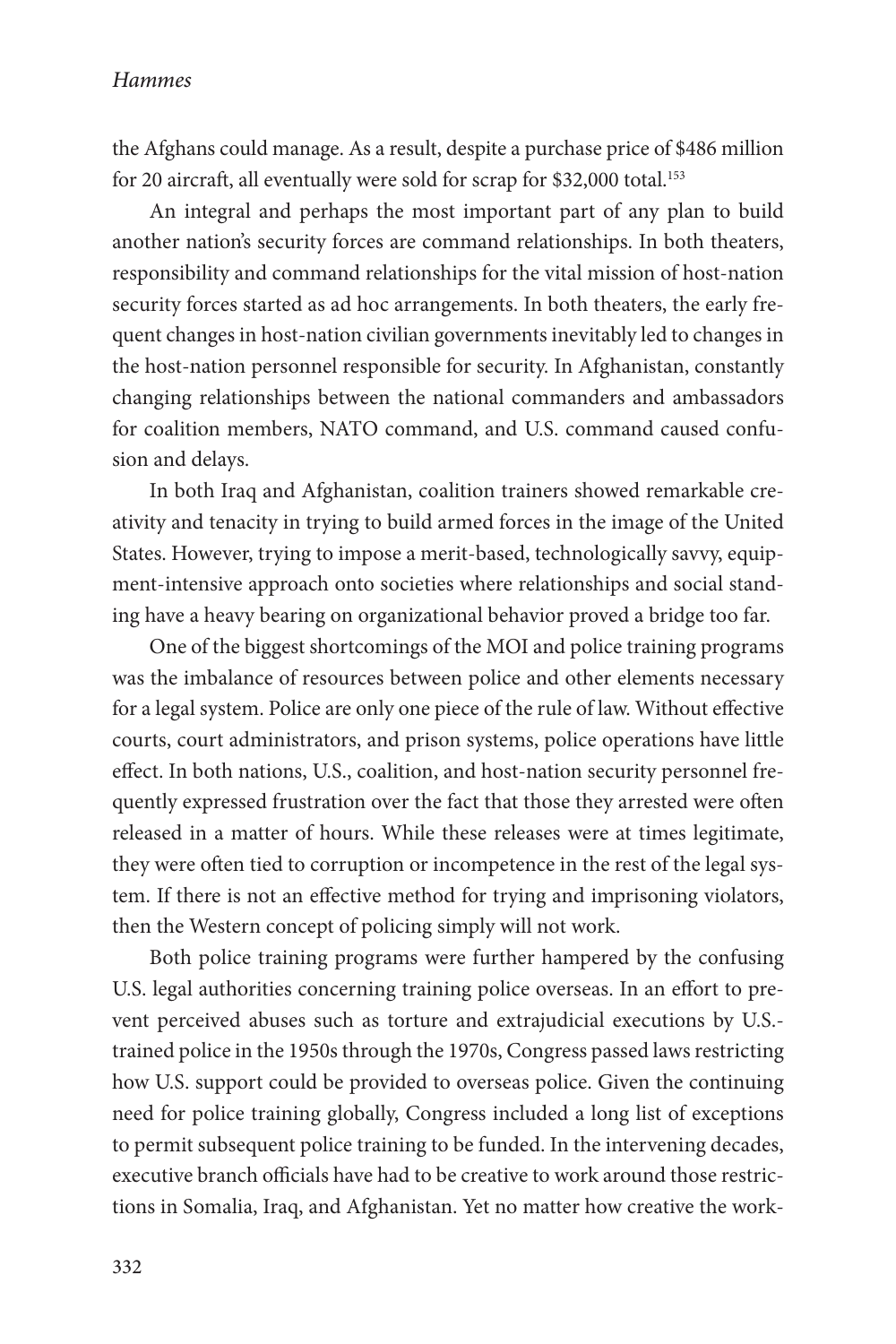around, the result was less than ideal. These restrictive laws still exist and will be the starting point for any future police training program. To date, they have prevented the United States from developing a coherent international police assistance program and instead force ad hoc programs to be developed each time the need arises.

In both Iraq and Afghanistan, we found ourselves fighting a well-equipped, aggressive insurgency. Yet we initially built police forces appropriate for community policing in an essentially pacified area. In both nations, there were locations where such police were appropriate, but for the most part we failed to match police training, equipment, and structure to the tactical situation they faced. In fact, we consistently sent police to stations in contested or insurgent-controlled areas that infantry forces could not hold. The inevitable result was that police suffered much higher casualty rates than either indigenous or foreign military forces. It is essential that appropriate security conditions are established *before* assigning community police. If the situation is too dangerous for police to operate effectively, security must be provided by military or at least paramilitary police units until security conditions improve.

# *Insight 6: Develop Effective, Accurate, and Appropriate Metrics to Inform Senior Decisionmakers*

U.S. military culture combines two factors that reinforce each other and negatively affect metrics programs. First, the Services enforce short tours. Almost all after action reports from Vietnam highlighted the short tour as a major deficiency. Many noted that "the U.S. didn't have 10 years of experience in Vietnam. It has one year's experience ten times." In Iraq and Afghanistan, 1 year was considered a long tour, with many units spending only 6 months in country and individual staff officers on tours as short as 3 months. Thus, planners should assume the Services will not impose long tours in future conflicts.

Short tours reinforce the second issue, which is optimistic reporting. British ambassador Sherard Cowper-Coles noted, "the military system of six-month combat tours seemed intentionally designed to compel officials to produce overly positive assessments. The pattern was always the same. At the beginning of each tour, the newly arrived commander would declare the situation grave. He would then implement a new short-term plan, which he would declare a success."154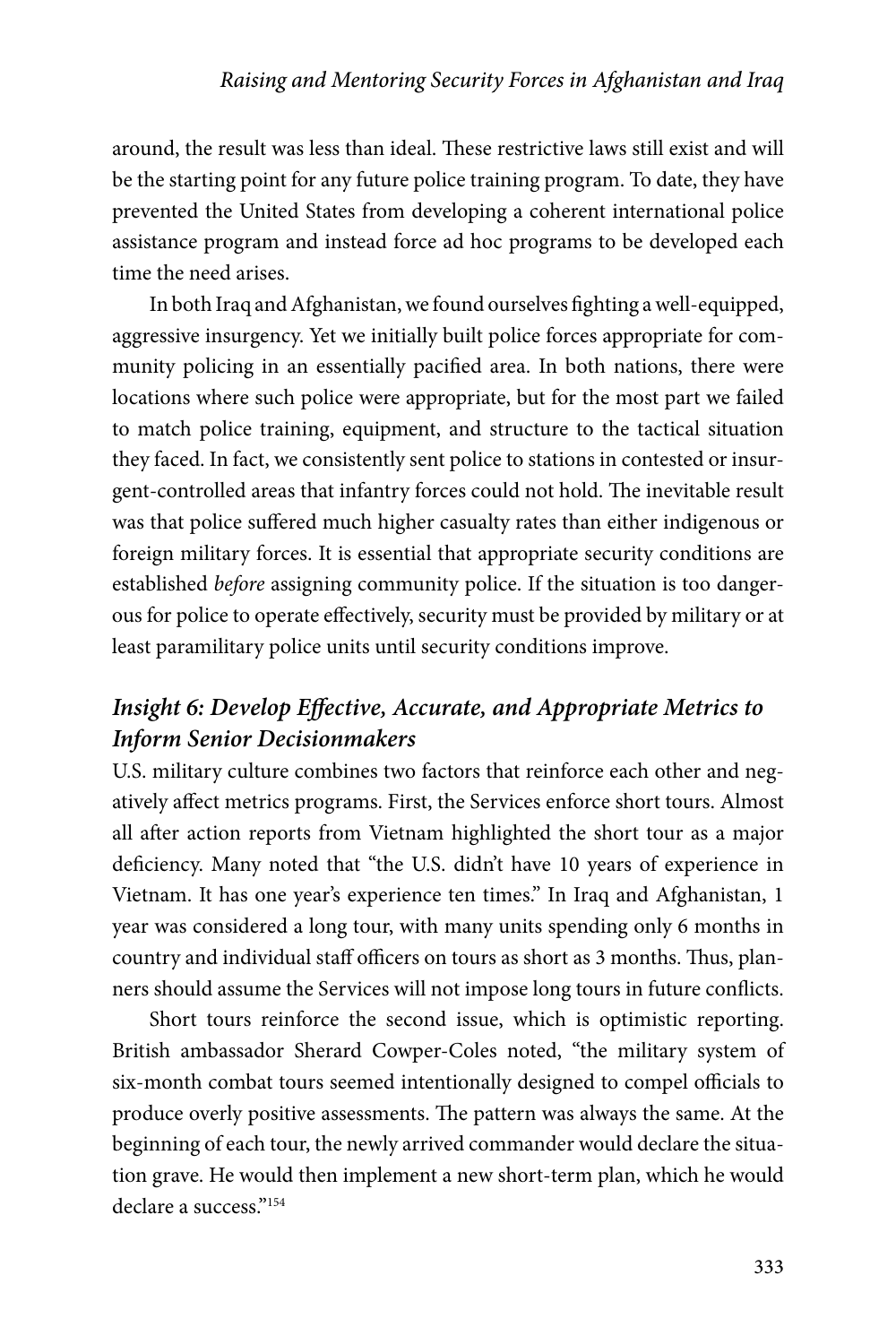To be fair, the short tours prevented a commander from gaining a deep understanding of his area of operations. Thus, it was natural that he would be uncertain at the beginning of a tour but gain confidence as his relatively superficial understanding of the situation increased. And of course, the vast majority of successful military commanders are optimists by nature. Yet another element of military culture reinforced the normal optimism of a successful officer: the fitness report as commander in combat would be one of the most important of an officer's career and would be influenced heavily by his own reporting of success or failure in his area. Thus, institutional approaches drove commanders to overly optimistic reporting.

Despite these contradictions, metrics were considered central to the U.S. command's understanding of the fight in both theaters. The United States dedicated a great deal of effort to developing an effective set of metrics to allow commanders to understand the situation on the ground and track changes. Yet as Lieutenant General Daniel Bolger, USA (Ret.), notes, "The problem with numbers in Afghanistan related to the overall difficulty of combat reporting. All the computers and spreadsheets on earth couldn't change that basic old rule: garbage in, garbage out."<sup>155</sup>

The lack of language skills, short tours, enforced optimism, and sheer complexity of the political, social, and economic environment made accurate measurement nearly impossible. Bolger's observation is strongly supported by Ben Connable's deeply researched *Embracing the Fog of War: Assessment and Metrics in Counterinsurgency*, which revealed the fatal flaws in the system ISAF used to track progress in the campaign and the ANSF.156 This problem is not new. Similar reports concerning the Hamlet Evaluation System in Vietnam questioned the reliability of the data collected there. The optimistic reporting was partially responsible for General William Westmoreland's 1967 declaration that there was "light at the end of the tunnel," just before the Tet Offensive exploded across Vietnam.157

The durability of this problem is reflected by the wide discrepancy between the generally optimistic reports from the Pentagon and the often pessimistic reports from GAO, CRS, and other independent organizations. Yet the fact remains that metrics have been a major factor in political and military decisions in wars such as these. It is critical that an effective method for determining, reporting, and interpreting metrics be developed. As always, the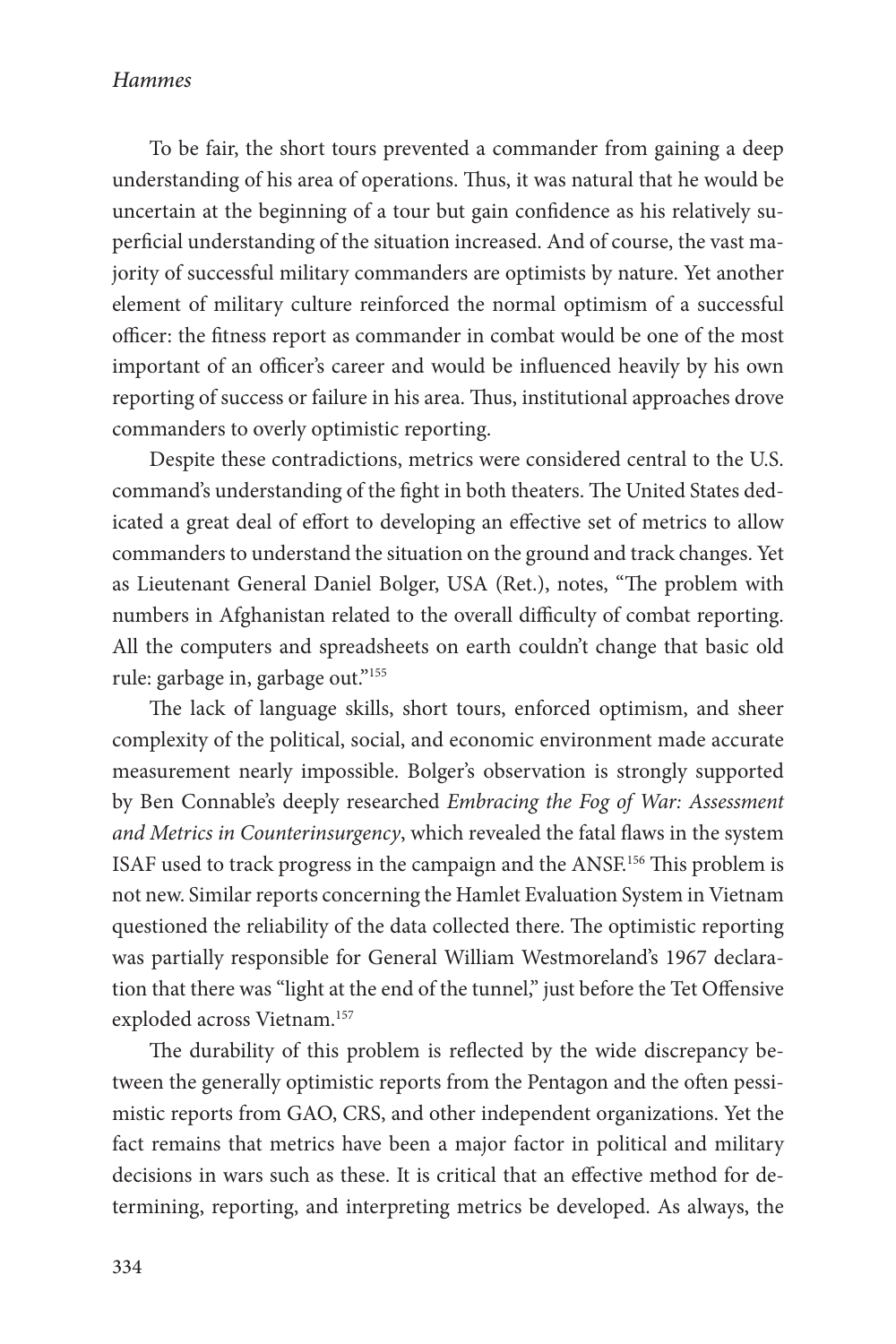most difficult metrics will be those involving intangibles such as quality of the force. In both theaters, the number of trained and fielded forces was closely monitored. In both, the commanders struggled with evaluating the quality of the forces and the quality of the interior and defense ministries.

# **Conclusion**

No serious plans for indigenous forces had been prepared for either Afghanistan or Iraq. The mission to create those forces was assigned to ad hoc organizations that, despite herculean efforts, were constantly behind the power curve. For the first few years, each plan was overcome by events before it was even approved and resourced. Even when the emphasis shifted to indigenous forces, the training commands and Embedded Training Teams remained well understrength. Furthermore, the personnel system never really adjusted to either place people with the right backgrounds into the commands or to provide time to assemble, properly train, and then deploy the Embedded Training Teams as units.

The primary highlight of the entire training effort was the ingenuity, adaptability, courage, and persistence of the personnel assigned. Working against incredible handicaps, not the least of which was trying to create forces that mirror-imaged those of the West, they succeeded in raising, training, equipping, and deploying major security forces. The relative success or failure of those forces rests with the political leadership of the host nations and the continued provision of resources for those forces to operate according to the organization and training they received.

#### **Notes**

- <sup>3</sup> United Nations Security Council Resolution 1368 (September 12, 2001), available at <www.refworld.org/cgi-in/texis/vtx/rwmain?docid=3c4e94557>.
- <sup>4</sup> Combined Security Transition Command–Afghanistan (CSTC-A), "United States Plan

<sup>&</sup>lt;sup>1</sup> Richard N. Haass, War of Necessity, War of Choice: A Memoir of Two Iraq Wars (New York: Simon & Schuster, 2009), 198.

<sup>&</sup>lt;sup>2</sup> Bob Woodward, *Bush at War* (London: Pocket Books, 2004), 300.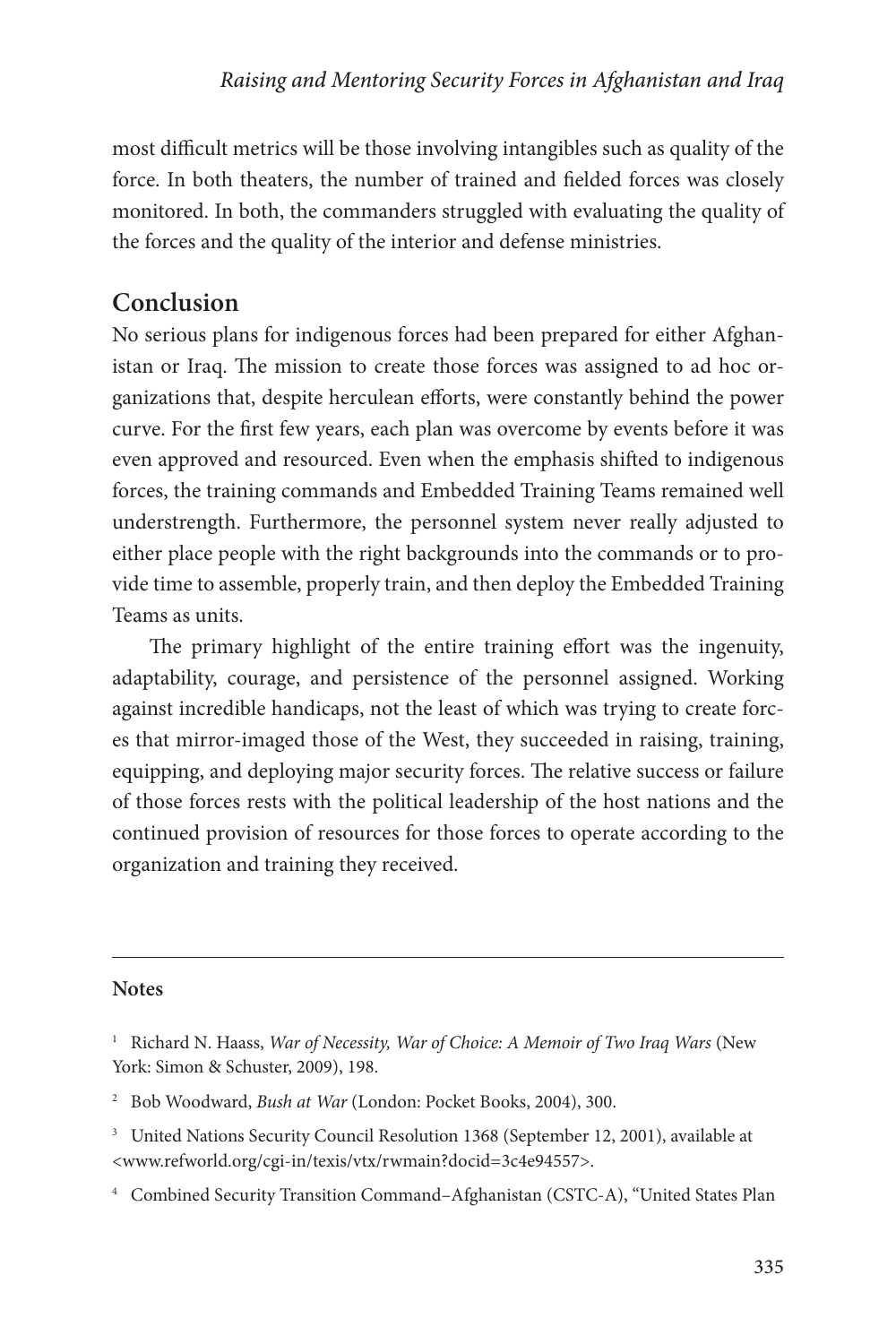for Sustaining the Afghanistan National Security Forces, June 2008," 5, available at <www. defense.gov/pubs/united\_states\_plan\_for\_sustaining\_the\_afghanistan\_national\_security\_forces\_1231.pdf>.

<sup>5</sup> Tim Bird and Alex Marshall, *Afghanistan: How the West Lost Its Way* (New Haven: Yale University Press, 2011), 119.

<sup>6</sup> "Interview with Lieutenant General Karl Eikenberry," in *Eyewitness to War Volume III: U.S. Army Advisors in Afghanistan*, ed. Michael G. Brooks (Fort Leavenworth, KS: Combat Studies Institute Press, 2009).

<sup>7</sup> Ibid., 40.

<sup>8</sup> Lorenzo Striuli and Fernando Termentini, "Afghanistan: Disarmament, Demobilization and Reintegration," Rome, Analisi e Ricerche Geopoliticiche sull'Oriente, Osservatoria sull'Asia minor, central e meridionale, September 2008, available at <www.argoriente.it>.

<sup>9</sup> Government Accountability Office (GAO), *Afghanistan Security: Efforts to Establish Army and Police Have Made Progress, but Future Plans Need to Be Better Defined* (Washington, DC: GAO, June 2005), 6.

<sup>10</sup> Bird and Marshall, 114.

<sup>11</sup> Interview with Mike Milley, in *Eyewitness to War Volume III*, 95-111.

<sup>12</sup> Robert B. Oakley and T.X. Hammes, *Securing Afghanistan: Entering a Make-or-Break Phase?* INSS Strategic Forum 205 (Washington, DC: NDU Press, March 2004), 4.

<sup>13</sup> GAO, *Afghanistan Security: Efforts*, 3.

<sup>14</sup> Ibid., 15.

<sup>15</sup> Frederick Rice, "Afghanistan Unit Takes on New Mission, Name," American Forces Press Service, July 13, 2005, available at <www.defense.gov/news/newsarticle.aspx-?id=16650>.

<sup>16</sup> GAO, Securing, Stabilizing, and Reconstructing Afghanistan: Key Issues for Congressional *Oversight* (Washington, DC: GAO, May 2007), 13.

<sup>17</sup> North Atlantic Treaty Organization (NATO), *Progress in Afghanistan: Bucharest Summit 2–4 April 2008* (Brussels: NATO Public Diplomacy Division, 2008), 4, available at <www. isaf.nato.int/pdf/progress\_afghanistan\_2008.pdf>.

<sup>18</sup> GAO, *Afghanistan Security: Further Congressional Action May Be Needed to Ensure Completion of a Detailed Plan to Develop and Sustain Capable Afghan National Security Forces* (Washington, DC: GAO, June 2008, 3).

 $19$  CSTC-A, 6.

<sup>20</sup> Ibid., 4.

<sup>21</sup> NATO, *Progress in Afghanistan*, 8.

<sup>22</sup> National Defence and the Canadian Armed Forces, "NATO Training Mission-Afghanistan," available at <www.forces.gc.ca/en/operations-supporting-docs/ntm-a.page>.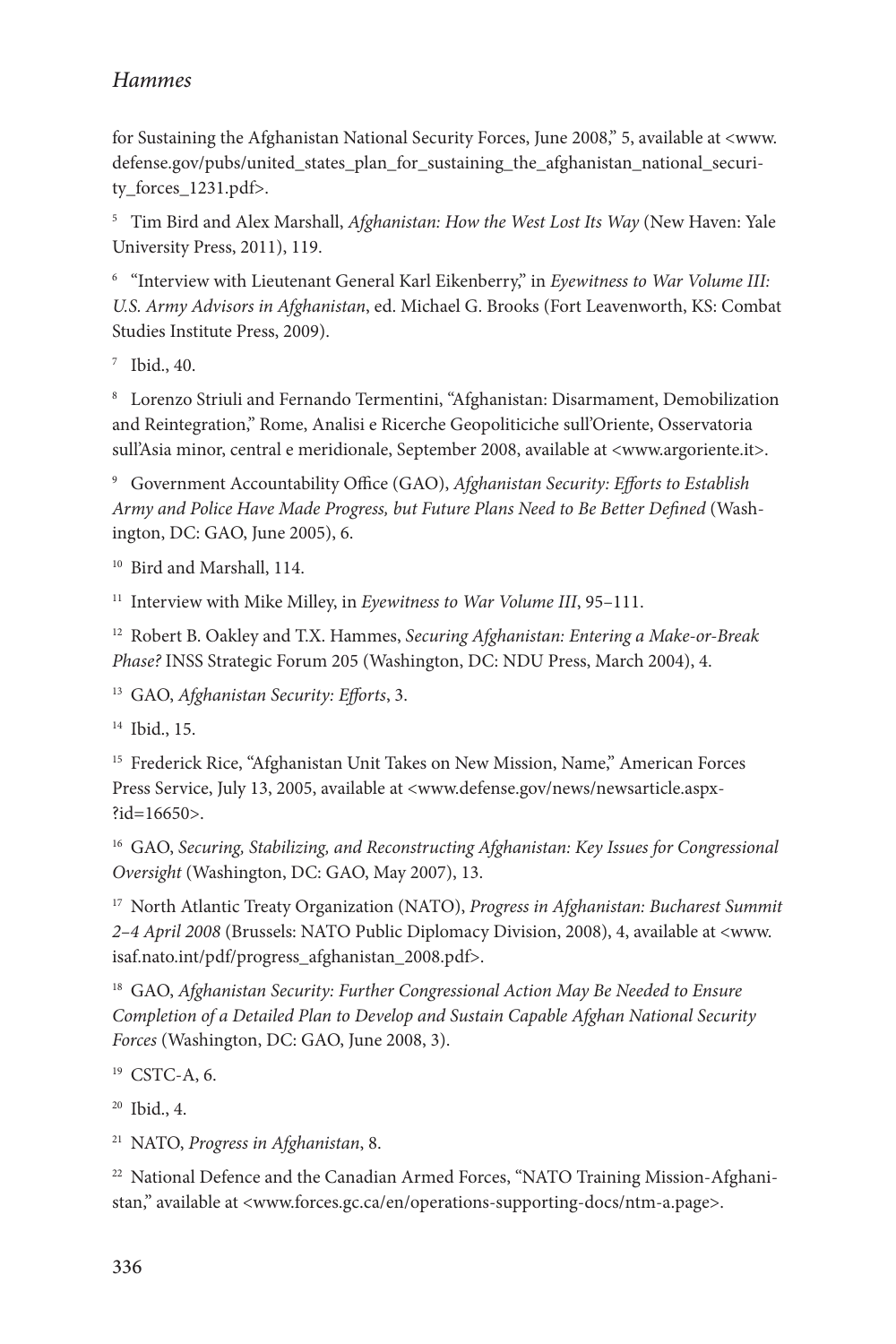<sup>23</sup> NATO, "NATO Training Mission-Afghanistan," April 4, 2009, available at <www.nato. int/cps/en/natolive/news\_52802.htm>.

<sup>24</sup> Stanley A. McChrystal, "COMISAF's Initial Assessment," August 30, 2009, 2-4, available at <www2.gwu.edu/~nsarchiv/NSAEBB/NSAEBB292/Assessment\_Redacted\_092109. pdf>.

<sup>25</sup> Ibid., 2–15.

<sup>26</sup> Office of the Special Inspector General for Afghanistan Reconstruction (SIGAR), *Actions Needed to Improve the Reliability of Afghan Security Force Assessments* (Arlington, VA: SIGAR, June 29, 2010), 2, available at <www.sigar.mil/pdf/audits/2010-06-29audit-10-11.pdf>.

 $27$  International Crisis Group (ICG), "A Force in Fragments: Reconstituting the Afghan National Army," Asia Report 190, May 12, 2010, ii.

<sup>28</sup> GAO, *Afghanistan: Key Issues for Congressional Oversight* (Washington, DC: GAO, April 2009), 20, available at <www.gao.gov/new.items/d09473sp.pdf>.

<sup>29</sup> ICG, "A Force in Fragments," 17.

<sup>30</sup> Statement of Lieutenant General William B. Caldwell IV, USA, to the Committee on Oversight and Government Reform Subcommittee on National Security, Homeland Defense, and Foreign Operations, September 12, 2012, 2–3, available at <http://oversight. house.gov/wp-content/uploads/2012/09/Caldwell-Testimony.pdf>.

<sup>31</sup> Jack Kem (Deputy to the Commander, NATO Training Mission-Afghanistan), interview by Greg Bruno, "Long Road Ahead for Afghan Security Forces," *CFR.org*, August 17, 2010, available at <www.cfr.org/afghanistan/long-road-ahead-afghan-security-forces/ p22805>.

<sup>32</sup> Department of Defense (DOD), *Report on Progress Toward Security and Stability in Afghanistan* (Washington, DC: DOD, November 2010), 31, available at <www.defense.gov/ pubs/november\_1230\_report\_Final.pdf>.

<sup>33</sup> Thomas Barfield, *Afghanistan: A Cultural and Political History* (Princeton: Princeton University Press, 2010), 24.

<sup>34</sup> Cheryl Pellerin, "Afghan Security Forces Grow in Numbers, Quality," American Forces Press Service, May 23, 2011, available at <www.defense.gov//news/newsarticle.aspx- ?id=64044>.

<sup>35</sup> Kenneth Katzman, *Afghanistan: Post-Taliban Governance, Security, and U.S. Policy*, RL30588 (Washington, DC: Congressional Research Service, October 9, 2014), 27–28, available at <http://fas.org/sgp/crs/row/RL30588.pdf>.

<sup>36</sup> GAO, *Afghanistan Security: Long-standing Challenges May Affect Progress and Sustainment of Afghan National Security Forces* (Washington, DC: GAO, July 24, 2012), 2.

<sup>37</sup> Ibid., 8–9.

<sup>38</sup> Ibid., 6.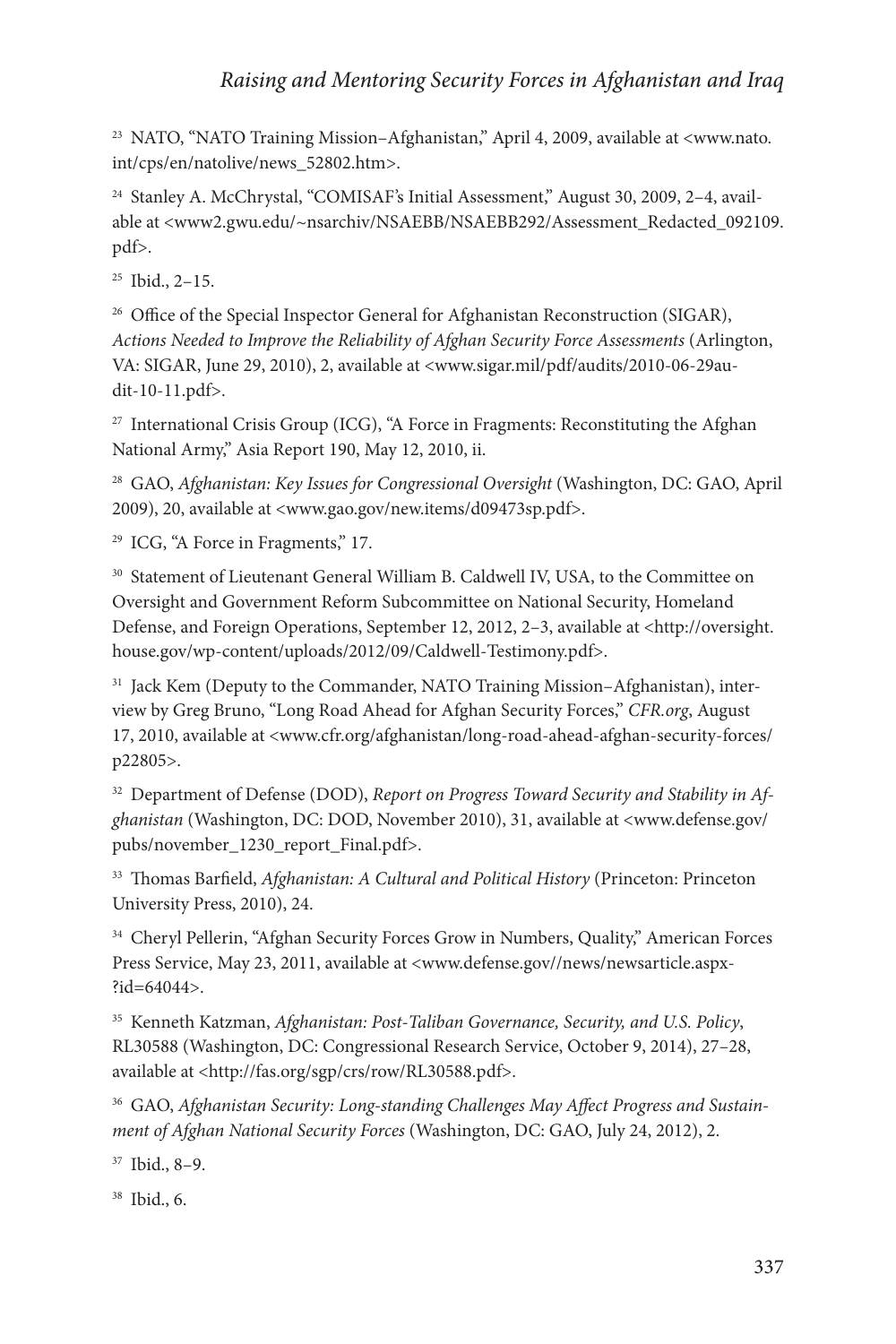<sup>39</sup> GAO, *Afghanistan: Key Oversight Issues* (Washington, DC: GAO, February 2013), 20.

<sup>40</sup> "NATO-led Resolute Support Mission in Afghanistan," *Security-Risks.com*, November 29, 2014, available at <www.security-risks.com/security-trends-south-asia/afghanistan/ nato-led-resolute-support-mission-in-afghanistan-3920.html>.

<sup>41</sup> UN Assistance Mission in Afghanistan (UNAMA), *Afghanistan: Midyear Report 2014: Protection of Civilians in Armed Conflict* (Kabul: UNAMA, July 2014), available at <http://unama.unmissions.org/LinkClick.aspx?fileticket=m\_XyrUQD-KZg%3d&tabid=12254&mid=15756&language=en-US>.

<sup>42</sup> Sudarsan Raghaven, "Taliban Brings War to Afghan Capital, Threatening Stability and Endangering Foreigners," *Washington Post*, November 30, 2014, available at <www.washingtonpost.com/world/asia\_pacific/in-afghanistan-taliban-fighters-attack-foreign-compound-in-capital/2014/11/29/f0aef902-77d4-11e4-a755-e32227229e7b\_story.html>.

<sup>43</sup> Andrew Wilder, *Cops or Robbers? The Struggle to Reform the Afghan National Police*, Issue Paper Series (Kabul: Afghanistan Research and Evaluation Unit, July 2007), vi, available at <www.areu.org.af/Uploads/EditionPdfs/717E-Cops%20or%20Robbers-IP-print.pdf>.

<sup>44</sup> "Summary of the Afghan National Police," Program for Culture and Conflict Studies, Naval Postgraduate School, available at <www.nps.edu/programs/ccs/National/ANP. html>.

<sup>45</sup> GAO, *Afghanistan Security: Efforts*, 8.

<sup>46</sup> David H. Bayley and Robert M. Perito, *The Police in War: Fighting Insurgency, Terrorism, and Violent Crime* (Boulder, CO: Lynne Rienner, 2010), 112.

<sup>47</sup> Peter C. Kratcoski and Dilip K. Das, eds., *Police Education and Training in a Global Society* (Plymouth, UK: Lexington, 2007), 10, 192.

<sup>48</sup> GAO, *Afghanistan Security: Efforts*, 19.

<sup>49</sup> Wilder, 11–13.

<sup>50</sup> "Summary of the Afghan National Police."

<sup>51</sup> European Union External Action, "What is EUPOL Afghanistan?" available at <www. eupol-afg.eu>.

<sup>52</sup> CSTC-A, 4.

53 "Afghan National Police," Institute for the Study of War, available at <www.understandingwar.org/afghan-national-police-anp >.

<sup>54</sup> James L. Jones and Thomas R. Pickering, co-chairs, *Revitalizing our Efforts, Rethinking our Strategies*, Afghan Study Group Report, 2nd ed. (Washington, DC: Center for the Study of the Presidency, January 30, 2008), 34. Emphasis in original.

<sup>55</sup> GAO, *Afghanistan Security: U.S. Efforts to Develop Capable Afghan Police Forces Face Challenges and Need a Coordinated, Detailed Plan to Help Ensure Accountability* (Washington, DC: GAO, June 18, 2008).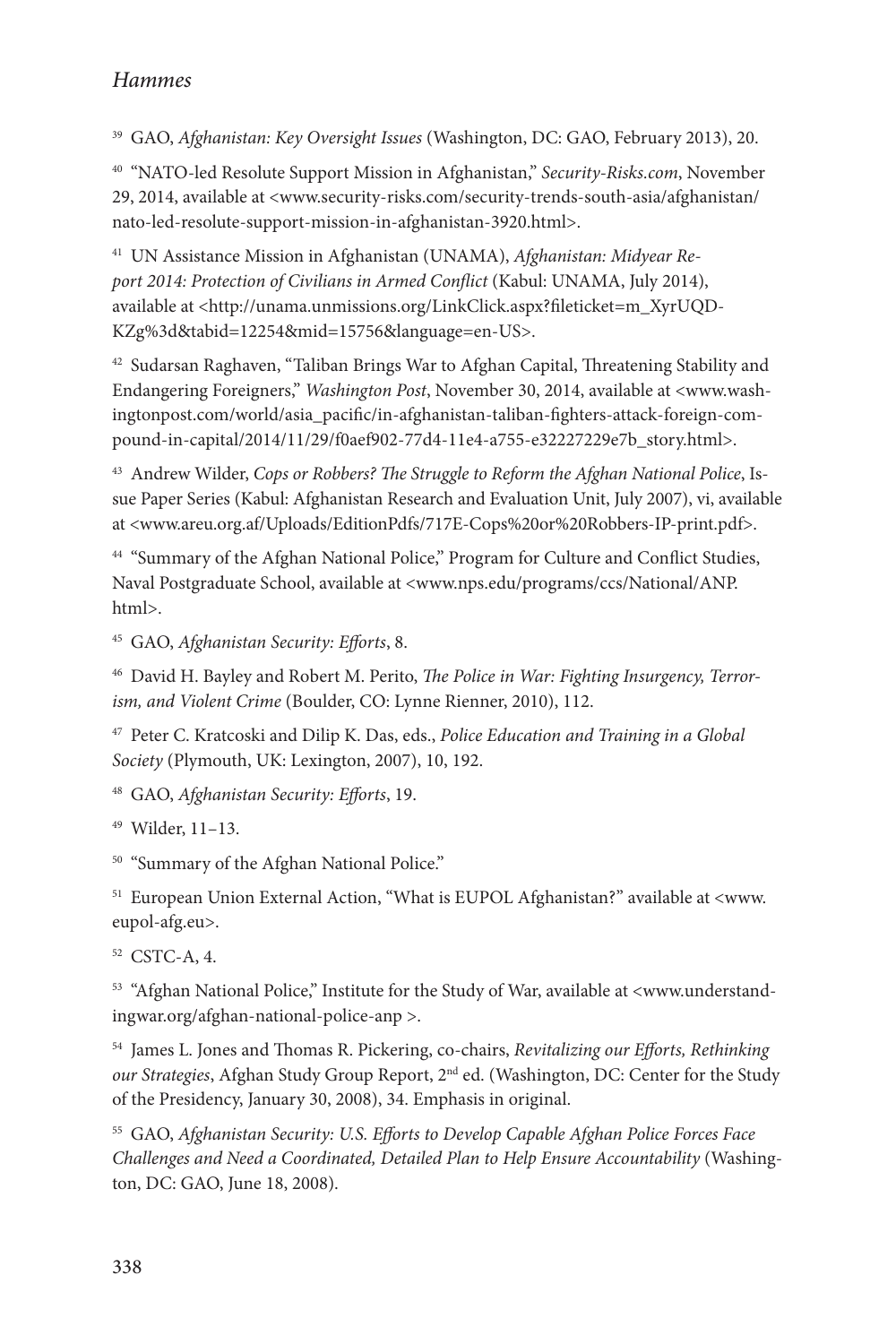- <sup>56</sup> Brummet, 13.
- <sup>57</sup> Jones and Pickering.

<sup>58</sup> Transparency International, Corruption Perceptions Index 2013, available at <www. transparency.org/cpi2013/results>.

<sup>59</sup> McChrystal, 2–15.

<sup>60</sup> Spencer Ackerman, "Mercs Win Billion Dollar Afghan Cop Deal. Again." *Wired.com*, December 21, 2010, available at <www.wired.com/2010/12/controversial-firm-snags-another-billion-dollar-afghan-police-deal/>.

<sup>61</sup> Robert M. Perito, "Afghanistan's Police: The Weak Link in Security Sector Reform," U.S. Institute of Peace Special Report, Washington, DC, August 2009, 2, available at <www. usip.org/sites/default/files/afghanistan\_police.pdf>.

<sup>62</sup> Royal United Services Institute and Foreign Policy Research Institute (FPRI), *Reforming the Afghan National Police* (Philadelphia: FPRI, n.d.), i, available at <www.fpri.org/docs/ ReformingAfghanNationalPolice.pdf>.

<sup>63</sup> Perito, "Afghanistan's Police," 1.

<sup>64</sup> Michelle Hughes, "The Afghan National Police in 2015 and Beyond," U.S. Institute of Peace, Washington, DC, May 2014, 2, available at <www.usip.org/sites/default/files/ SR346\_The\_Afghan\_National\_Police\_in\_2015\_and\_Beyond.pdf>.

<sup>65</sup> Missy Ryan, "Afghan Police Problems Cited," *Washington Post*, January 12, 2015, A14.

<sup>66</sup> Human Rights Watch, *Afghanistan: "Just Don't Call It a Militia"—Impunity, Militias, and the "Afghan Local Police"* (New York: Human Rights Watch, September 2011), 15, available at <www.hrw.org/sites/default/files/reports/afghanistan0911webwcover\_0.pdf>.

<sup>67</sup> David Axe, "NATO Cancel Afghan Cop Program," *Wired.com*, April 10, 2008, <www. wired.com/2008/04/nato-cancels-af>.

<sup>68</sup> Human Rights Watch.

<sup>69</sup> Daniel Glickstein and Michael Spangler, "Reforming the Afghan Security Forces," *Parameters* 44, no. 3 (Autumn 2014), 101.

<sup>70</sup> Margherita Stancati, "Left Unmoored, Afghan Local Police Pose New Risk," *Wall Street Journal*, March 24, 2014, available at <http://online.wsj.com/articles/SB1000142405270230 4679404579459270523670760>.

<sup>71</sup> GAO, *U.S. Programs to Further Reform the Ministry of Interior and National Police Challenged by Lack of Military Personnel and Afghan Cooperation* (Washington, DC: GAO, March 2009), 11.

<sup>72</sup> DOD, *Report on Progress Toward Security and Stability in Afghanistan* (Washington, DC: DOD, December 2012), 53, available at <www.defense.gov/news/1230\_Report\_final.pdf>.

<sup>73</sup> William Rosenau, *Acknowledging Limits: Police Advisors and Counterinsurgency in Afghanistan* (Alexandria, VA: Center for Naval Analyses; Quantico, VA: Marine Corps Uni-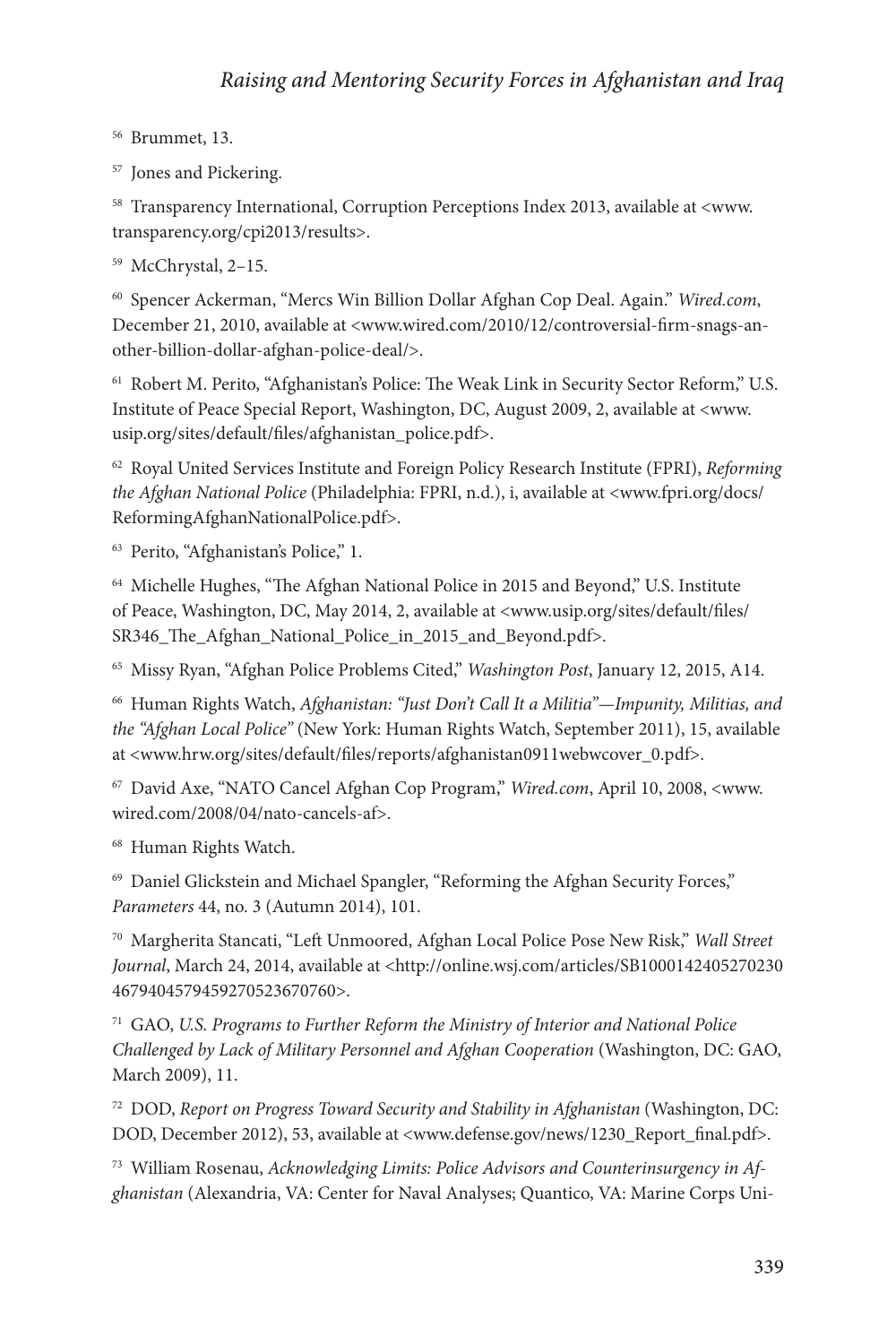versity Press, 2011), 95, available at <www.cna.org/sites/default/files/research/Police%20 Mentor\_Layout%204.pdf>.

<sup>74</sup> Declan Walsh, "Powerful Afghan Police Chief Puts Fear in Taliban and Their Enemies," *New York Times*, November 1, 2014.

<sup>75</sup> Wilder, x.

<sup>76</sup> Civil Military Fusion Center, "Corruption and Anti-Corruption Issues in Afghanistan," February 2012, 6; Transparency International.

<sup>77</sup> Thomas Ruttig, "Some Things Got Better—How Much Got Good?" Afghanistan Analysts Network, December 30, 2013, available at <www.afghanistan-analysts.org/somethings-got-better-how-much-got-good-a-short-review-of-12-years-of-international-intervention-in-afghanistan>.

<sup>78</sup> Terri Barriere, "New automated personnel management system unveiled," NATO Afghanistan–Resolute Support, RS News, available at <www.rs.nato.int/article/news/new-automated-personnel-management-system-unveiled.html>.

<sup>79</sup> Hughes.

80 Bryan Rahija, "Woes Continue for Afghan National Police Training Program," The Project on Government Oversight, August 18, 2011, available at <http://pogoblog.typepad. com/pogo/2011/08/woes-continue-for-afghan-national-police-training-program.html>.

<sup>81</sup> DynCorp, "DynCorp International Awarded Afghan Training and Mentoring Contracts," January 8, 2015, available at <www.dyn-intl.com/news-events/press-release/dyncorp-international-awarded-afghan-training-and-mentoring-contracts/>.

<sup>82</sup> DOD, *Report on Progress Toward Security and Stability in Afghanistan* (Washington, DC: DOD, April 2014), 5, available at <www.defense.gov/pubs/April\_1230\_Report\_Final. pdf>.

<sup>83</sup> Ibid., 27.

<sup>84</sup> Katzman, 27–28.

<sup>85</sup> Ibid., 27.

<sup>86</sup> DOD, *Report on Progress Toward Security and Stability in Afghanistan* (Washington, DC: DOD, October 2013), 48.

<sup>87</sup> SIGAR, *High Risk List* (Arlington, VA: SIGAR, December 2014), 1, available at <www. sigar.mil/pdf/spotlight/High-Risk\_List.pdf>.

<sup>88</sup> "Afghanistan: So long, good luck," *The Economist*, November 29, 2014, 36.

<sup>89</sup> North Atlantic Treaty Organization, "Resolute Support Mission in Afghanistan," February 27, 2015, available at <www.nato.int/cps/en/natohq/topics\_113694.htm>.

<sup>90</sup> Paul Eaton, interview by T.X. Hammes, October 14, 2014.

<sup>91</sup> Author's personal experience when serving with the Coalition Military Assistance Transition Team in 2004.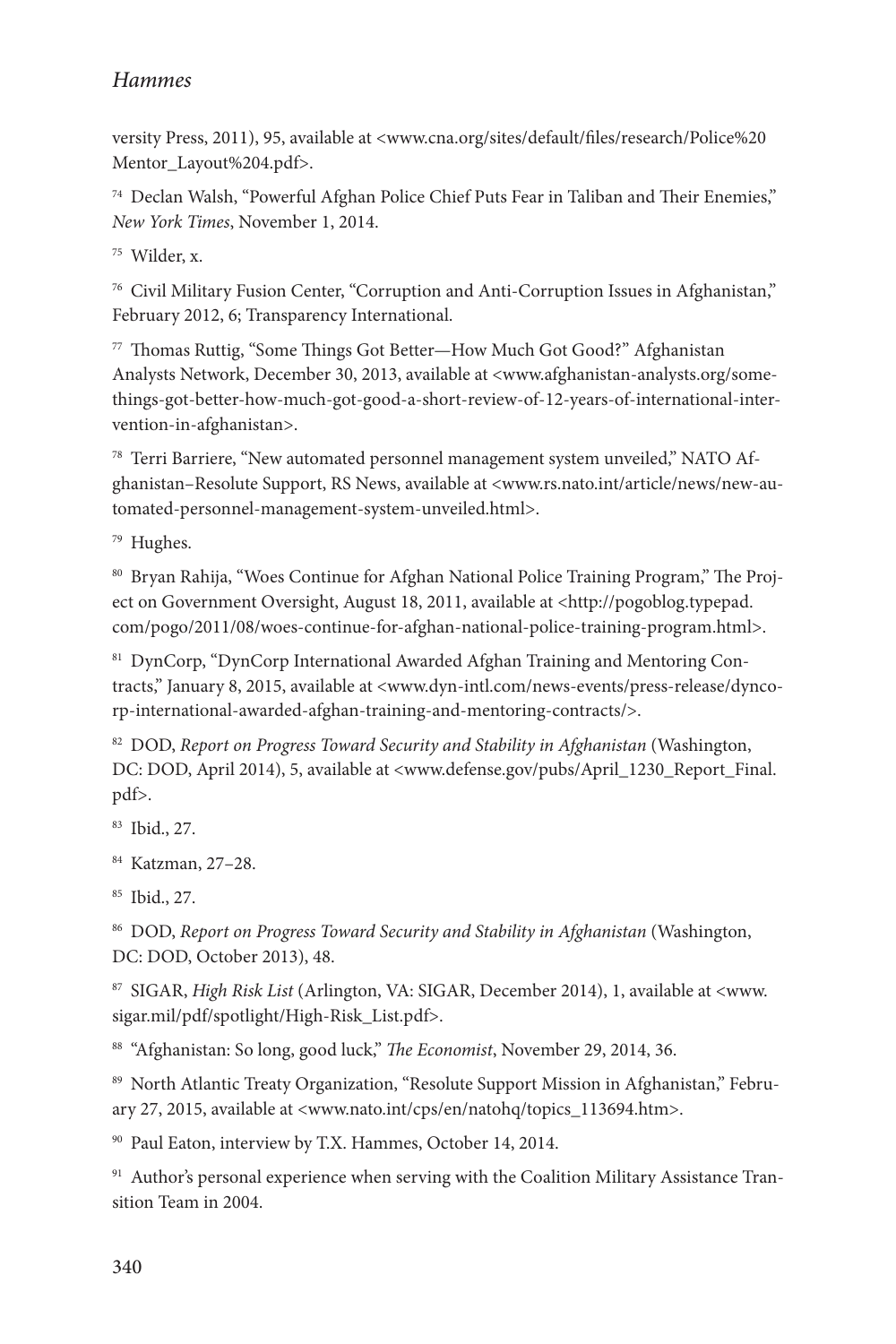$92$  Ibid.

93 Frederick Kienle, "Creating an Iraqi Army from Scratch: Lessons for the Future," American Enterprise Institute, May 25, 2007, 2, available at <www.aei.org/publication/creatingan-iraqi-army-from-scratch/>.

<sup>94</sup> Eaton, interview.

<sup>95</sup> Kienle, 2.

<sup>96</sup> Ibid.

<sup>97</sup> Eaton, interview.

98 National Security Policy Directive 36, "United States Government Operations in Iraq," May 11, 2004, 2, available at <http://fas.org/irp/offdocs/nspd/nspd051104.pdf>.

<sup>99</sup> George W. Casey, Jr., *Strategic Reflections: Operation* Iraqi Freedom *July 2004–February 2007* (Washington, DC: NDU Press, 2012), 1–3.

<sup>100</sup> Ibid., 39.

<sup>101</sup> DOD, *Measuring Stability and Security in Iraq* (Washington, DC: DOD, February 2006), 3–4, available at <www.defense.gov/home/features/Iraq\_Reports/docs/2006-02-Report. pdf>.

<sup>102</sup> Ibid., 27.

<sup>103</sup> DOD, *Measuring Stability and Security in Iraq* (Washington, DC: DOD, November 2006), 31, available at <www.defense.gov/pubs/pdfs/9010Quarterly-Report-20061216. pdf>.

<sup>104</sup> Ibid., 58.

<sup>105</sup> Ibid., 31.

<sup>106</sup> Ibid., 32.

 $107$  Ibid.,  $30-31$ .

108 Andrea R. So, "A Multi-National Security Transition Command-Iraq Status Report," Institute for the Study of War, Georgetown University, June 20, 2008, 2.

<sup>109</sup> "Timeline: The Iraq Surge, Before and After," *The Washington Post*, available at <www. washingtonpost.com/wp-srv/nation/thegamble/timeline>.

<sup>110</sup> DOD, *Measuring Stability and Security in Iraq* (Washington, DC: DOD, December 2008), iv.

<sup>111</sup> Ibid., 31.

<sup>112</sup> Ibid., 31–32.

<sup>113</sup> Ibid., viii–ix.

<sup>114</sup> David Zucchina, "Iraq Troops Doubt Own Army Despite U.S. Training, Aid," *Los Angeles Times*, November 3, 2014, A1.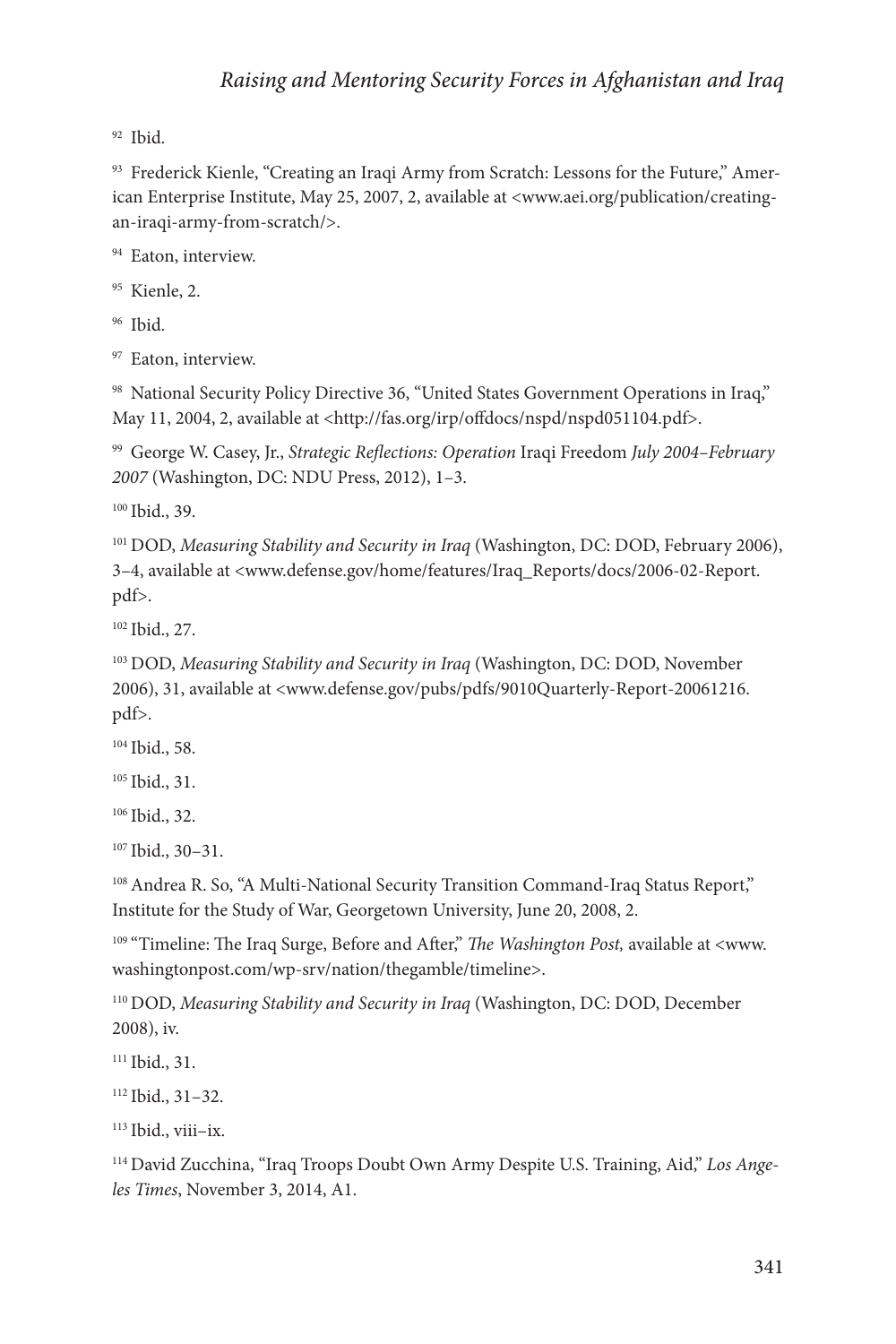<sup>115</sup> Ibid.

<sup>116</sup> Loveday Morris, "50,000 'ghost soldiers' found in Iraq's army," *Washington Post*, December 1, 2004, A14.

<sup>117</sup> Robert M. Perito, "The Iraqi Federal Police: U.S. Police Building under Fire," U.S. Institute of Peace, October 2011, 2, available at <www.usip.org/sites/default/files/SR291\_The\_ Iraq\_Federal\_Police.pdf>.

<sup>118</sup> Bruce R. Pirnie and Edward O'Connell, *Counterinsurgency in Iraq, 2003–2006* (Santa Monica, CA: RAND, 2008), 49.

<sup>119</sup> Ibid., 49–50.

<sup>120</sup> Robert Perito, "Policing Iraq: Protecting Iraqis from Criminal Violence," U.S. Institute of Peace, June 2006, 2, available at <www.usip.org/publications/policing-iraq-protecting-iraqis-criminal-violence>.

<sup>121</sup> William H. McMichael, "Retired Civilian Police Officer Praises Troops, Slams U.S. Government Planning," *Army Times,* May 7, 2007.

<sup>122</sup> Perito, "The Iraqi Federal Police," 4-5.

<sup>123</sup> D. J. Elliott, "Training the Iraqi National Police," *The Long War Journal,* July 3, 2007, available at <www.longwarjournal.org/archieves/2007/07/iraqi\_national\_police.php>.

<sup>124</sup> Perito, "The Iraqi Federal Police," 5-6.

<sup>125</sup> DOD, *Measuring Stability and Security in Iraq*, November 2006, 33.

<sup>126</sup> Perito, "The Iraqi Federal Police," 7.

<sup>127</sup> John J. Kruzel, "Reform, Training Initiatives Improve Iraq's National Police," American Forces Press Service, October 31, 2007.

<sup>128</sup> DOD, *Measuring Stability and Security in Iraq* (Washington, DC: DOD, March 2007), 32, available at <www.defense.gov/pubs/pdfs/9010\_March\_2007\_Final\_Signed.pdf>.

<sup>129</sup> DOD, *Measuring Stability and Security in Iraq*, November 2006, 32–33.

130 Robert Perito and Madeline Kristoff, "Iraq's Interior Ministry: The Key to Police Reform," U.S. Institute of Peace, July 2009, 1.

<sup>131</sup> DOD, *Measuring Stability and Security in Iraq* (Washington, DC: DOD, March 2007), 34, available at <www.defense.gov/pubs/pdfs/9010\_March\_2007\_Final\_Signed.pdf>.

<sup>132</sup> DOD, *Measuring Stability and Security in Iraq*, December 2008, 32–42.

<sup>133</sup> Perito and Kristoff, 3.

<sup>134</sup> James Glanz and Riyahd Mohammed, "Premier Is Quietly Firing Fraud Monitors," *New York Times,* November 17, 2008, available at <www.nytimes.com/2008/11/18/world/middleeast/18maliki.html?=&\_r=1&>.

<sup>135</sup> Special Inspector General for Iraq Reconstruction (SIGIR), *Quarterly Report to the United States Congress* (Arlington, VA: SIGIR, October 30, 2011), 54, available at <http://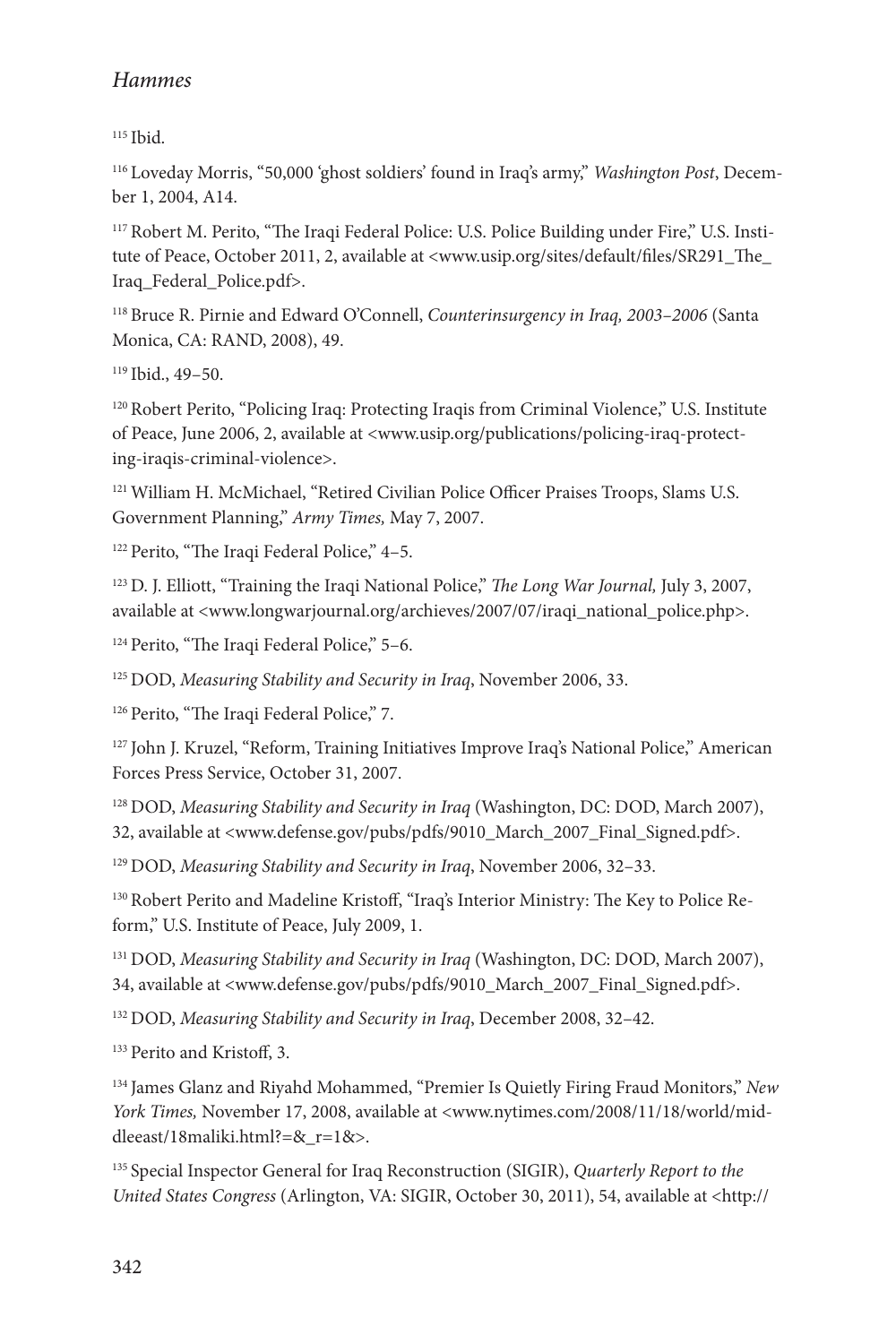# *Raising and Mentoring Security Forces in Afghanistan and Iraq*

cybercemetery.unt.edu/archive/sigir/20131001093855/http://www.sigir.mil/files/quarterlyreports/October2011/Report\_-\_October\_2011.pdf>.

<sup>136</sup> ICG, "Make or Break: Iraq's Sunnis and the State," Middle East Report No. 144, August 14, 2013, i–ii, available at <www.crisisgroup.org/~/media/files/middle%20east%20 north%20africa/iraq%20syria%20lebanon/iraq/144-make-or-break-iraq-s-sunnis-andthe-state.pdf>.

<sup>137</sup> David D. Kirkpatrick, "Graft Hobbles Iraq's Military in Fighting ISIS," *New York Times*, November 23, 2014, available at <www.nytimes.com/2014/11/24/world/middleeast/grafthobbles-iraqs-military-in-fighting-isis.html?ref=world&\_r=1>.

<sup>138</sup> Mirtha Villarreal, "Embedded Training Teams Making History in Afghanistan," DOD News, March 21, 2005, available at <www.defense.gov/News/NewsArticle.aspx-  $?ID = 31140$ .

139 NATO Headquarters Brussels, "Fact Sheet: NATO's Operational Mentor and Liaison Teams (OMLTs) October 2009," available at <www.nato.int/isaf/topics/factsheets/omlt-factsheet.pdf>.

<sup>140</sup> GAO, *Afghanistan Security: Further Congressional Action May Be Needed*, 3.

<sup>141</sup> Chairman of the Joint Chiefs of Staff Instruction 1630.01, "Afghanistan/Pakistan Hands (APH) Program," September 3, 2010, 2, available at <http://citeseerx.ist. psu.edu/viewdoc/download;jsessionid=955C05A775806BB20F6B6906A1698E1B? doi=10.1.1.366.4268&rep=rep1&type=pdf>.

<sup>142</sup> Steven Heffington, "AFPAK to APAC Hands: Lessons Learned," *War on the Rocks*, January 7, 2014, available at <http://warontherocks.com/2014/01/afpak-to-apac-hands-lessons-learned/?singlepage=1>.

<sup>143</sup> GAO, Security Force Assistance: More Detailed Planning and Improved Access to Infor*mation Needed to Guide Efforts of Advisor Teams in Afghanistan* (Washington, DC: GAO, April 2013), 3–4, available at <www.gao.gov/assets/660/654289.pdf>.

144William Rosenau et al., *United States Marine Corps Advisors: Past, Present, and Future* (Alexandria, VA: Center for Naval Analyses, August 2013), 37, available at <www.hqmc. marines.mil/Portals/138/Hip%20Pocket%20Briefs/CNA,%20USMC%20Advisors%20 Aug2013.pdf>.

<sup>145</sup> Ibid., 40.

<sup>146</sup> Ibid., 46–49.

<sup>147</sup> GAO, *Iraq and Afghanistan: Actions Needed to Enhance the Ability of Army Brigades to Support the Advisory Mission* (Washington, DC: GAO, August 2011), 2, available at <www. gao.gov/new.items/d11760.pdf>.

<sup>148</sup> Tyler Jost, *Defend, Defect or Desert? The Future of the Afghan Security Forces*, Policy Brief (Washington, DC: Center for a New American Security, January 2015), 4, available at <www.cnas.org/sites/default/files/publications-pdf/CNAS\_Afghan\_ANF\_policybrief\_Jost. pdf>.